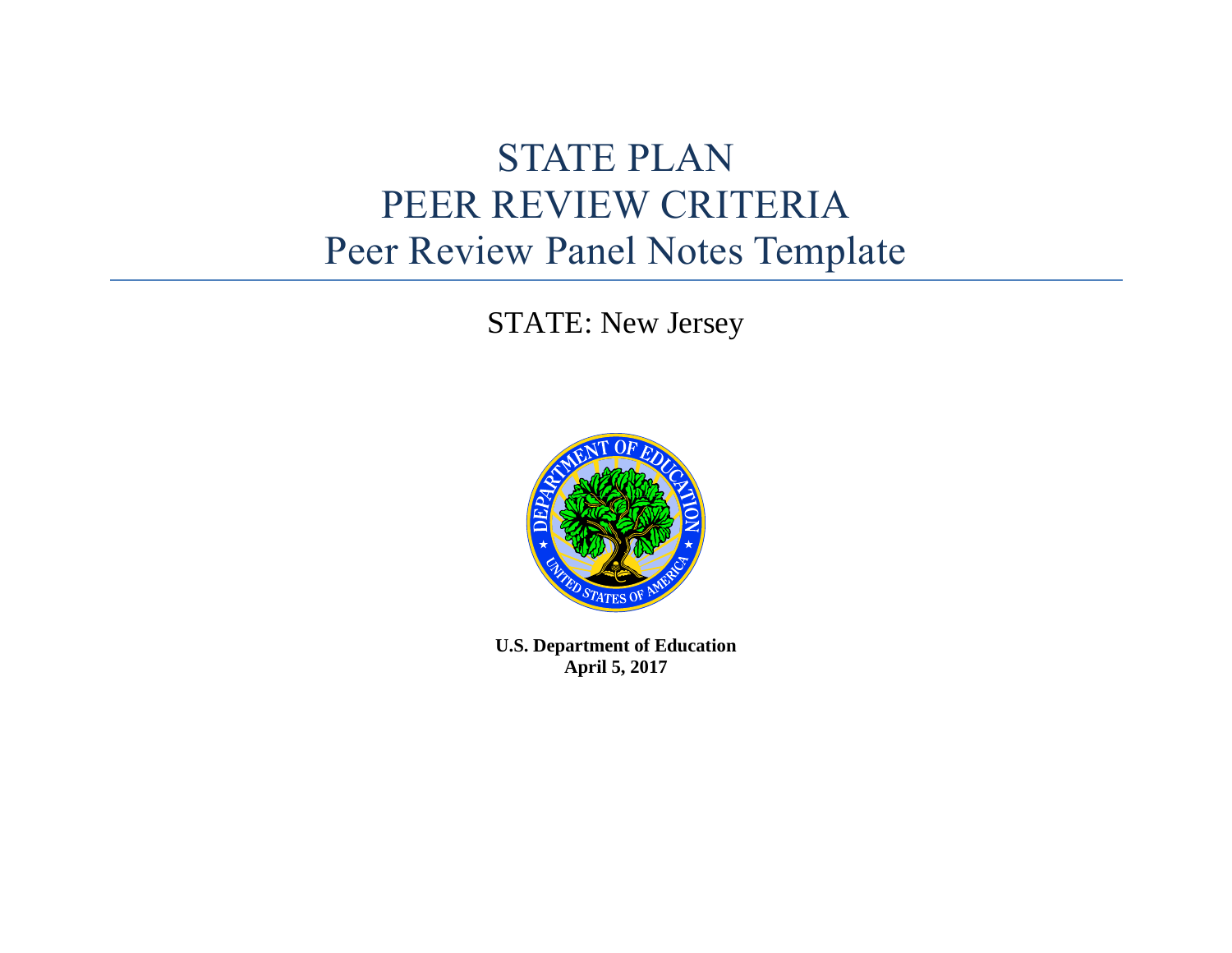## **SECTION A: TITLE I, PART A: IMPROVING BASIC PROGRAMS OPERATED BY LEAS**

## **A.1: Challenging State Academic Standards and Assessments**

*Note: State Plan template item A.1 is submitted as part of the separate assessment peer review process consistent with ESEA section 1111(b) and 34 CFR § 200.2(d), and thus has no applicable peer review criteria in this document.*

## **A.2: Eighth Grade Math Exception (ESEA section 1111(b)(2)(C) and 34 CFR § 200.5(b)(4))**

*Note: State Plan template items A.2.i and A.2.ii require binary yes/no responses from SEAs, and thus have no applicable peer review criteria.*

## A.2.iii: Strategies (ESEA section 1111(b)(2)(C); 34 CFR § 200.5(b)(4))

 $\overline{a}$ 

If applicable,<sup>1</sup> does the SEA describe, regarding the 8<sup>th</sup> grade math exception, its strategies to provide all students in the State the opportunity to be prepared for and take advanced mathematics coursework in middle school (*e.g.*, appropriate data and evidence that the strategies are likely to provide all students in the State that opportunity)?

|               | Peer Response                                                                                                                                                                                                                                                                                                                                                                                                                                                                                                                                   |
|---------------|-------------------------------------------------------------------------------------------------------------------------------------------------------------------------------------------------------------------------------------------------------------------------------------------------------------------------------------------------------------------------------------------------------------------------------------------------------------------------------------------------------------------------------------------------|
| Peer Analysis | New Jersey met the requirement to outline strategies to provide all students' access to middle school advanced<br>mathematics. They note that certain historically underserved student groups are underrepresented in advanced<br>middle school course work, specifically Algebra I. As described in the weakness section, NJ could add more data in<br>to further illustrate why they believe these are the right strategies.<br>New Jersey met this requirement because the response spoke to a systemic approach and included the following: |

<sup>&</sup>lt;sup>1</sup> In order for an SEA to exempt an 8<sup>th</sup> grade student from the mathematics assessment typically administered in 8<sup>th</sup> grade under ESEA section 111(b)(2)(B)(v)(I)(aa), it must ensure that: a. the student instead takes the end-of-course mathematics assessment the State administers to high school students under ESEA section  $1111(b)(2)(B)(v)(I)(bb)$ ; b. the student's performance on the high school assessment is used in the year in which the student takes the assessment for purposes of measuring academic achievement under ESEA section  $111(c)(4)(B)(i)$  and participation in assessments under ESEA section  $1111(c)(4)(E)$ ; and c. in high school: (1) the student takes a State-administered end-of-course assessment or nationally recognized high school academic assessment as defined in 34 CFR § 200.3(d) in mathematics that is more advanced than the assessment the State administers for 8<sup>th</sup> graders under ESEA section 1111(b)(2)(B)(v)(I)(bb); (2) the State provides for appropriate accommodations consistent with 34 CFR § 200.6(b) and (f); and (3) the student's performance on the more advanced mathematics assessment is used for purposes of measuring academic achievement under ESEA section  $1111(c)(4)(B)(i)$  and participation in assessments under ESEA section  $1111(c)(4)(E)$ .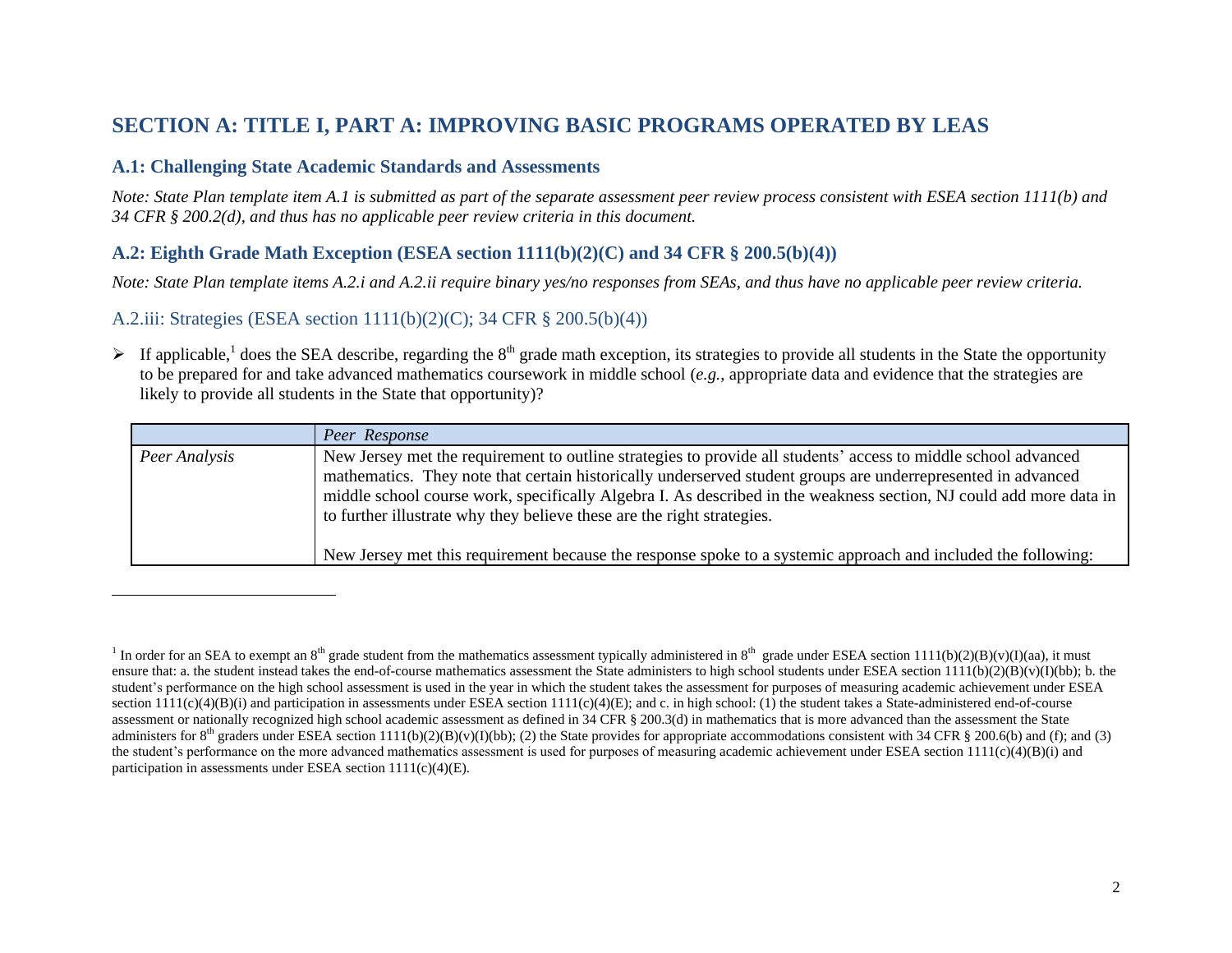|                                       | Identification of LEAs in need of support through data analysis;<br>Professional development to support teacher changes/growth<br>Program design through the multiple pathways model                                                                                                                                                                                                                                                                                                                                                                                                                                                                                                                                                                                                                                                                                                                                                                                                                                                                                                                                                                                                                                                   |
|---------------------------------------|----------------------------------------------------------------------------------------------------------------------------------------------------------------------------------------------------------------------------------------------------------------------------------------------------------------------------------------------------------------------------------------------------------------------------------------------------------------------------------------------------------------------------------------------------------------------------------------------------------------------------------------------------------------------------------------------------------------------------------------------------------------------------------------------------------------------------------------------------------------------------------------------------------------------------------------------------------------------------------------------------------------------------------------------------------------------------------------------------------------------------------------------------------------------------------------------------------------------------------------|
| <b>Strengths</b>                      | NJ uses data to provide evidence that ED and minority students are underrepresented in eighth grade Algebra I<br>classes and how that matters for their course-taking patterns in high school. They state that they encourage data<br>driven placement decisions by their LEAs for these courses. Their strategies focus on math preparation at earlier<br>points in the pipeline to prepare all students for advanced middle school math.                                                                                                                                                                                                                                                                                                                                                                                                                                                                                                                                                                                                                                                                                                                                                                                             |
|                                       | Data was provided around the lack of representation of underrepresented subgroups in Algebra I courses in 8 <sup>th</sup><br>grade. Included a strong professional development outcomes based component to focus on shifting/improving<br>teacher beliefs and skills                                                                                                                                                                                                                                                                                                                                                                                                                                                                                                                                                                                                                                                                                                                                                                                                                                                                                                                                                                   |
|                                       | Plan provides access to the $8th$ grade math exception for all middle school students and administers the end-of-<br>course mathematics assessment that most closely matches students' coursework rather than the grade level exam.<br>Plan identifies and describes planning for closing the opportunity gap for economically disadvantaged and Black<br>and Hispanic students.                                                                                                                                                                                                                                                                                                                                                                                                                                                                                                                                                                                                                                                                                                                                                                                                                                                       |
| Weaknesses                            | The SEA does not provide data points or cite research that would indicate the strategies outlined in their plan are<br>sufficient to address the gaps that exist in advanced math course taking. The State does not outline whether these<br>strategies will be used in all schools or whether the strategies will be tailored based on the data coming out of<br>specific schools and districts. It is recommended the State dig deeper into its course taking data to ascertain whether<br>the strategies they describe address the barriers in all schools or whether it makes sense to target specific strategies<br>in specific schools or districts. Readiness and achievement gaps are likely the problem in some schools and thus<br>many of the strategies may make sense. However, it would be helpful to know if there are places where "ready" ED<br>or minority students are not enrolled in these course, which would be contrary to the State's encouragement of<br>"data-driven approaches". If this is the case, it seems strategies need to be crafted to address either differential<br>access (eg counseling) or access generally, which may indicate a need for a licensed teacher or other virtual<br>solutions. |
|                                       | Since the plan did not indicate specifically that data would be examined other than holistically, it is suggested that<br>the State disaggregates data to identify those subgroups who are not historically represented in higher level<br>coursework to assess any higher performing students who are members in historically under represented subgroups<br>and examine those students' performance through a strengths based lens rather than a deficit model. No specific<br>reference was made for how to ensure there is an increase in numbers of the underrepresented subgroups.                                                                                                                                                                                                                                                                                                                                                                                                                                                                                                                                                                                                                                               |
| Did the SEA meet all<br>requirements? | $\boxtimes$ Yes (4 peer reviewers)<br>$\Box$ No (0 peer reviewers)                                                                                                                                                                                                                                                                                                                                                                                                                                                                                                                                                                                                                                                                                                                                                                                                                                                                                                                                                                                                                                                                                                                                                                     |
| If no, describe the                   |                                                                                                                                                                                                                                                                                                                                                                                                                                                                                                                                                                                                                                                                                                                                                                                                                                                                                                                                                                                                                                                                                                                                                                                                                                        |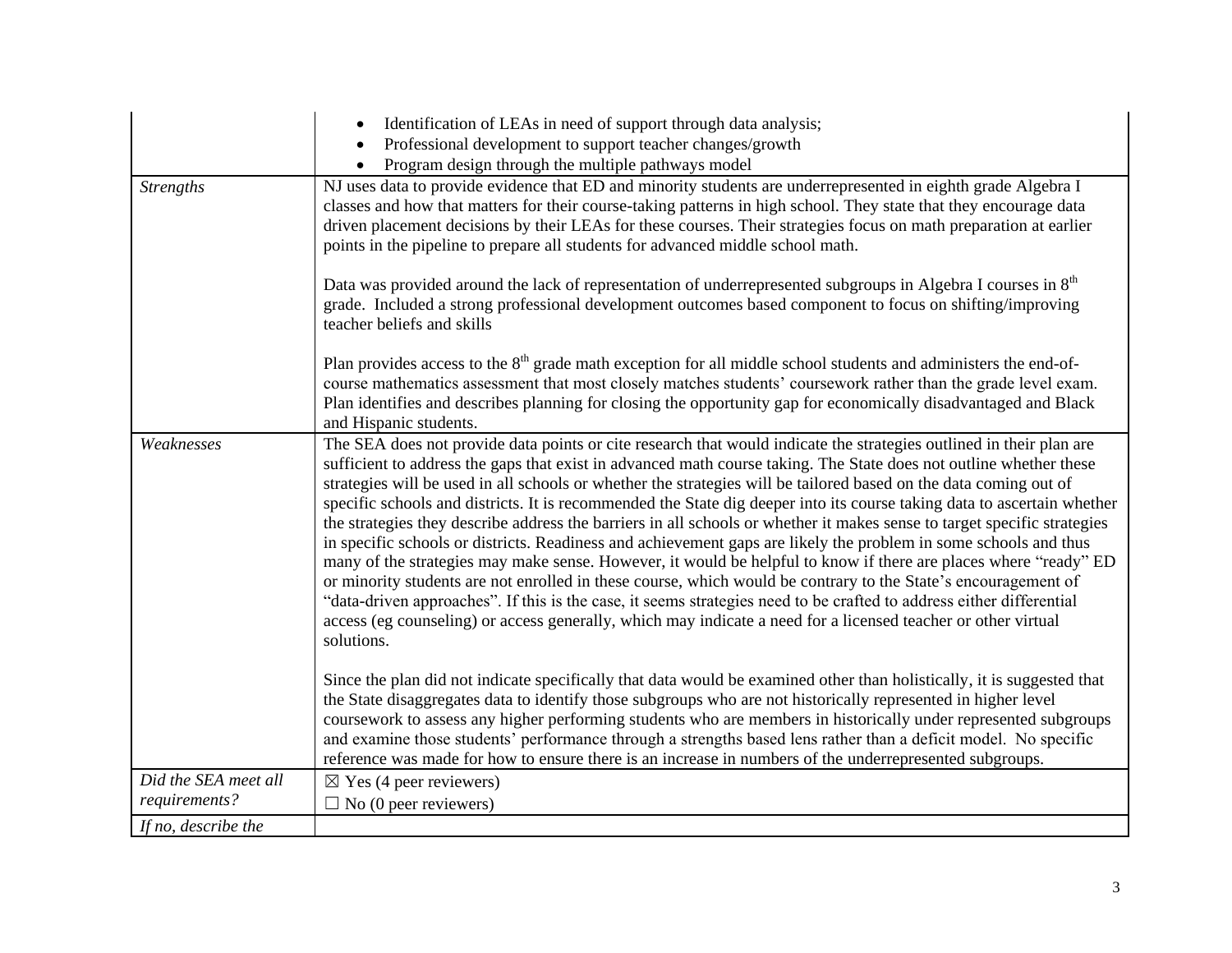| specific information or |
|-------------------------|
| clarification that an   |
| SEA must provide to     |
| fully meet this         |
| requirement             |

## **A.3: Native Language Assessments (ESEA section 1111(b)(2)(F) and 34 CFR § 200.6(f)(2)(ii) and (f)(4))**

## A.3.i: Definition

- Does the SEA provide its definition of "languages other than English that are present to a significant extent in the participating student population"?
- $\triangleright$  Does the SEA identify the specific languages that meet that definition?
- $\triangleright$  Does the SEA's definition include at least the most populous language other than English spoken by the State's participating student population?
- $\triangleright$  In determining which languages are present to a significant extent in the participating student population, does the SEA describe how it considered languages other than English that are spoken by distinct populations of English learners, including English learners who are migratory, English learners who were not born in the United States, and English learners who are Native Americans?
- $\triangleright$  In determining which languages are present to a significant extent in the participating student population, does the SEA describe how it considered languages other than English that are spoken by a significant portion of the participating student population in one or more of the State's LEAs, as well as languages spoken by a significant portion of the participating student population across grade levels?

|                  | Peer Response                                                                                                                                                                                                                                                                                               |
|------------------|-------------------------------------------------------------------------------------------------------------------------------------------------------------------------------------------------------------------------------------------------------------------------------------------------------------|
| Peer Analysis    | The State's response was partially complete.                                                                                                                                                                                                                                                                |
|                  | The SEA provides a clear definition that uses data to define languages that are present to a significant extent in the<br>State. The SEA does not describe all of the elements required in the regulations.                                                                                                 |
|                  | The State failed to fully address the disaggregation across grade levels of EL students and identify specific districts<br>that may have an EL population to 'a significant extent'.                                                                                                                        |
| <i>Strengths</i> | NJ convened a stakeholder group to decide upon the criteria used to identify languages other than English that are<br>present to a significant extent. The definition uses data in the aggregate and disaggregated by grade and county to<br>determine which languages are present to a significant extent. |
|                  | A strength is the use of a focus group in defining languages other than English that are present to a significant<br>extent.                                                                                                                                                                                |
|                  | The State included a broad range of stakeholders when defining languages present to a significant extent.                                                                                                                                                                                                   |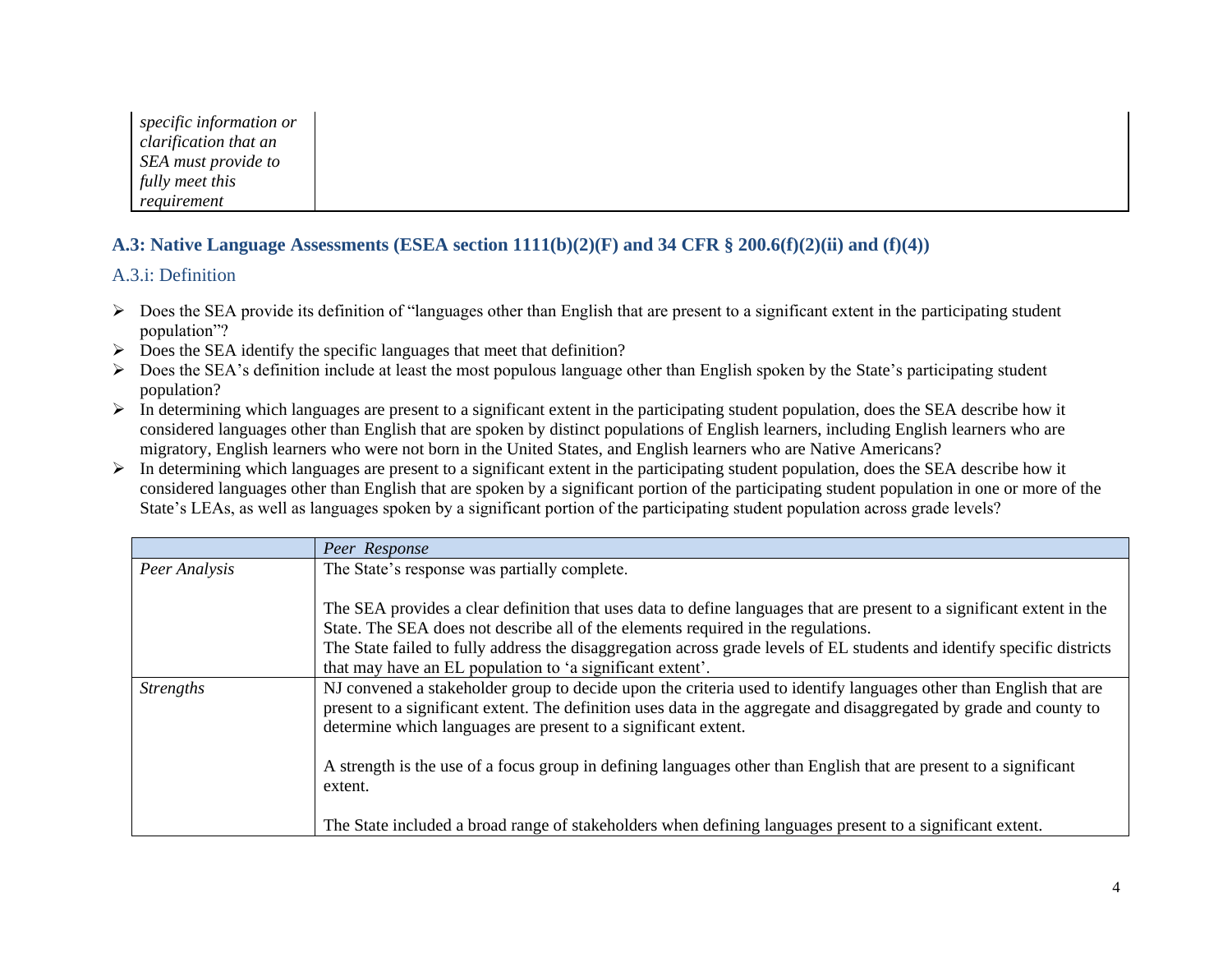| Weaknesses                                                                                     | The plan fails to address the all of the regulatory requirements, specifically the regulation requiring the State to<br>describe how it considered languagesspoken by distinct populations.                                                                                                       |
|------------------------------------------------------------------------------------------------|---------------------------------------------------------------------------------------------------------------------------------------------------------------------------------------------------------------------------------------------------------------------------------------------------|
|                                                                                                | It appears that the State used a State-wide approach in the designation of EL present 'to a significant extent' without<br>considering individual LEAs that may have an EL population present to 'a significant extent'. The state did not<br>include disaggregation of data across grade levels. |
| Did the SEA meet all                                                                           | $\Box$ Yes (0 peer reviewers)                                                                                                                                                                                                                                                                     |
| requirements?                                                                                  | $\boxtimes$ No (4 peer reviewers)                                                                                                                                                                                                                                                                 |
| If no, describe the<br>specific information or<br>clarification that an<br>SEA must provide to | State must address how it considered languages other than English that are spoken by distinct populations of<br>English learners, including English learners who are migratory, English learners who were not born in the United<br>States, and English learners who are Native Americans.        |
| fully meet this<br>requirement                                                                 | The State must describe how it considered languages other than English that are spoken by a significant portion of<br>the participating student population in one or more of the State's LEAs. (Bullet 5)                                                                                         |

## A.3.ii: Existing Assessments in Languages other than English

> Does the SEA identify any existing assessments that it makes available in languages other than English, and specify for which grades and content areas those assessments are available?

|                         | Peer Response                                                  |
|-------------------------|----------------------------------------------------------------|
| Peer Analysis           | The State's response meets the requirement.                    |
|                         |                                                                |
|                         | This area was met as language and grade levels are indicated.  |
| <b>Strengths</b>        | All grade levels, 3-12, in math have an assessment in Spanish. |
|                         |                                                                |
|                         | Biology competency test was included.                          |
| Weaknesses              | N/A                                                            |
| Did the SEA meet all    | $\boxtimes$ Yes (4 peer reviewers)                             |
| requirements?           | $\Box$ No (0 peer reviewers)                                   |
| If no, describe the     |                                                                |
| specific information or |                                                                |
| clarification that an   |                                                                |
| SEA must provide to     |                                                                |
| fully meet this         |                                                                |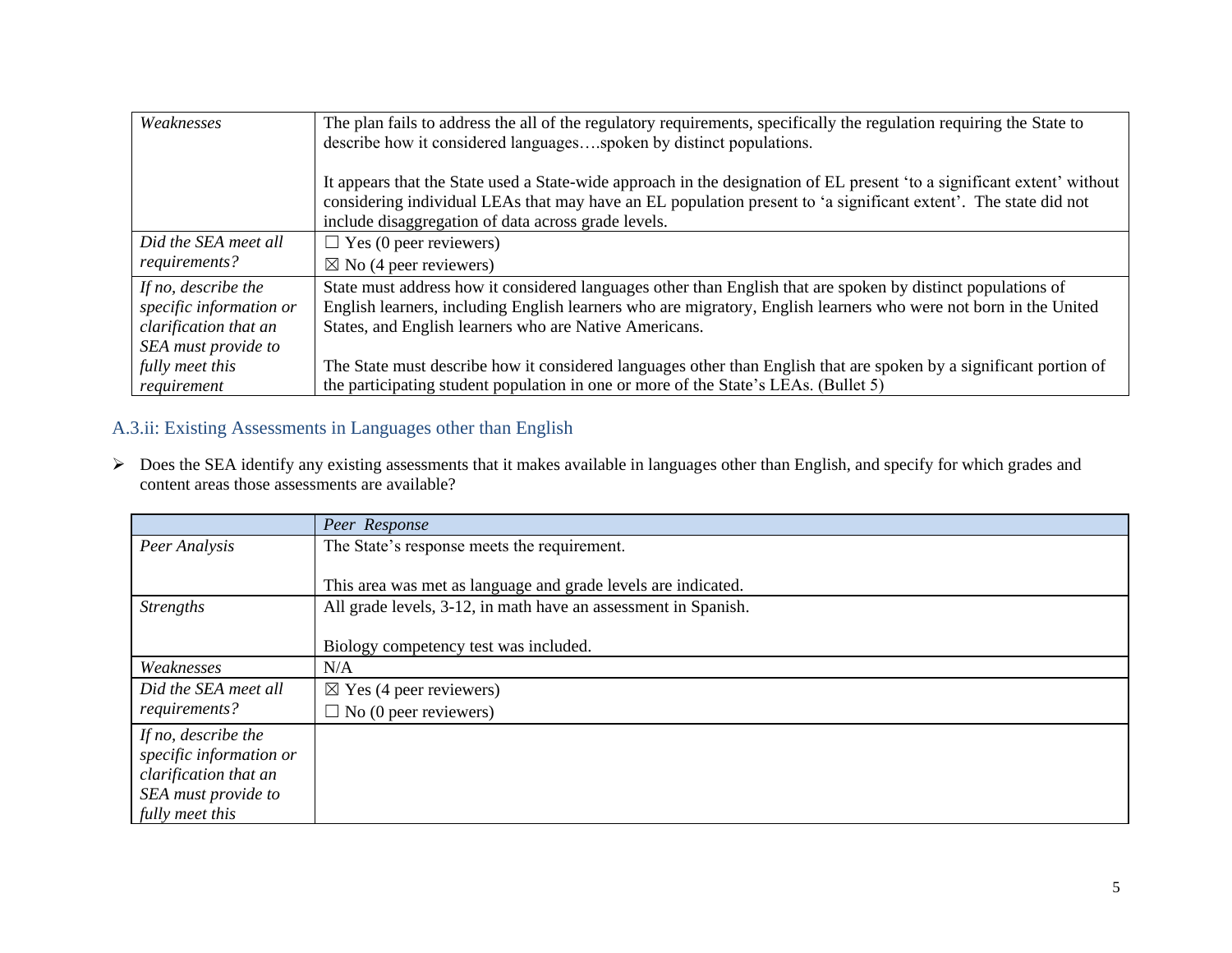#### *requirement*

#### A.3.iii: Assessments not Available and Needed

 $\triangleright$  Does the SEA indicate the languages other than English that are present to a significant extent in the participating student population, as defined by the SEA and identified under A.3.i of the consolidated State plan, for which yearly student academic assessments are not available and are needed?

|                                                                                                                                  | Peer Response                                                                                                                                                                                                                          |
|----------------------------------------------------------------------------------------------------------------------------------|----------------------------------------------------------------------------------------------------------------------------------------------------------------------------------------------------------------------------------------|
| Peer Analysis                                                                                                                    | This area was met as it was indicated that currently the State assessment is only available in Spanish for math and<br>science.                                                                                                        |
| <b>Strengths</b>                                                                                                                 | State administers science and math required assessments in Spanish.                                                                                                                                                                    |
|                                                                                                                                  | All grade levels, 3-12, in math have an assessment in Spanish.                                                                                                                                                                         |
| Weaknesses                                                                                                                       | Plan does not provide evidence to support the need or the validity of providing yearly student English language arts<br>academic assessment in the language other than English that is present to a significant extent (i.e. Spanish). |
|                                                                                                                                  | It is recommended that the State include more support for the need for ELA assessment in Spanish. There is a<br>question of validity. An explanation would be helpful.                                                                 |
| Did the SEA meet all                                                                                                             | $\boxtimes$ Yes (4 peer reviewers)                                                                                                                                                                                                     |
| requirements?                                                                                                                    | $\Box$ No (0 peer reviewers)                                                                                                                                                                                                           |
| If no, describe the<br>specific information or<br>clarification that an<br>SEA must provide to<br>fully meet this<br>requirement |                                                                                                                                                                                                                                        |

## A.3.iv: Efforts to Develop Assessments

- Does the SEA describe how it will make every effort to develop assessments in, at a minimum, languages other than English that are present to a significant extent in the participating student population, as defined by the SEA and identified under A.3.i of the consolidated State plan template?
- $\triangleright$  Does the SEA's description of how it will make every effort to develop assessments in, at a minimum, languages other than English that are present to a significant extent in the participating student population include the State's plan and timeline for developing such assessments?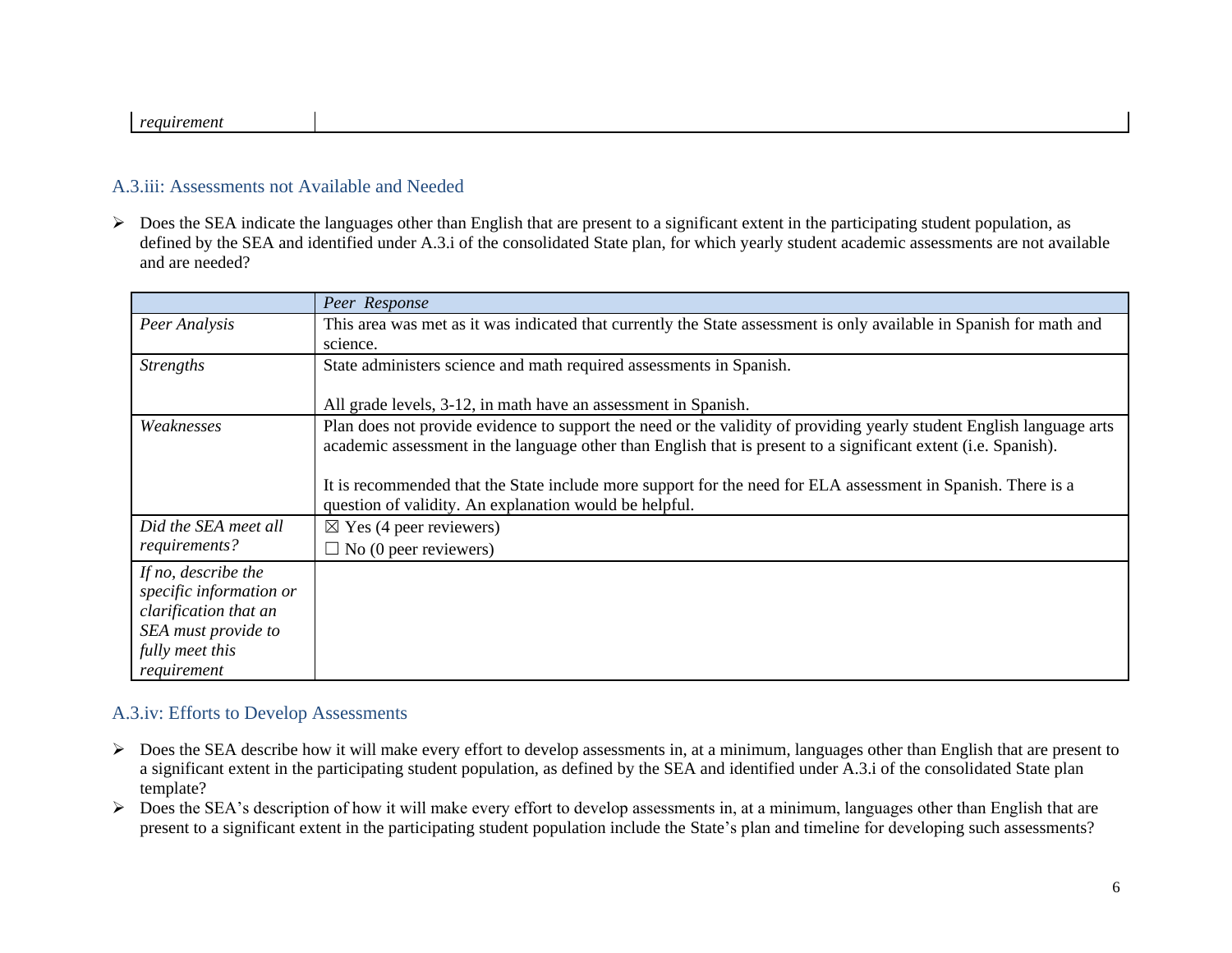- $\triangleright$  Does the SEA's description of how it will make every effort to develop assessments in, at a minimum, languages other than English that are present to a significant extent in the participating student population include a description of the process the State used to:
	- o 1) gather meaningful input on the need for assessments in languages other than English;
	- o 2) collect and respond to public comment; and
	- o 3) consult with educators, parents and families of English learners, students, as appropriate, and other stakeholders?
- $\triangleright$  If applicable, does the SEA's description of how it will make every effort to develop assessments in, at a minimum, languages other than English that are present to a significant extent in the participating student population include an explanation of the reasons (*e.g.*, legal barriers) the State has not been able to complete the development of such assessments despite making every effort?

|                                                                                                                                  | Peer Response                                                                                                                                                          |
|----------------------------------------------------------------------------------------------------------------------------------|------------------------------------------------------------------------------------------------------------------------------------------------------------------------|
| Peer Analysis                                                                                                                    | The State's response was complete.                                                                                                                                     |
|                                                                                                                                  | This area was met but lacked specificity.                                                                                                                              |
|                                                                                                                                  | All questions above were addressed.                                                                                                                                    |
| <b>Strengths</b>                                                                                                                 | Input was obtained through a focus group (p.48 – Section 3B.iv.) and email opportunities.                                                                              |
|                                                                                                                                  | The State obtained broad stakeholder input.                                                                                                                            |
| Weaknesses                                                                                                                       | The State plan needs to include more information about their assessment program. It is unclear why the State was<br>issuing RFPs if the State already had these exams. |
|                                                                                                                                  | The language used in describing the timeline was weak (e.g. "explore the possibilities").                                                                              |
| Did the SEA meet all                                                                                                             | $\boxtimes$ Yes (4 peer reviewers)                                                                                                                                     |
| requirements?                                                                                                                    | $\Box$ No (0 peer reviewers)                                                                                                                                           |
| If no, describe the<br>specific information or<br>clarification that an<br>SEA must provide to<br>fully meet this<br>requirement |                                                                                                                                                                        |

## **A.4: Statewide Accountability Systems & School Support and Improvement (ESEA section 1111(c) and (d))**

A.4.i: Subgroups (ESEA section 1111(b)(3), 1111(c)(2))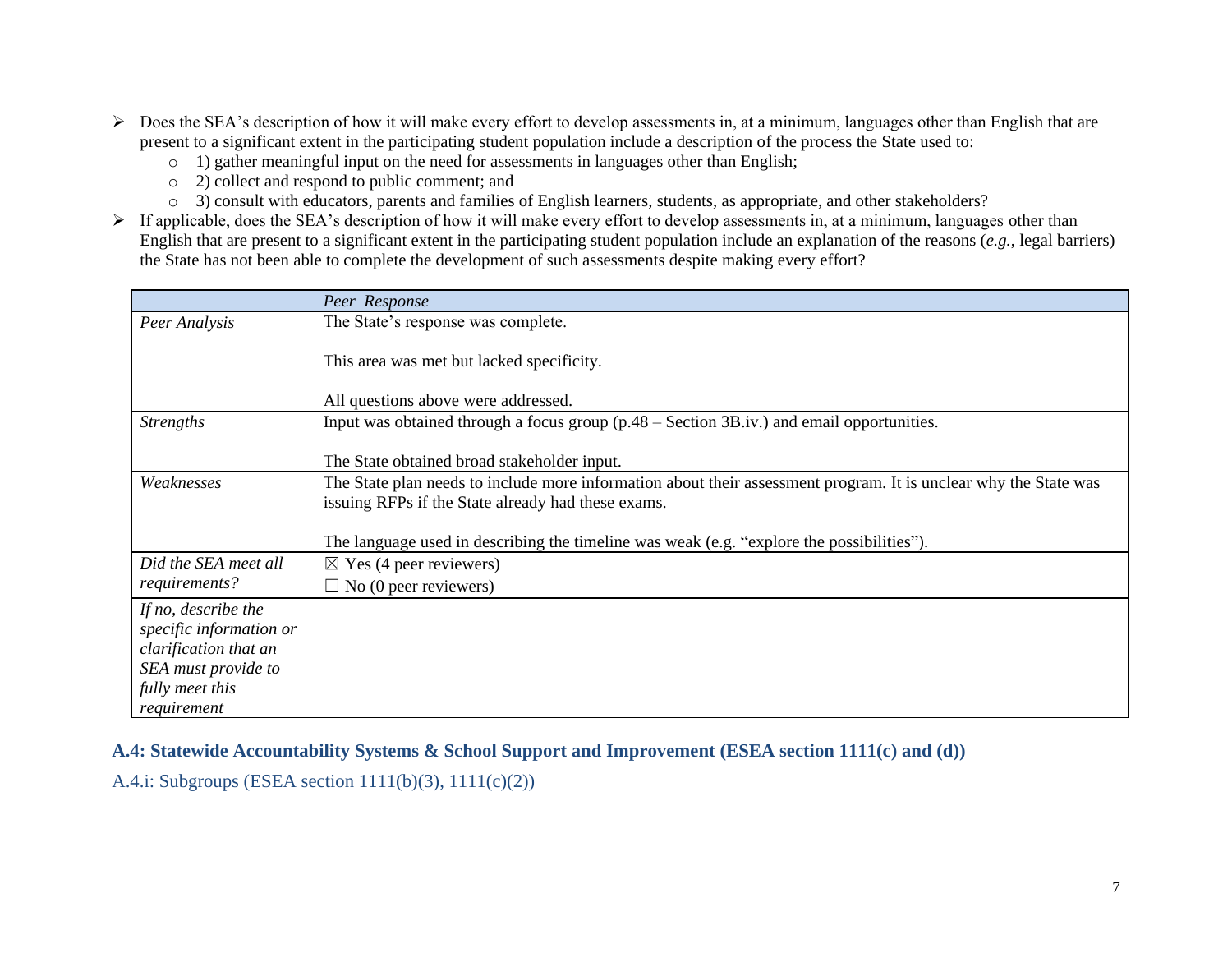## A.4.i.a: Major Racial and Ethnic Subgroups of Students (ESEA section 1111(c)(2)(B))

Does the SEA list each major racial and ethnic group that the SEA includes as a subgroup of students in its accountability system?

|                                                                                                                                  | Peer Response                                                                                                                                                                                          |
|----------------------------------------------------------------------------------------------------------------------------------|--------------------------------------------------------------------------------------------------------------------------------------------------------------------------------------------------------|
| Peer Analysis                                                                                                                    | The State's response was complete.                                                                                                                                                                     |
|                                                                                                                                  | This area was met as a result of information located in Appendix A.                                                                                                                                    |
|                                                                                                                                  | The State needs to clarify if it is reporting on students with disabilities, EL, and economically disadvantaged for<br>accountability purposes.                                                        |
| <b>Strengths</b>                                                                                                                 | Section lists the subgroups the State will include in the accountability system, as well as two ways that the<br>accountability system drives improvement in achievement for ED and minority students. |
|                                                                                                                                  | All major ethnic and racial groups were represented and a subgroup of '2 or more races' was included as well.                                                                                          |
|                                                                                                                                  | The plan describes the State's approach to closing the achievement gap for students classified as economically<br>disadvantaged and/or minority.                                                       |
| Weaknesses                                                                                                                       | N/A                                                                                                                                                                                                    |
| Did the SEA meet all                                                                                                             | $\boxtimes$ Yes (4 peer reviewers)                                                                                                                                                                     |
| requirements?                                                                                                                    | $\Box$ No (0 peer reviewers)                                                                                                                                                                           |
| If no, describe the<br>specific information or<br>clarification that an<br>SEA must provide to<br>fully meet this<br>requirement |                                                                                                                                                                                                        |

## A.4.i.b: Additional Subgroups at SEA Discretion

 If applicable, does the SEA describe any additional subgroups of students other than the statutorily required subgroups (*i.e.*, economically disadvantaged students, students from each major racial and ethnic group, children with disabilities, and English learners) included in its Statewide accountability system?

|                                                     | Peer<br>Response                                                                     |
|-----------------------------------------------------|--------------------------------------------------------------------------------------|
| $\overline{\phantom{a}}$<br>Poor<br>Analysis<br>ັບບ | T <sub>1</sub><br>s complete.<br>was<br>response<br>r per<br>$\mathsf{state}^{\sim}$ |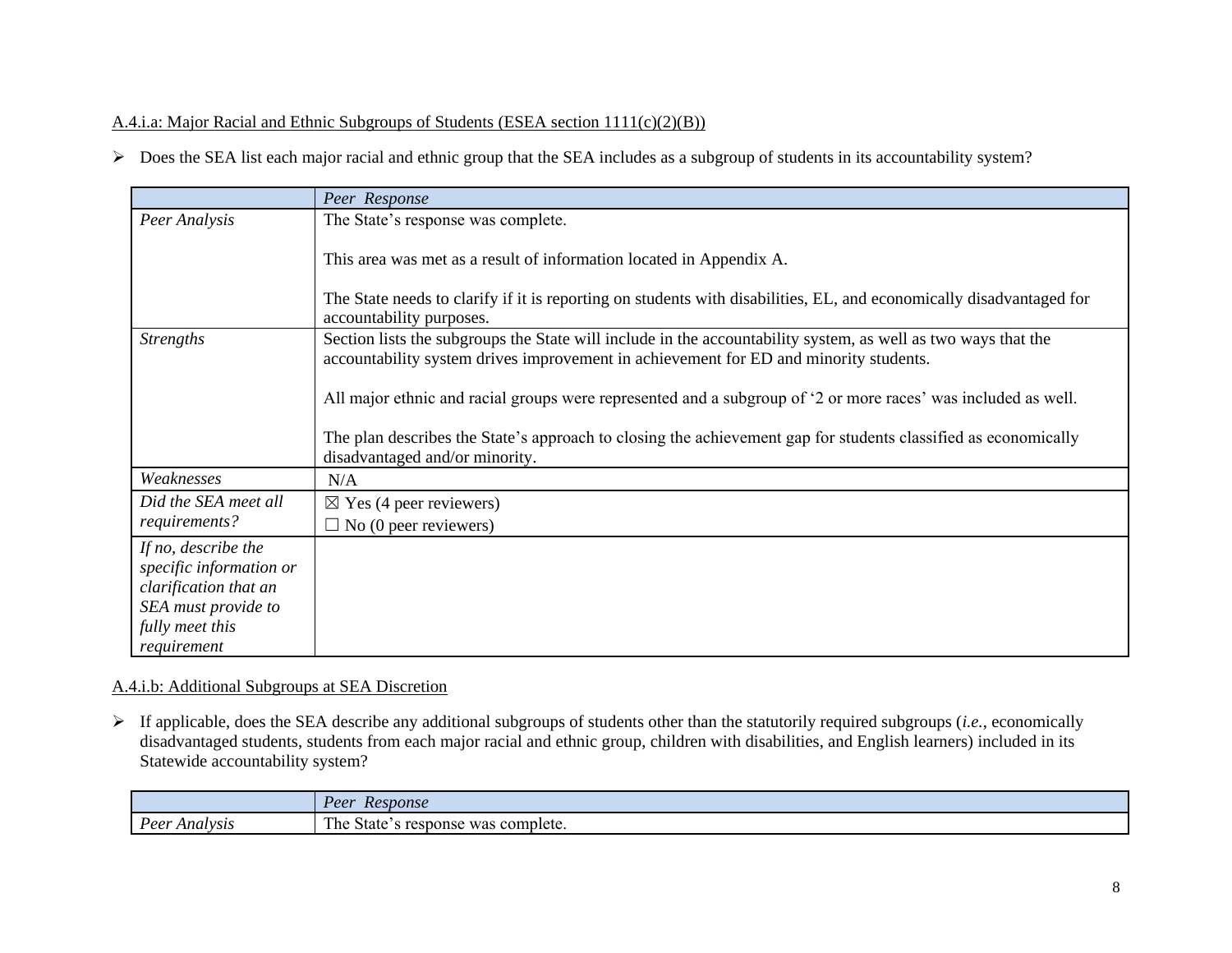|                                                                                                                                  | All major ethnic and racial groups were represented and a subgroup of '2 or more races' was included as well.<br>The State includes the group of "former children with disabilities" in the children with disabilities, which is flagged<br>as not meeting the criteria. |
|----------------------------------------------------------------------------------------------------------------------------------|--------------------------------------------------------------------------------------------------------------------------------------------------------------------------------------------------------------------------------------------------------------------------|
| <i>Strengths</i>                                                                                                                 | N/A                                                                                                                                                                                                                                                                      |
| Weaknesses                                                                                                                       | The plan includes former students with disabilities in the students with disabilities subgroup, which is not<br>allowable.                                                                                                                                               |
| Did the SEA meet all<br>requirements?                                                                                            | $\boxtimes$ Yes (3 peer reviewers)<br>$\boxtimes$ No (1 peer reviewer)                                                                                                                                                                                                   |
| If no, describe the<br>specific information or<br>clarification that an<br>SEA must provide to<br>fully meet this<br>requirement | The plan must remove the inclusion of former children with disabilities in their special education subgroup.                                                                                                                                                             |

## A.4.i.c: Previously Identified English Learners

*Note: State Plan template item A.4.i.c requires a binary yes/no response from SEAs, and thus has no applicable peer review criteria.* 

#### A.4.i.d: If Applicable, Exception for Recently Arrived English Learners

*Note: This peer review criterion applies only if a State selects the third option in item A.4.i.d in the consolidated State plan template for recently arrived English learners under which the State applies the exception under ESEA section 1111(b)(3)(A)(i) or the exception under ESEA section 1111(b)(3)(A)(ii) to a recently arrived English learner.*

 Does the SEA describe how it will choose which exception applies to a recently arrived English learner (*e.g.*, a Statewide procedure that considers English language proficiency level in determining which, if any, exception applies)?

|                      | Peer Response                    |
|----------------------|----------------------------------|
| Peer Analysis        | This question is not applicable. |
| <b>Strengths</b>     | N/A                              |
| Weaknesses           | N/A                              |
| Did the SEA meet all | $\Box$ Yes (0 peer reviewers)    |
| requirements?        | $\Box$ No (0 peer reviewers)     |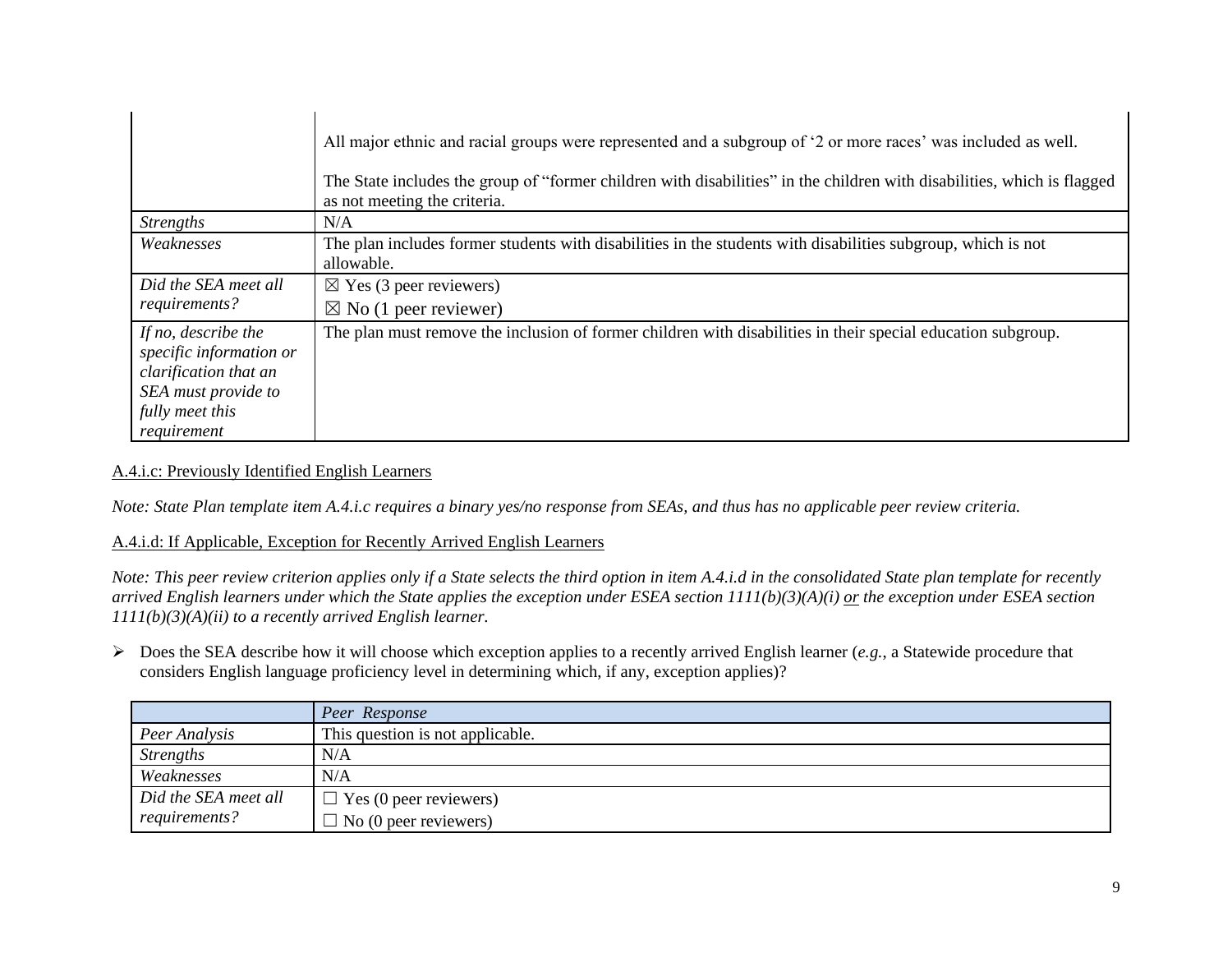*If no, describe the specific information or clarification that an SEA must provide to fully meet this requirement*

## A.4.ii: Minimum N-Size (ESEA section 1111(c)(3)(A))

## A.4.ii.a: Minimum N-Size for Accountability (ESEA section  $1111(c)(3)(A)(i)$ )

- $\triangleright$  Does the SEA provide the minimum number of students that the State determines is necessary to meet the requirements of any provisions under Title I, Part A of the ESEA that require disaggregation of information by each subgroup of students for accountability purposes, including annual meaningful differentiation and identification of schools?
- $\triangleright$  Is the minimum number of students the same State-determined number for all students and for each subgroup of students in the State (*i.e.*, economically disadvantaged students, students from each major racial and ethnic group, children with disabilities, and English learners) for accountability purposes?

|                                                                         | Peer Response                                                                                                                                                                                                                      |
|-------------------------------------------------------------------------|------------------------------------------------------------------------------------------------------------------------------------------------------------------------------------------------------------------------------------|
| Peer Analysis                                                           | The State's response was complete.                                                                                                                                                                                                 |
|                                                                         | The n size for both reporting and accountability are acceptable.                                                                                                                                                                   |
|                                                                         | The reviewers urge caution in using suppression rules.                                                                                                                                                                             |
| <b>Strengths</b>                                                        | Plan makes a compelling arguments for its choice of an n count of 20, which balances "reliability and<br>representativeness".                                                                                                      |
|                                                                         | The lowest possible n size of 10 for reporting and an n of 20 for school accountability for each subgroup indicated<br>is statistically sound.                                                                                     |
| Weaknesses                                                              | The plan makes an argument for why NJ used the SGPs as the indicator to evaluate the stability of their n count.<br>However, it would be helpful for NJ to provide evidence of the stability of this n count for other indicators. |
| Did the SEA meet all                                                    | $\boxtimes$ Yes (4 peer reviewers)                                                                                                                                                                                                 |
| requirements?                                                           | $\Box$ No (0 peer reviewers)                                                                                                                                                                                                       |
| If no, describe the<br>specific information or<br>clarification that an |                                                                                                                                                                                                                                    |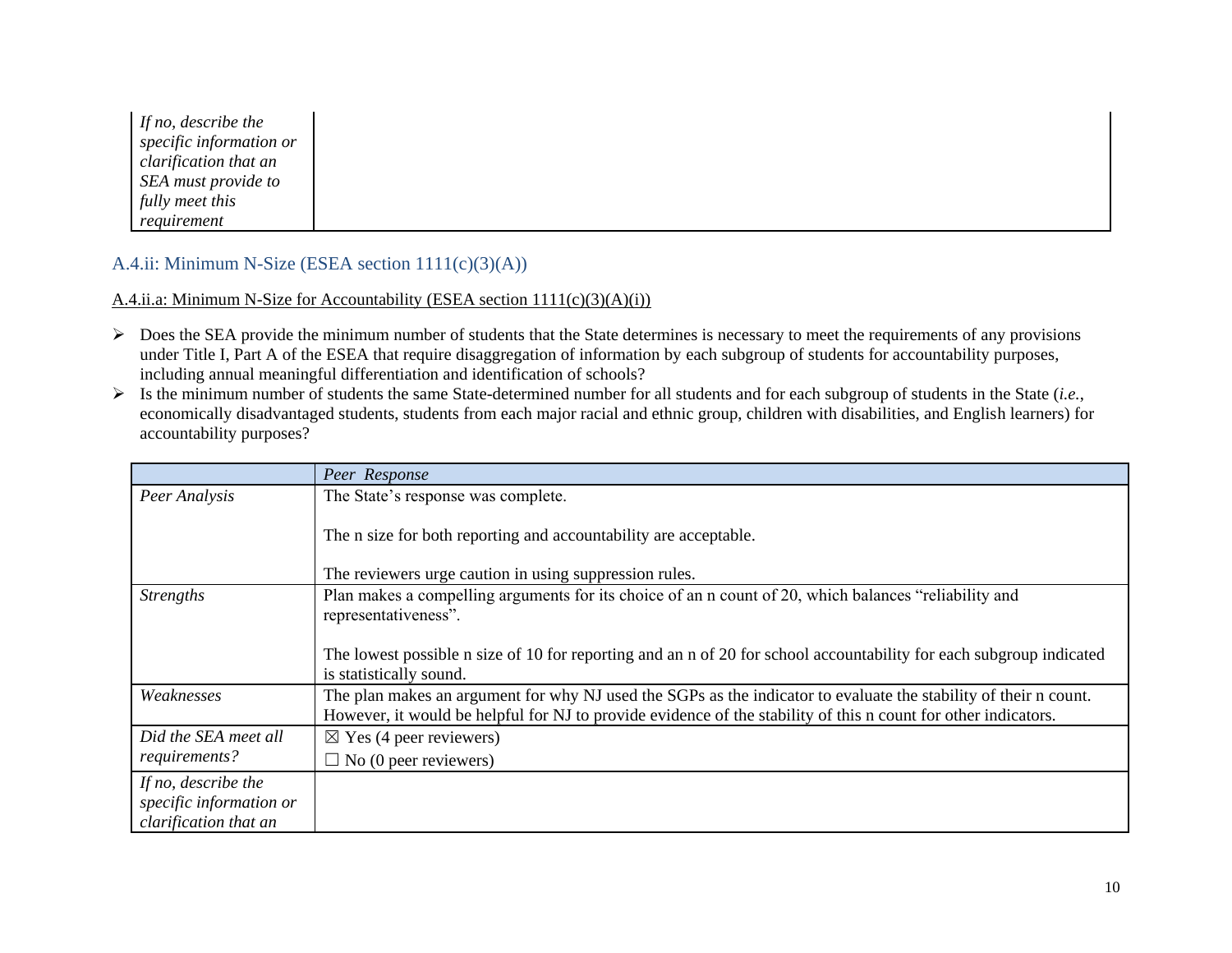## A.4.ii.b: Statistical Soundness of Minimum N-Size (ESEA section 1111(c)(3)(A)(i))

## $\triangleright$  Is the selected minimum number of students statistically sound?<sup>2</sup>

 $\overline{a}$ 

|                  | Peer Response                                                                                                                                                                                                                                                                                                                                                                                                                                                                                                            |
|------------------|--------------------------------------------------------------------------------------------------------------------------------------------------------------------------------------------------------------------------------------------------------------------------------------------------------------------------------------------------------------------------------------------------------------------------------------------------------------------------------------------------------------------------|
| Peer Analysis    | The State's response was complete.                                                                                                                                                                                                                                                                                                                                                                                                                                                                                       |
|                  | The State provides evidence from its analysis to support the stability of the n count chosen. This is likely to reduce<br>the noise in their system and ensure confidence in their accountability determinations.                                                                                                                                                                                                                                                                                                        |
|                  | It seems like the State is taking a population approach rather than a cohort approach. The State made a strong case<br>for their choice in terms of the SGPs, but it is unclear whether they are worried about sampling error in other areas.<br>There are concerns among the reviewers regarding samples and various types of errors. The State might consider<br>their perspective and the issue of introducing error.                                                                                                 |
| <i>Strengths</i> | The State's accountability system indicators are ranked against all schools in the State. Schools are not held to<br>targets set off of prior cohort's data. Given this the State seems to take a population perspective and thus sampling<br>error is not a factor for the accountability system. As such, the focus on SGPs as the data analyzed for choosing the<br>n-size seems like a good decision. The plan describes how the State used their TAC's recommended stability<br>threshold to inform their decision. |
|                  | The n size included broad stakeholder input.                                                                                                                                                                                                                                                                                                                                                                                                                                                                             |

<sup>&</sup>lt;sup>2</sup> Consistent with ESEA section 1111(i), information collected or disseminated under ESEA section 1111 shall be collected and disseminated in a manner that protects the privacy of individuals consistent with section 444 of the General Education Provisions Act (20 U.S.C. 1232g, commonly known as the "Family Educational Rights and Privacy Act of 1974"). When selecting a minimum n-size for reporting, States should consult the Institute of Education Sciences report ["Best Practices for Determining Subgroup Size in Accountability Systems While Protecting Personally Identifiable Student Information"](https://nces.ed.gov/pubs2017/2017147.pdf) to identify appropriate statistical disclosure limitation strategies for protecting student privacy.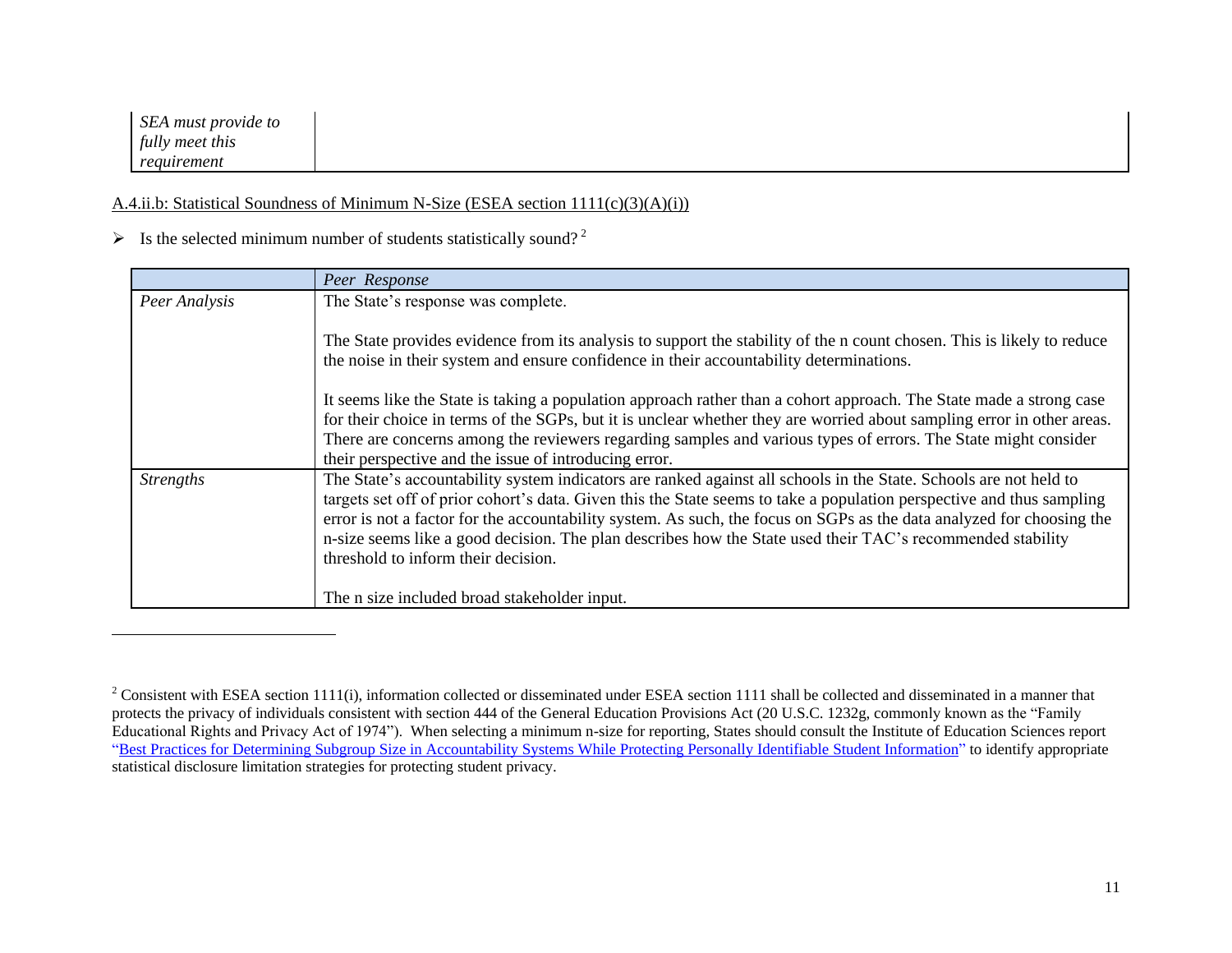| Weaknesses              | It is recommended the State evaluate the stability of their n count as they move to implementation. |
|-------------------------|-----------------------------------------------------------------------------------------------------|
| Did the SEA meet all    | $\boxtimes$ Yes (4 peer reviewers)                                                                  |
| requirements?           | $\Box$ No (0 peer reviewers)                                                                        |
| If no, describe the     |                                                                                                     |
| specific information or |                                                                                                     |
| clarification that an   |                                                                                                     |
| SEA must provide to     |                                                                                                     |
| fully meet this         |                                                                                                     |
| requirement             |                                                                                                     |

A.4.ii.c: How the SEA Determined Minimum N-Size (ESEA section 1111(c)(3)(A)(ii))

- Does the SEA describe how it determined the minimum number of students?
- $\triangleright$  Does the description include how the State collaborated with teachers, principals, other school leaders, parents, and other stakeholders when determining such minimum number?

|                                       | Peer Response                                                                                                                                                                                                                                                                                                                                                                                  |
|---------------------------------------|------------------------------------------------------------------------------------------------------------------------------------------------------------------------------------------------------------------------------------------------------------------------------------------------------------------------------------------------------------------------------------------------|
| Peer Analysis                         | The State's response was complete.                                                                                                                                                                                                                                                                                                                                                             |
|                                       | The State based their n count off a combination of statistical reliability and their goals related to equity. The State<br>described extensive engagement on this topic with stakeholders. The State provided multiple opportunities for<br>feedback and provided information on this topic, including resources in Spanish.                                                                   |
|                                       | Processes used allowed for extensive input by a variety of constituent group indicating this area is met.                                                                                                                                                                                                                                                                                      |
| <b>Strengths</b>                      | NJ makes a strong argument for their choice of an n size that takes into account their focus on equity and statistical<br>soundness.                                                                                                                                                                                                                                                           |
|                                       | The State's broad range of input from constituent groups was impressive.                                                                                                                                                                                                                                                                                                                       |
|                                       | Plan provides evidence to support the selection of the minimum number of students that the State determines is<br>necessary to meet the requirements of any provisions under Title I, Part A of the ESEA that require disaggregation<br>of information by each subgroup of students for accountability purposes, including annual meaningful<br>differentiation and identification of schools. |
| Weaknesses                            | N/A                                                                                                                                                                                                                                                                                                                                                                                            |
| Did the SEA meet all<br>requirements? | $\boxtimes$ Yes (4 peer reviewers)                                                                                                                                                                                                                                                                                                                                                             |
|                                       |                                                                                                                                                                                                                                                                                                                                                                                                |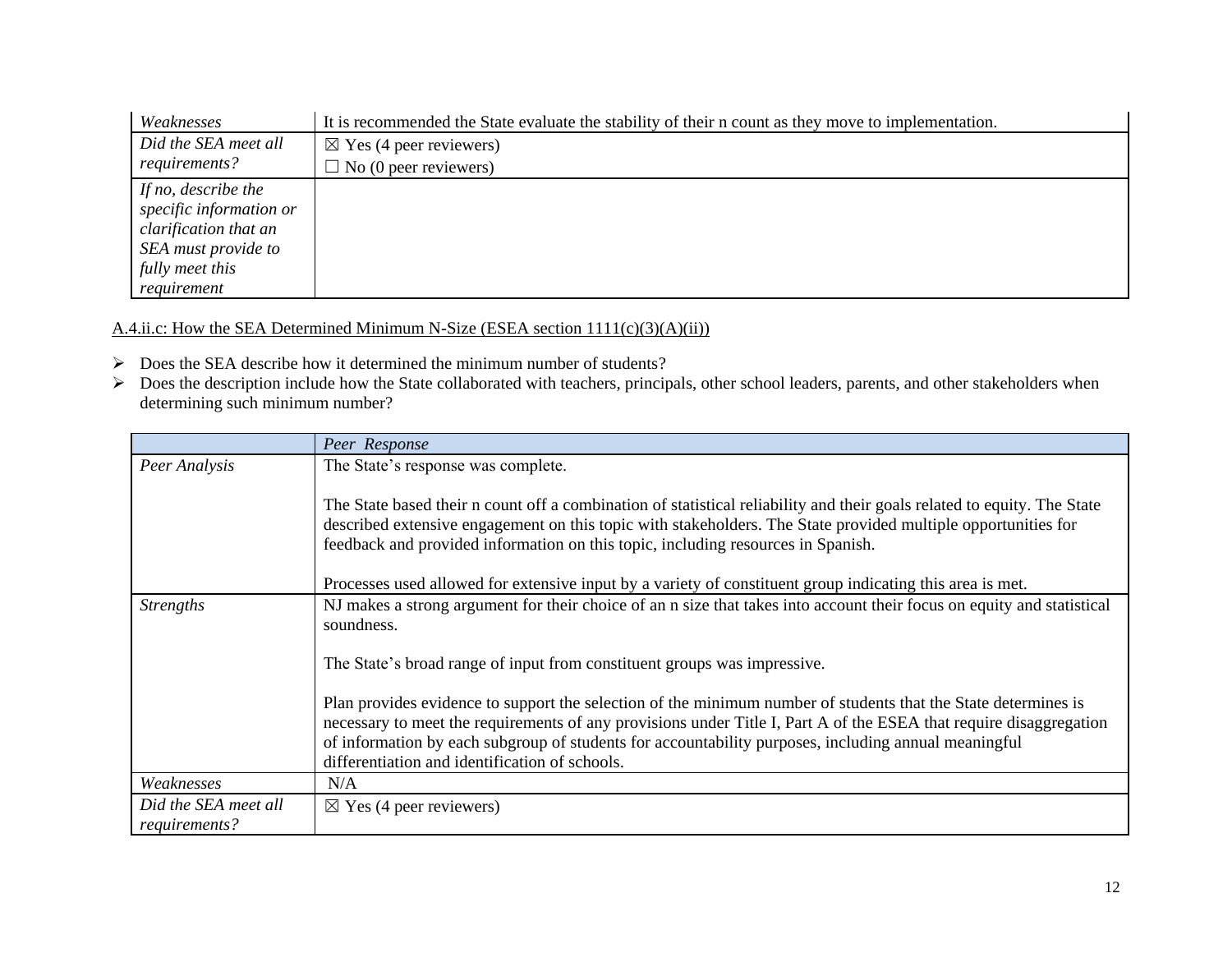|                         | $\Box$ No (0 peer reviewers) |
|-------------------------|------------------------------|
| If no, describe the     |                              |
| specific information or |                              |
| clarification that an   |                              |
| SEA must provide to     |                              |
| fully meet this         |                              |
| requirement             |                              |

## A.4.ii.d: Minimum N-Size and Ensuring Student Privacy (ESEA section 1111(c)(3)(A)(iii))

 $\triangleright$  Does the SEA describe how it ensures that the minimum number of students will protect the privacy of individual students?<sup>3</sup>

|                                                                         | Peer Response                                                                                                                           |
|-------------------------------------------------------------------------|-----------------------------------------------------------------------------------------------------------------------------------------|
| Peer Analysis                                                           | The State's response was complete.                                                                                                      |
|                                                                         | The State will use an n count of 10 for reporting. The State's n size is based on their historical practice and<br>stakeholder support. |
|                                                                         | A description of suppression rules is included.                                                                                         |
| <i>Strengths</i>                                                        | An n-size of 10 is a best practice using FERPA guidelines.                                                                              |
|                                                                         | State provides a detailed statistical analysis for how it arrived at the n of 20 for accountability.                                    |
| Weaknesses                                                              | N/A                                                                                                                                     |
| Did the SEA meet all                                                    | $\boxtimes$ Yes (4 peer reviewers)                                                                                                      |
| requirements?                                                           | $\Box$ No (0 peer reviewers                                                                                                             |
| If no, describe the<br>specific information or<br>clarification that an |                                                                                                                                         |

 $3$  See footnote 5 above for further guidance.

 $\overline{a}$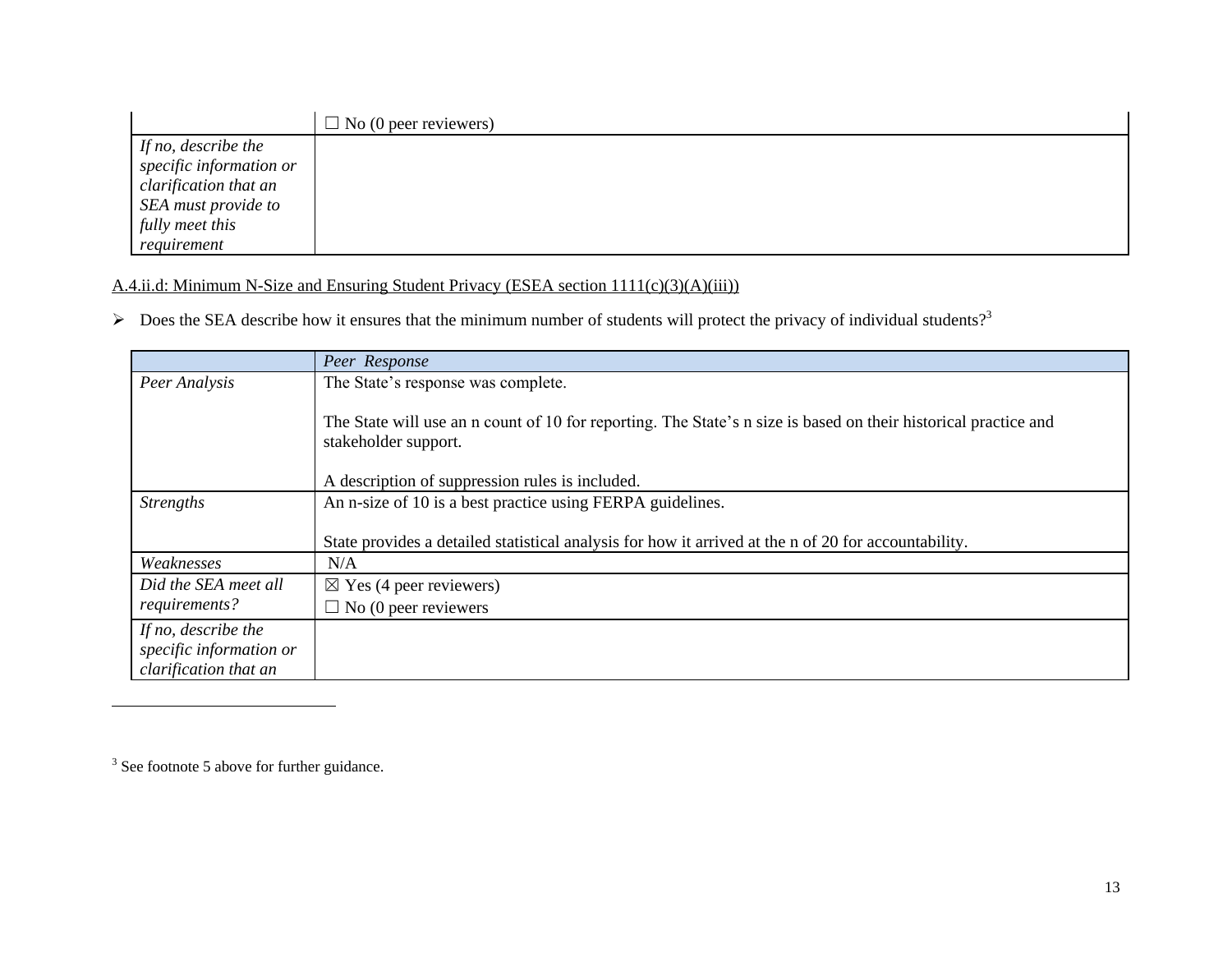| SEA must provide to |  |  |  |
|---------------------|--|--|--|
| fully meet this     |  |  |  |
| requirement         |  |  |  |

#### A.4.ii.e: If Applicable, Minimum N-Size for Reporting

- If the SEA's minimum number of students for purposes of reporting is lower than the minimum number of students for accountability purposes, does the SEA provide the minimum number of students for purposes of reporting?
- $\triangleright$  Is the SEA's minimum number of students for purposes of reporting consistent with the requirements in ESEA section 1111(i), including with respect to privacy and statistical reliability?

|                                                                                                                                  | Peer Response                                                                                                                                                                                                                             |
|----------------------------------------------------------------------------------------------------------------------------------|-------------------------------------------------------------------------------------------------------------------------------------------------------------------------------------------------------------------------------------------|
| Peer Analysis                                                                                                                    | The State's response was complete.                                                                                                                                                                                                        |
|                                                                                                                                  | The tables provided helped analyze the response.                                                                                                                                                                                          |
|                                                                                                                                  | They did what was asked, but it was not clear if enough was done to support student privacy. Individual student<br>privacy remains a concern. Some reviewers expressed discomfort. They urge caution.                                     |
| <b>Strengths</b>                                                                                                                 | The use of an n count of 10 is "best practice."                                                                                                                                                                                           |
|                                                                                                                                  | The State complied with constituent request regarding n size.                                                                                                                                                                             |
| Weaknesses                                                                                                                       | It is unclear whether SGPs will be reported for n counts less than 20. The State needs to make this clear. Given the<br>evidence in the plan, an n count of 10 for SGP reporting is inadvisable from a statistical soundness perspective. |
|                                                                                                                                  | The State needs to provide more clarity and detail about how the n size of 10 for reporting purposes will protect<br>student privacy.                                                                                                     |
| Did the SEA meet all                                                                                                             | $\boxtimes$ Yes (4 peer reviewers)                                                                                                                                                                                                        |
| requirements?                                                                                                                    | $\Box$ No (0 peer reviewers)                                                                                                                                                                                                              |
| If no, describe the<br>specific information or<br>clarification that an<br>SEA must provide to<br>fully meet this<br>requirement |                                                                                                                                                                                                                                           |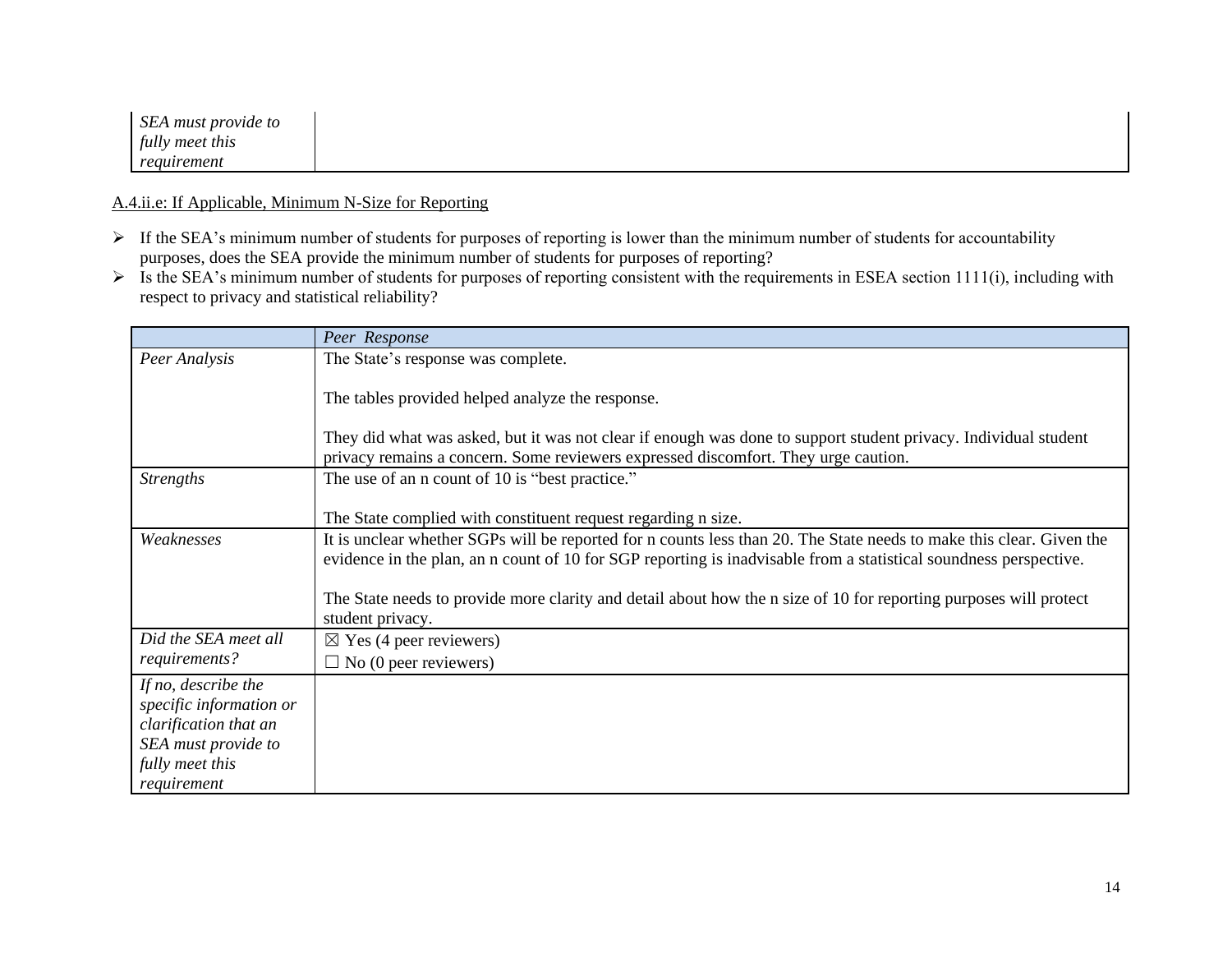## A.4.iii: Establishment of Long-Term Goals (ESEA section 1111(c)(4)(A))

## A.4.iii.a: Academic Achievement (ESEA section 1111(c)(4)(A)(i)(I)(aa))

A.4.iii.a.1: Long-term goals

- $\triangleright$  Does the SEA identify (*i.e.*, by providing a numeric measure) and describe the long-term goals for all students for improved academic achievement, as measured by grade-level proficiency on the annual Statewide reading/language arts and mathematics assessments (which must apply the same academic achievement standards to all public school students in the State, except those with the most significant cognitive disabilities)?
- Does the SEA identify and describe long-term goals for each subgroup of students?
- $\triangleright$  Does the SEA's description include baseline data for all students and for each subgroup of students?
- Does the SEA's description include the timeline for meeting the long-term goals?
- Is the timeline the same multi-year length of time for all students and for each subgroup of students?
- $\triangleright$  Are the long-term goals ambitious?

|                  | Peer Response                                                                                                                                                                                                                                                                                                                                                                                                                                                                                                                                                                                                                                                          |
|------------------|------------------------------------------------------------------------------------------------------------------------------------------------------------------------------------------------------------------------------------------------------------------------------------------------------------------------------------------------------------------------------------------------------------------------------------------------------------------------------------------------------------------------------------------------------------------------------------------------------------------------------------------------------------------------|
| Peer Analysis    | The goals require a complete closure of achievement gaps, which is very ambitious according to one reviewer.                                                                                                                                                                                                                                                                                                                                                                                                                                                                                                                                                           |
|                  | The SEA failed to meet the item indicated above regarding setting ambitious goals for EL, Black and Hispanic<br>students in all content areas.                                                                                                                                                                                                                                                                                                                                                                                                                                                                                                                         |
|                  | The 80% figure does not account for existing differential growth rates, pressures some groups, and does not<br>sufficiently challenge other groups. For example, it does not account for proficient students and movement between<br>levels.                                                                                                                                                                                                                                                                                                                                                                                                                           |
| <b>Strengths</b> | The goal establishes a target that is the same for both all student groups and all students. The timeline established is<br>based off of the year that students entering Kindergarten in the fall will be graduating. According to one reviewer,<br>the goal is very ambitious both from an all student performance and subgroup perspective.                                                                                                                                                                                                                                                                                                                          |
|                  | The State's plan provides for long-term goals for all students for improved academic achievement and is consistent<br>with the 2017-2018 Kindergarten cohort experience.                                                                                                                                                                                                                                                                                                                                                                                                                                                                                               |
| Weaknesses       | Based on the change in grade-level proficiency from 2015 to 2016 (10% in ELA and 17% in math), the State might<br>consider taking into account the differential growth trajectories in each subject. The State might consider examining<br>the rate of growth from 2015 to 2016 to determine whether or not the long term goal expects a rate of growth that is<br>realistic based on historical data. If not, it is worth considering what changes will be made that specifically target<br>the underserved students. Finally, it would be interesting to understand the theory of change the State is using that<br>will lead all groups to a uniform point by 2030. |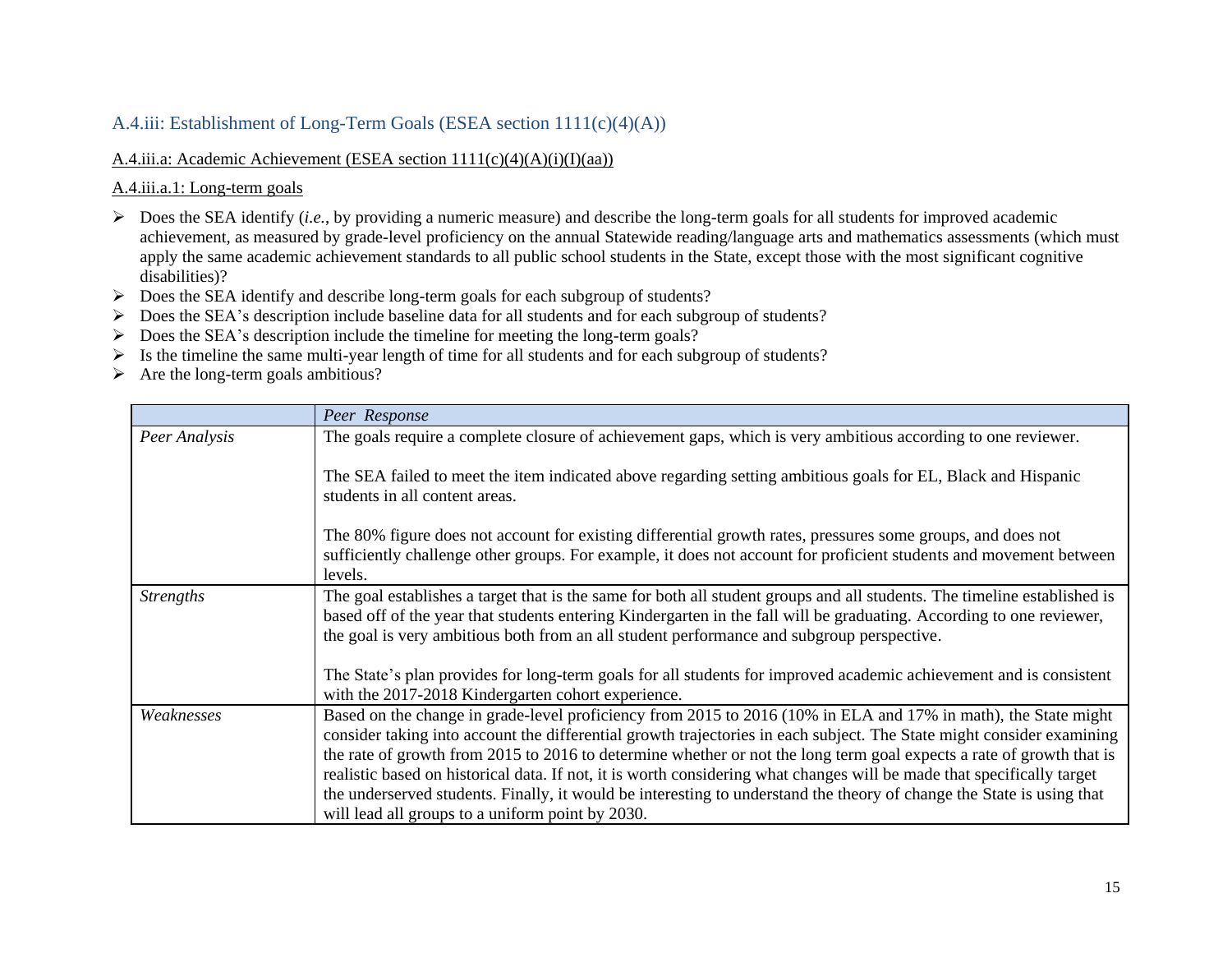|                                                                         | There is not consensus on whether the State's long term goals for Black and Hispanic students are ambitious and<br>will close the achievement gap as indicated by the table in Appendix A; the end achievement rate of 80% of<br>students achieving learning targets at the end of the timeframe indicated will not close achievement gaps. There is<br>not consensus on whether EL student goals are ambitious in the first 5 years as indicated by the tables in Appendix<br>A. SEA identified long term achievement goals but failed to provide a narrative description of them. SEA plan<br>consistently indicates Title I schools rather than all schools. |
|-------------------------------------------------------------------------|-----------------------------------------------------------------------------------------------------------------------------------------------------------------------------------------------------------------------------------------------------------------------------------------------------------------------------------------------------------------------------------------------------------------------------------------------------------------------------------------------------------------------------------------------------------------------------------------------------------------------------------------------------------------|
|                                                                         | For some subgroups at some grade levels, the plan provides for decreases in student performance according to the<br>long-term goals for all students for improved academic achievement. For some subgroups, the plan may be overly<br>ambitious; for other subgroups, the plan may not be sufficiently ambitious.                                                                                                                                                                                                                                                                                                                                               |
| Did the SEA meet all                                                    | $\boxtimes$ Yes (3 peer reviewers)                                                                                                                                                                                                                                                                                                                                                                                                                                                                                                                                                                                                                              |
| requirements?                                                           | $\boxtimes$ No (1 peer reviewer)                                                                                                                                                                                                                                                                                                                                                                                                                                                                                                                                                                                                                                |
| If no, describe the<br>specific information or<br>clarification that an | To meet this requirement, specific information or clarification is needed regarding whether the plan is ambitious<br>enough. A re-examination and adjustment of the goals for EL, Black, and Hispanic students is needed to make the<br>goals sufficiently ambitious. (1 reviewer)                                                                                                                                                                                                                                                                                                                                                                              |
| SEA must provide to                                                     |                                                                                                                                                                                                                                                                                                                                                                                                                                                                                                                                                                                                                                                                 |
| fully meet this                                                         |                                                                                                                                                                                                                                                                                                                                                                                                                                                                                                                                                                                                                                                                 |
| requirement                                                             |                                                                                                                                                                                                                                                                                                                                                                                                                                                                                                                                                                                                                                                                 |

A.4.iii.a.2: Measurements of interim progress

- $\triangleright$  Does the SEA provide measurements of interim progress toward meeting the long-term goals for all students?
- Does the SEA provide measurements of interim progress toward meeting the long-term goals for each subgroup of students?

|                                       | Peer Response                                                                                                                                                                                                                                                                                                                                                                            |
|---------------------------------------|------------------------------------------------------------------------------------------------------------------------------------------------------------------------------------------------------------------------------------------------------------------------------------------------------------------------------------------------------------------------------------------|
| Peer Analysis                         | The State's response was complete.                                                                                                                                                                                                                                                                                                                                                       |
|                                       | State provides measures broken out by grades and subject for each subgroup and all students.                                                                                                                                                                                                                                                                                             |
| <b>Strengths</b>                      | State broke out targets for each grade.                                                                                                                                                                                                                                                                                                                                                  |
| Weaknesses                            | For some subgroups at some grade levels, the plan provides for decreases in student performance according to the<br>long-term goals for all students for improved academic achievement. For some subgroups, the plan may be overly<br>ambitious; for other subgroups, the plan may not be sufficiently ambitious. There is a risk of compounding effect<br>for missing annual target(s). |
| Did the SEA meet all<br>requirements? | $\boxtimes$ Yes (4 peer reviewers)<br>$\Box$ No (0 peer reviewers)                                                                                                                                                                                                                                                                                                                       |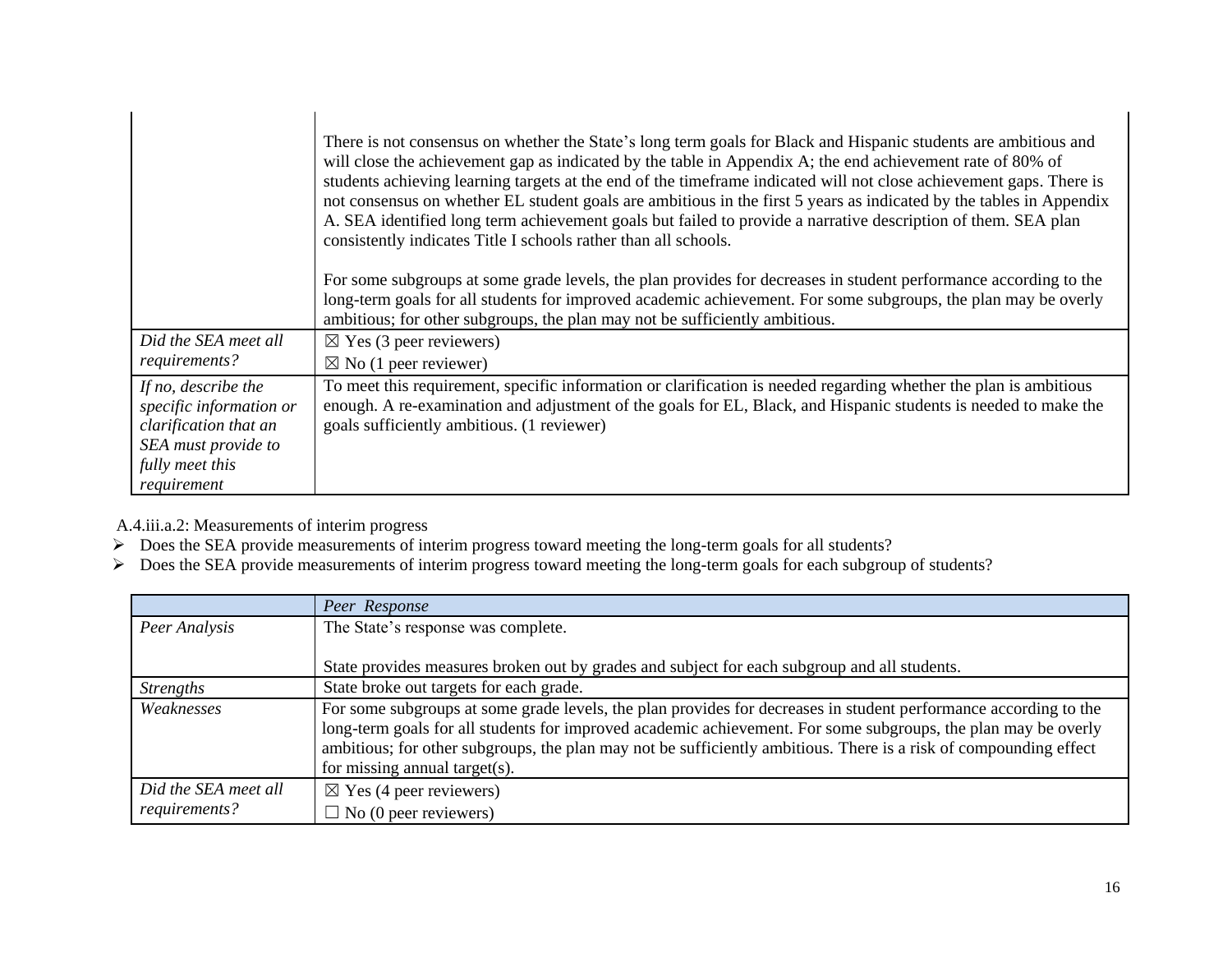| If no, describe the     |
|-------------------------|
| specific information or |
| clarification that an   |
| SEA must provide to     |
| fully meet this         |
| requirement             |

## A.4.iii.a.3: Improvement necessary to close Statewide proficiency gaps

> Do the long-term goals and measurements of interim progress for academic achievement take into account the improvement necessary for subgroups of students who are behind in reaching those goals to make significant progress in closing Statewide proficiency gaps, such that the State's long-term goals require greater rates of improvement for subgroups of students that are lower achieving?

|                      | Peer Response                                                                                                                                                                                                                                                                                                     |
|----------------------|-------------------------------------------------------------------------------------------------------------------------------------------------------------------------------------------------------------------------------------------------------------------------------------------------------------------|
| Peer Analysis        | The long term goals were very ambitious for student groups and would result in the complete closing of<br>achievement gaps by their target date.                                                                                                                                                                  |
|                      | The long-term goals and measurements of interim progress for the rate of improvement in the earlier years in the<br>tables in Appendix A are not ambitious for EL, Black and Hispanic students.                                                                                                                   |
|                      | Due to the large gap size, for at least 2 subgroups, reaching the same rate as everyone else is a concern.                                                                                                                                                                                                        |
|                      | The timeline reflects the cohort beginning in Kindergarten.                                                                                                                                                                                                                                                       |
| <b>Strengths</b>     | The State had very ambitious targets.                                                                                                                                                                                                                                                                             |
|                      | The State's tables are very clearly laid out for all areas and subgroups.                                                                                                                                                                                                                                         |
| Weaknesses           | It would be worth providing additional evidence related to current growth rates.                                                                                                                                                                                                                                  |
|                      | There is not consensus on whether the early years in tables provide ambitious rates of growth for Black, EL and<br>Hispanic students to achieve the long-term goals.                                                                                                                                              |
|                      | For some subgroups at some grade levels, the plan provides for decreases in student performance according to the<br>long-term goals for all students for improved academic achievement. For some subgroups, the plan may be overly<br>ambitious; for other subgroups, the plan may not be sufficiently ambitious. |
| Did the SEA meet all | $\boxtimes$ Yes (3 peer reviewers)                                                                                                                                                                                                                                                                                |
| requirements?        | $\boxtimes$ No (1 peer reviewer)                                                                                                                                                                                                                                                                                  |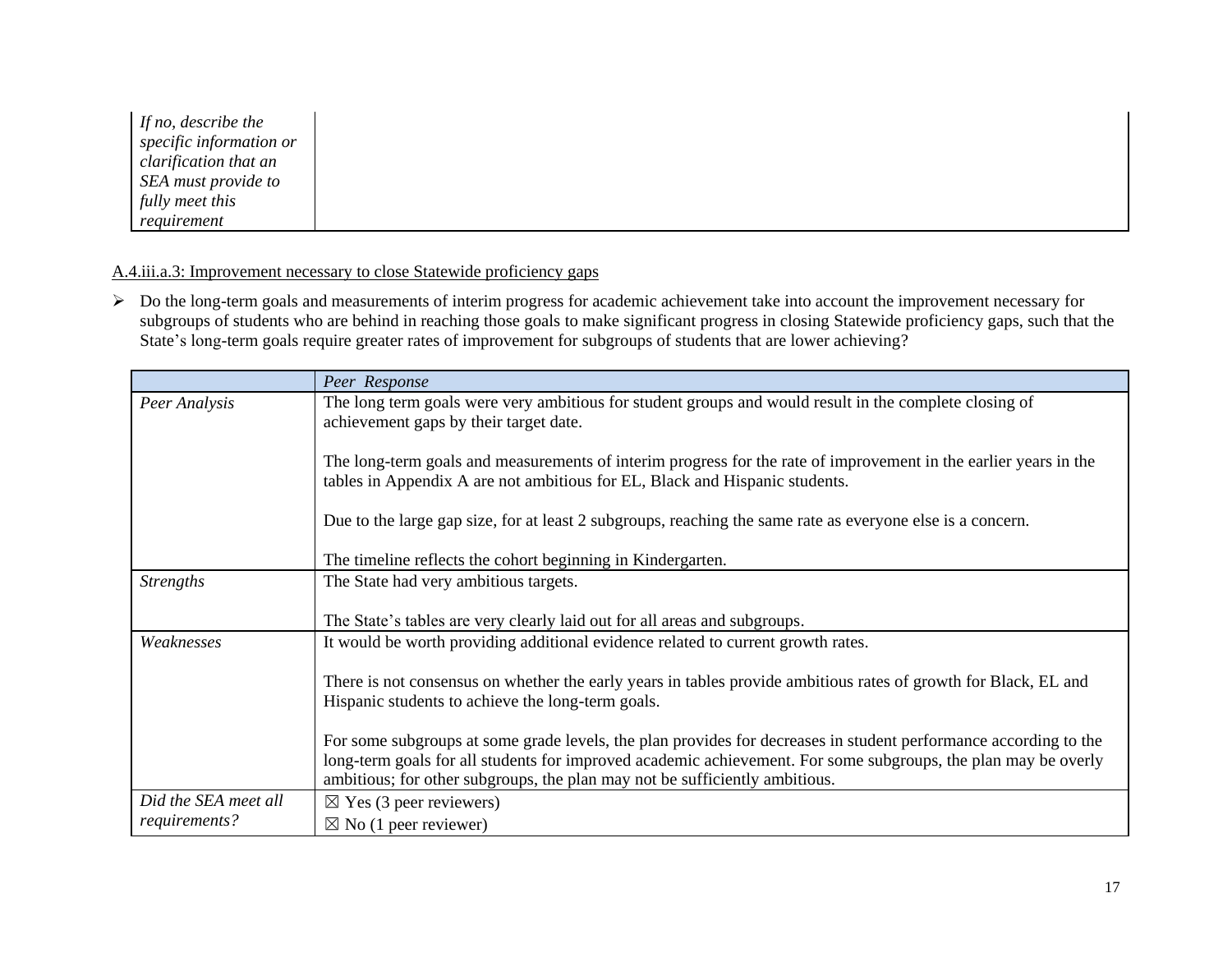*If no, describe the specific information or clarification that an SEA must provide to fully meet this requirement* The rate of gain for EL, Black, and Hispanic students is disproportionately weighted toward the latter years in the table. More ambitious targets are needed in the earlier years indicated in the table in Appendix A for all areas.

#### A.4.iii.b: Graduation Rate (ESEA section  $1111(c)(4)(A)(i)(I)(bb)$ )

A.4.iii.b.1: Long-term goals for four-year adjusted cohort graduation rate

- Does the SEA identify and describe the long-term goals for the four-year adjusted cohort graduation rate for all students?
- Does the SEA identify and describe the long-term goals for the four-year adjusted cohort graduation rate for each subgroup of students?
- Does the SEA's description include baseline data for all students and for each subgroup of students?
- $\triangleright$  Does the SEA's description include the timeline for meeting the long-term goals?
- $\triangleright$  Is the timeline the same multi-year length of time for all students and for each subgroup of students?
- $\triangleright$  Are the long-term goals ambitious?

|                                                | Peer Response                                                                                                                                                                      |  |
|------------------------------------------------|------------------------------------------------------------------------------------------------------------------------------------------------------------------------------------|--|
| Peer Analysis                                  | The State aims to completely close graduation rate achievement gaps. The baseline data may need to revise due to<br>updated graduation requirements mentioned in the State's plan. |  |
|                                                | It would have been helpful to know what it takes to graduate in NJ.                                                                                                                |  |
|                                                | The uniformity of 95% is an issue. The logic is not obvious.                                                                                                                       |  |
| <b>Strengths</b>                               | The theory of action that guides the achievement targets is the same that guides the graduation rate targets. The<br>targets aim to completely close achievement gaps.             |  |
|                                                | Table format in Appendix A makes this information easy to determine if the areas were addressed.                                                                                   |  |
| Weaknesses                                     | It is unclear whether the target is ambitious enough.                                                                                                                              |  |
|                                                | Reviewers question why the State would lower the expectations for Asian students.                                                                                                  |  |
| Did the SEA meet all                           | $\boxtimes$ Yes (2 peer reviewers)                                                                                                                                                 |  |
| requirements?                                  | $\boxtimes$ No (2 peer reviewers)                                                                                                                                                  |  |
| If no, describe the<br>specific information or | The State needs to provide specific information about the level of ambitiousness of the goals. A rationale for the<br>targets would be helpful.                                    |  |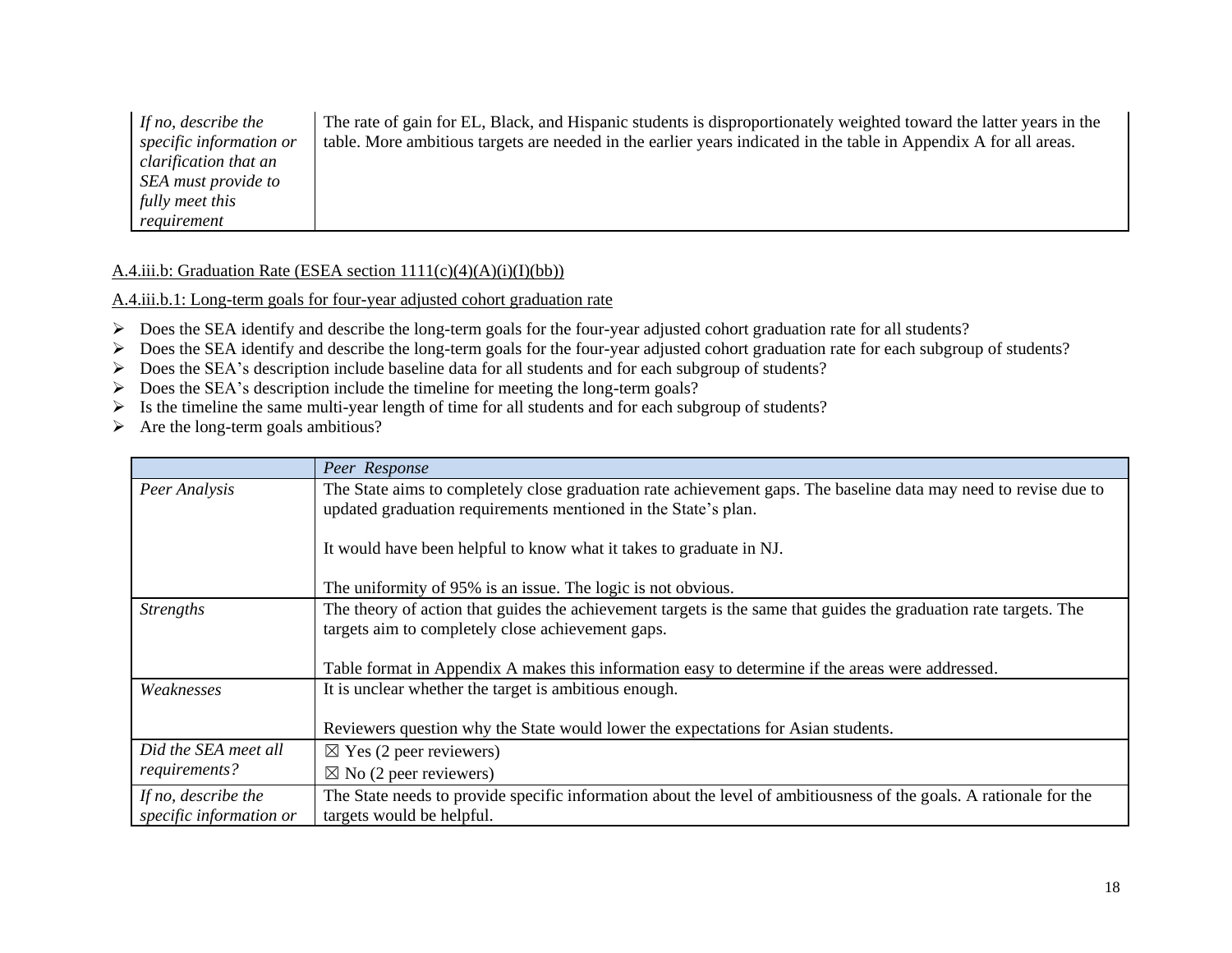| clarification that an |                                                      |
|-----------------------|------------------------------------------------------|
| SEA must provide to   | The Asian student group regression is not ambitious. |
| fully meet this       |                                                      |
| requirement           |                                                      |

A.4.iii.b.2: If applicable, long-term goals for each extended-year adjusted cohort graduation rate

- $\triangleright$  If applicable (*i.e.*, if the SEA chooses, at its discretion, to establish long-term goals for one or more extended-year rates), does the SEA identify and describe the long-term goals for each extended-year adjusted cohort graduation rate for all students?
- If applicable (*i.e.*, if the SEA chooses, at its discretion, to establish long-term goals for one or more extended-year rates), does the SEA identify and describe the long-term goals for each extended-year adjusted cohort graduation rate for each subgroup of students?
- Does the SEA's description include baseline data for all students and for each subgroup of students?
- $\triangleright$  Does the SEA's description include the timeline for meeting the long-term goals?
- $\triangleright$  Is the timeline the same multi-year length of time for all students and for each subgroup of students?
- $\triangleright$  Are the long-term goals ambitious?
- Are the long-term goals more rigorous than the long-term goals set for the four-year adjusted cohort graduation rate?

|                                                                                                                   | Peer Response                                                                                                                                                                                                                                                                                                             |
|-------------------------------------------------------------------------------------------------------------------|---------------------------------------------------------------------------------------------------------------------------------------------------------------------------------------------------------------------------------------------------------------------------------------------------------------------------|
| Peer Analysis                                                                                                     | The State's response was partially complete.                                                                                                                                                                                                                                                                              |
|                                                                                                                   | The State uses the same approach to set extended graduation rates that is used for four year rates. This goal is<br>ambitious due to its gap closure expectations.                                                                                                                                                        |
|                                                                                                                   | The area met all requirements listed above with the exception of Asian students as indicated in the weakness below.                                                                                                                                                                                                       |
| <b>Strengths</b>                                                                                                  | The State sets the same goal for all students. The goal is based on currently available data.                                                                                                                                                                                                                             |
|                                                                                                                   | Tables in Appendix A aid in understanding the interim targets.                                                                                                                                                                                                                                                            |
| Weaknesses                                                                                                        | It is unclear why Asian students are expected to graduate at a lower rate in years subsequent to the baseline data<br>used. Additionally, the weighting is not the same in the chart on page 51 (4.1) and narrative on page 53.                                                                                           |
| Did the SEA meet all                                                                                              | $\boxtimes$ Yes (1 peer reviewer)                                                                                                                                                                                                                                                                                         |
| requirements?                                                                                                     | $\boxtimes$ No (3 peer reviewers)                                                                                                                                                                                                                                                                                         |
| If no, describe the<br>specific information or<br>clarification that an<br>SEA must provide to<br>fully meet this | The State needs to re-examine the years 4 and 5 graduation groups' targets for Asian students. If these targets are<br>not changed, please address the rationale for them in the text of the plan on page 53. Additionally, the State must<br>align the weighting percentage in the text (p. 53) and Figure 4.1 on p. 51. |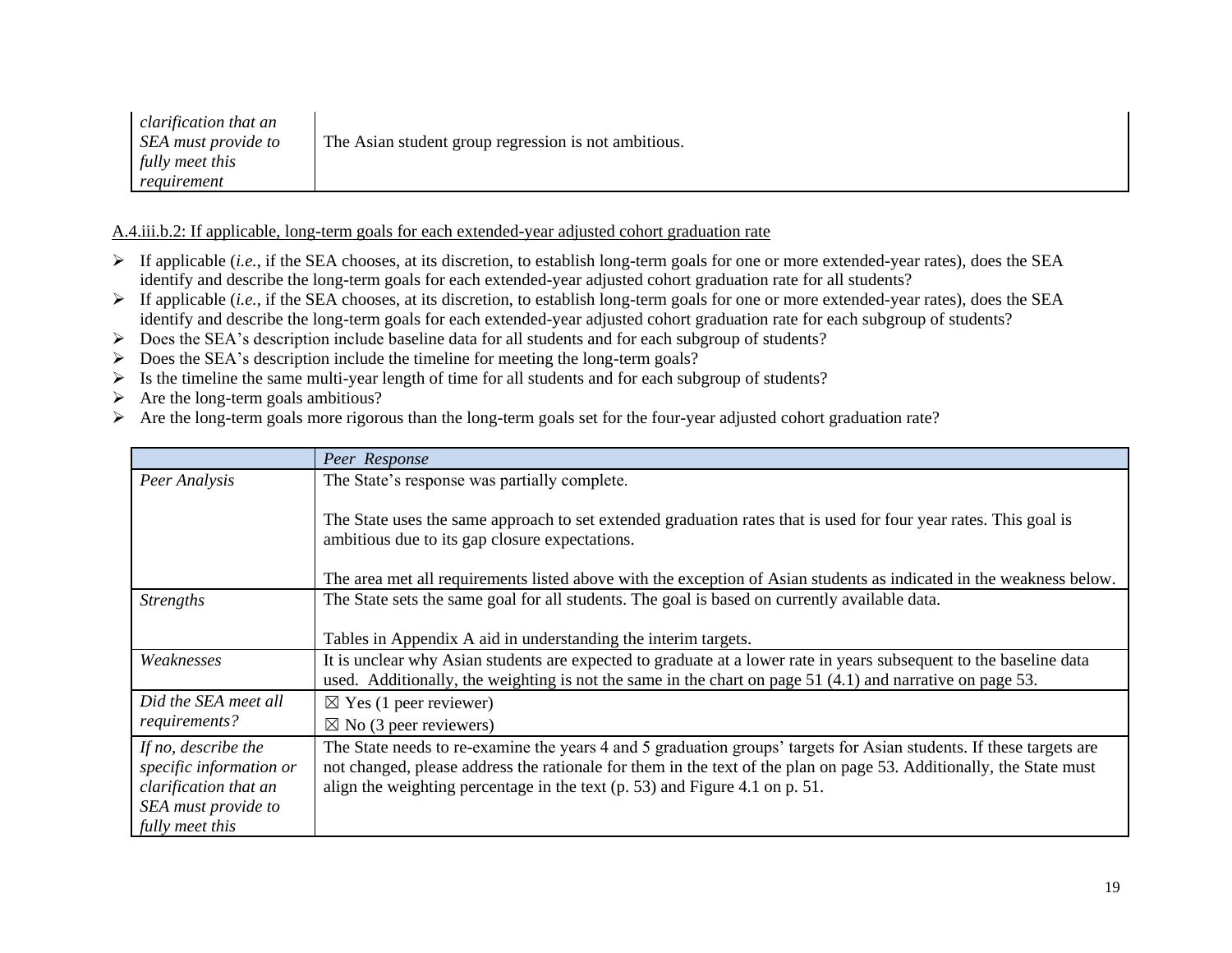#### *requirement*

## A.4.iii.b.3: Measurements of interim progress

- $\triangleright$  Does the SEA provide measurements of interim progress toward the long-term goals for the four-year adjusted cohort graduation rate and any extended-year adjusted cohort graduation rate for all students?
- Does the SEA provide measurements of interim progress toward the long-term goals for the four-year adjusted cohort graduation rate and any extended-year adjusted cohort graduation rate for each subgroup of students?

|                                                                                                                                  | Peer Response                                                                                                                                                                                                                                                                                        |
|----------------------------------------------------------------------------------------------------------------------------------|------------------------------------------------------------------------------------------------------------------------------------------------------------------------------------------------------------------------------------------------------------------------------------------------------|
| Peer Analysis                                                                                                                    | The State's response was complete.                                                                                                                                                                                                                                                                   |
|                                                                                                                                  | There is concern that the targets are general and too uniform across groups.                                                                                                                                                                                                                         |
| <b>Strengths</b>                                                                                                                 | Information is clearly provided in a table.                                                                                                                                                                                                                                                          |
| Weaknesses                                                                                                                       | It is unclear whether the interim measures of progress in graduation rate coherently reflect the theory of action<br>guiding the choice of 2030 as the target year. SEA could provide more details on how the differential expectations<br>for rates of progress can be achieved in graduation rate. |
| Did the SEA meet all                                                                                                             | $\boxtimes$ Yes (4 peer reviewers)                                                                                                                                                                                                                                                                   |
| requirements?                                                                                                                    | $\Box$ No (0 peer reviewers)                                                                                                                                                                                                                                                                         |
| If no, describe the<br>specific information or<br>clarification that an<br>SEA must provide to<br>fully meet this<br>requirement |                                                                                                                                                                                                                                                                                                      |

#### A.4.iii.b.4: Improvement necessary to close Statewide graduation rate gaps

 Do the long-term goals and measurements of interim progress for the four-year adjusted cohort graduation rate and any extended-year adjusted cohort graduation rate take into account the improvement necessary for subgroups of students who are behind in reaching those goals to make significant progress in closing Statewide graduation rate gaps, such that the State's long-term goals require greater rates of improvement for subgroups of students that graduate from high school at lower rates?

|                         | Peer<br><i>Response</i>                                 |
|-------------------------|---------------------------------------------------------|
| Poor<br>Analysis :<br>◡ | T1<br>s complete.<br>r pe :<br>State<br>response<br>was |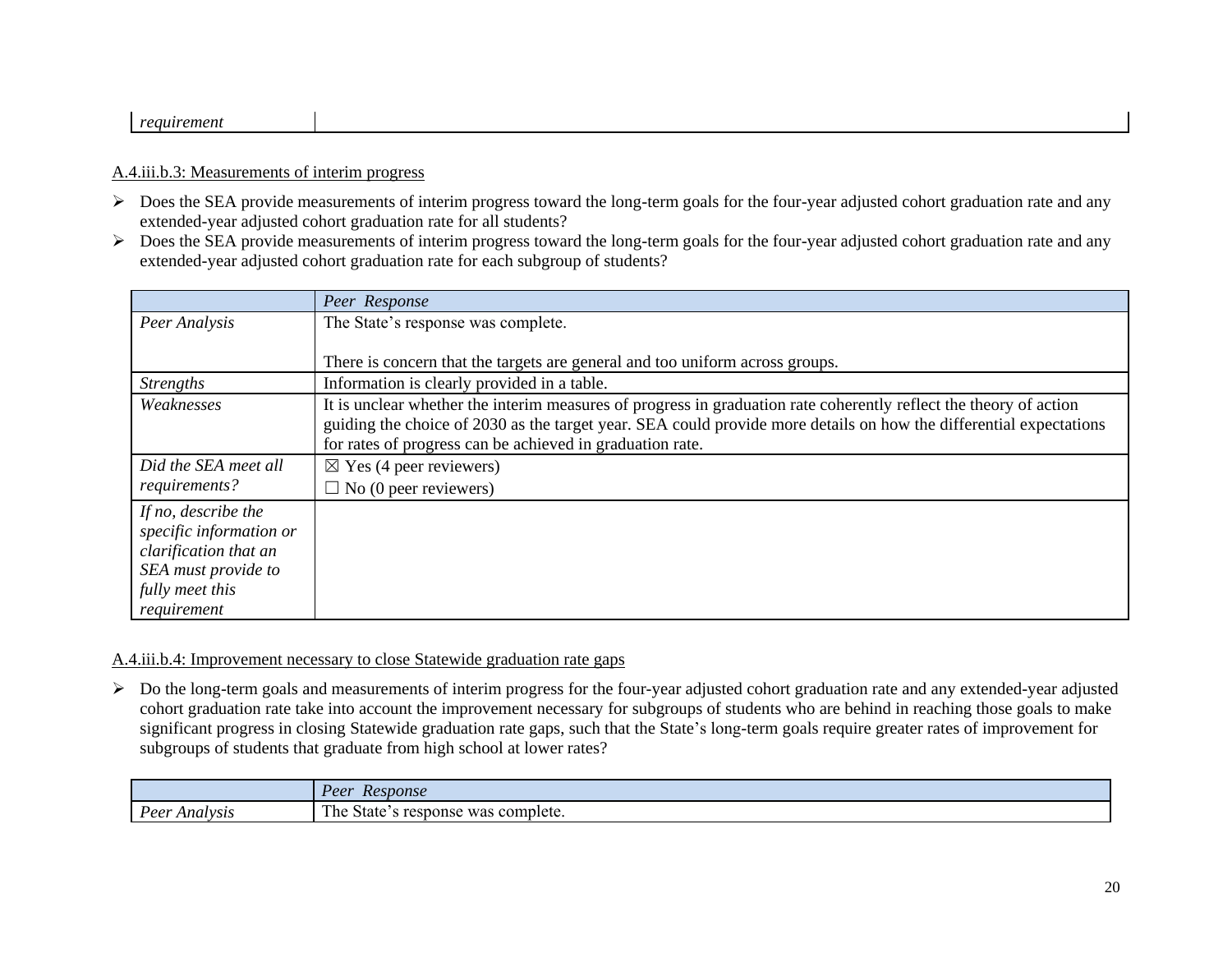|                                                                                                                                  | The State's goals require complete closure of gaps.                                                                                                        |
|----------------------------------------------------------------------------------------------------------------------------------|------------------------------------------------------------------------------------------------------------------------------------------------------------|
| <b>Strengths</b>                                                                                                                 | N/A                                                                                                                                                        |
| Weaknesses                                                                                                                       | The location of this information was not part of the required reading by peer reviewers making it difficult to find<br>as it wasn't included in Section 4. |
| Did the SEA meet all<br>requirements?                                                                                            | $\boxtimes$ Yes (4 peer reviewers)<br>$\Box$ No (0 peer reviewers)                                                                                         |
| If no, describe the<br>specific information or<br>clarification that an<br>SEA must provide to<br>fully meet this<br>requirement |                                                                                                                                                            |

## A.4.iii.c: English Language Proficiency (ESEA section 1111(c)(4)(A)(ii))

## A.4.iii.c.1: Long-term goals

- $\triangleright$  Does the SEA identify and describe the long-term goal for increases in the percentage of English learners making progress in achieving English language proficiency, as measured by the Statewide English language proficiency assessment?
- $\triangleright$  Does the SEA's description include baseline data?
- Does the SEA's description include the State-determined timeline for English learners to achieve English language proficiency?
- $\triangleright$  Is the long-term goal ambitious?

|                      | Peer Response                                                                                                                                                                                                                                                            |
|----------------------|--------------------------------------------------------------------------------------------------------------------------------------------------------------------------------------------------------------------------------------------------------------------------|
| Peer Analysis        | The State's response was complete.                                                                                                                                                                                                                                       |
| <b>Strengths</b>     | The State takes into account a student's initial level of ELP and years a student has been enrolled in a LEA.                                                                                                                                                            |
|                      | Research suggests these are important characteristics in EL progress.                                                                                                                                                                                                    |
|                      | Goals were based on extensive stakeholder feedback. The growth expected is ambitious.<br>The State will re-evaluate goals based on updated baseline data from ACCESS 2.0. The State uses a research based<br>methodology that aligns with their long-term EL definition. |
| Weaknesses           | The baseline is an estimate.                                                                                                                                                                                                                                             |
| Did the SEA meet all | $\boxtimes$ Yes (4 peer reviewers)                                                                                                                                                                                                                                       |
| requirements?        | $\Box$ No (0 peer reviewers)                                                                                                                                                                                                                                             |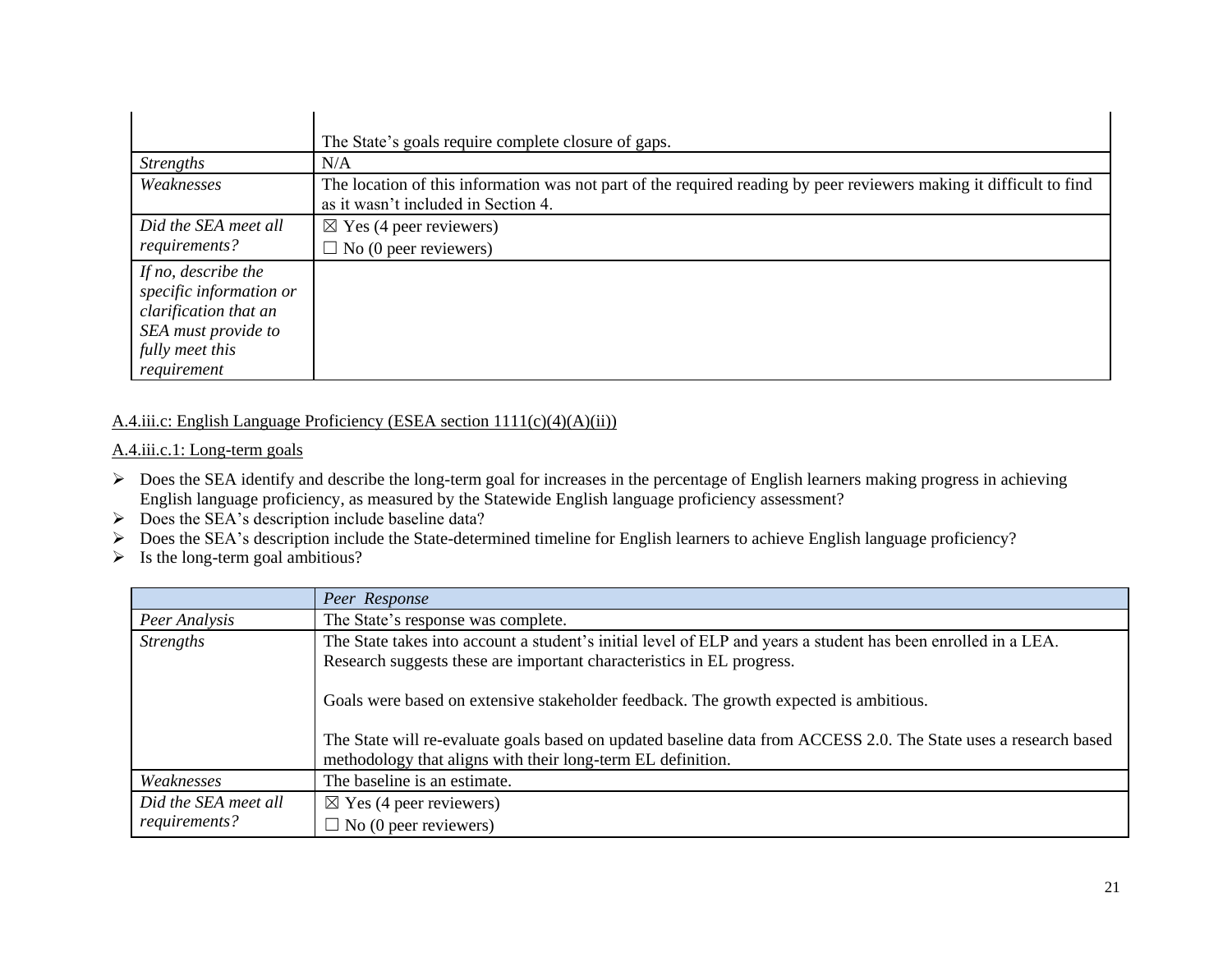| If no, describe the     |  |  |  |
|-------------------------|--|--|--|
| specific information or |  |  |  |
| clarification that an   |  |  |  |
| SEA must provide to     |  |  |  |
| fully meet this         |  |  |  |
| requirement             |  |  |  |

## A.4.iii.c.2: Measurements of interim progress

 $\triangleright$  Does the SEA provide measurements of interim progress toward the long-term goal for increases in the percentage of English learners making progress in achieving English language proficiency?

|                       | Peer Response                                                                                                      |
|-----------------------|--------------------------------------------------------------------------------------------------------------------|
| Peer Analysis         | The State's response was complete.                                                                                 |
|                       |                                                                                                                    |
|                       | This area is met with a detailed description of expected increases.                                                |
| <b>Strengths</b>      | The charts provided made this area easy to assess.                                                                 |
|                       |                                                                                                                    |
|                       | The State provided a sufficient explanation for goal-setting on a 5-year plan, based on recent increases in later- |
|                       | grade immigrant student population.                                                                                |
| Weaknesses            | N/A                                                                                                                |
| Did the SEA meet all  | $\boxtimes$ Yes (4 peer reviewers)                                                                                 |
| requirements?         | $\Box$ No (0 peer reviewers)                                                                                       |
| If no, describe the   |                                                                                                                    |
| specific information  |                                                                                                                    |
| or clarification that |                                                                                                                    |
| an SEA must provide   |                                                                                                                    |
| to fully meet this    |                                                                                                                    |
| requirement           |                                                                                                                    |

## A.4.iv: Indicators (ESEA section 1111(c)(4)(B), 1111(c)(4)(E)(ii))

*Note: A single indicator may consist of multiple components or measures. Peers must review each such component or measure for compliance with all of the required elements.*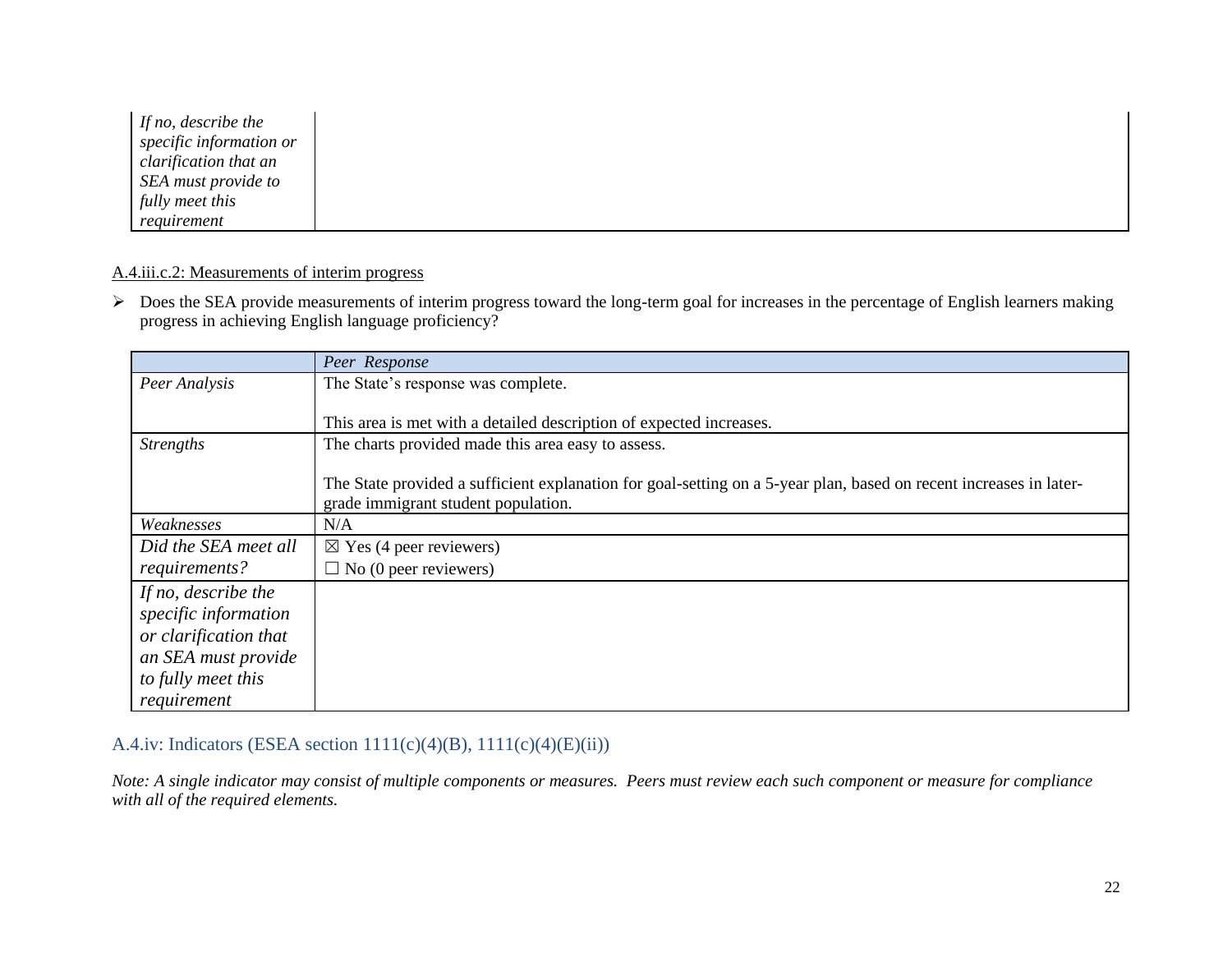#### A.4.iv.a: Academic Achievement

- $\triangleright$  Does the SEA describe the Academic Achievement indicator used in its Statewide accountability system, including that the SEA uses the same indicator for all schools in all LEAs across the State?
- $\triangleright$  Does the description include how the SEA calculates the indicator, including: 1) that the calculation is consistent for all schools, in all LEAs, across the State; 2) a description of the weighting of reading/language arts achievement relative to mathematics achievement; 3) if the State uses one, a description of the performance index; 4) if, at the high school level, the indicator includes a measure of student growth, a description of the growth measure (*e.g.*, a growth model); and 5) if the State averages data, a description of how it averages data across years and/or grades (*e.g.*, does the State use a uniform averaging procedure across all schools)?
- $\triangleright$  Is the indicator valid and reliable?
- $\triangleright$  Is the indicator based on the SEA's long-term goals?
- $\triangleright$  Can the indicator be disaggregated for each subgroup of students?
- Is the indicator measured by grade-level proficiency on the annual Statewide reading/language arts and mathematics assessments?
- Does the indicator measure the performance of at least 95 percent of all students and 95 percent of all students in each subgroup?

|                                                                                                                                  | Peer Response                                                                                                                                                                                                     |  |
|----------------------------------------------------------------------------------------------------------------------------------|-------------------------------------------------------------------------------------------------------------------------------------------------------------------------------------------------------------------|--|
| Peer Analysis                                                                                                                    | The State's response was complete.                                                                                                                                                                                |  |
| <b>Strengths</b>                                                                                                                 | This indicator is a very clear, transparent metric and is easy to compare and understand across schools.                                                                                                          |  |
| Weaknesses                                                                                                                       | The use of proficiency rates to hold schools accountable, especially without a growth indicator for high school, will<br>pick up many factors external to the school. This could lead to unintended consequences. |  |
|                                                                                                                                  | The 95% is only reflected in the participation rate section. This section does not confirm this indicator for at least<br>95% of all students.                                                                    |  |
| Did the SEA meet all                                                                                                             | $\boxtimes$ Yes (4 peer reviewers)                                                                                                                                                                                |  |
| requirements?                                                                                                                    | $\Box$ No (0 peer reviewers)                                                                                                                                                                                      |  |
| If no, describe the<br>specific information or<br>clarification that an<br>SEA must provide to<br>fully meet this<br>requirement |                                                                                                                                                                                                                   |  |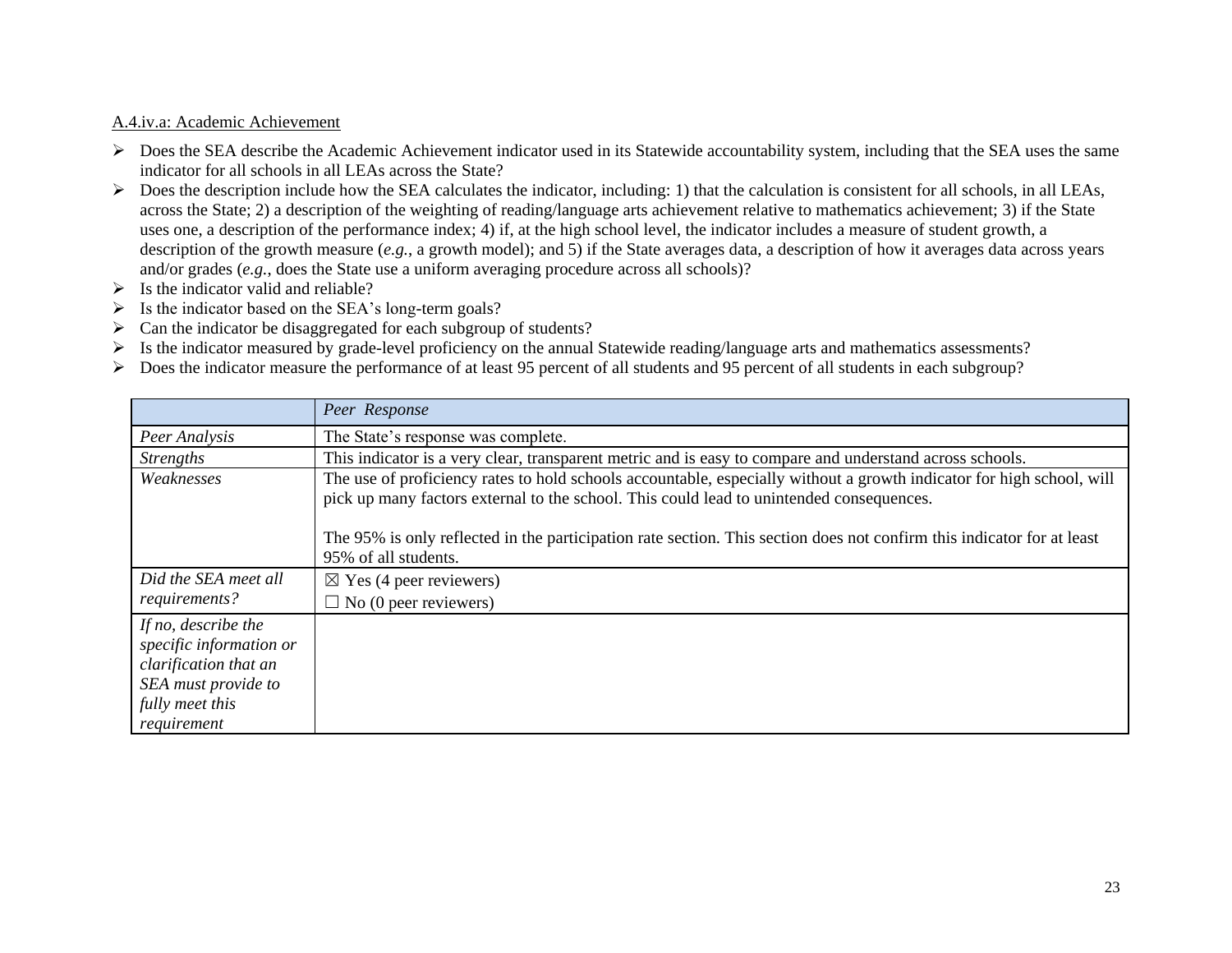## A.4.iv.b: Other Academic Indicator for Elementary and Secondary Schools that are Not High Schools

*Note: If the SEA uses a different Other Academic indicator for each grade span, peer reviewers must separately review each indicator that an SEA submits. For example, if an SEA submits one Other Academic indicator for elementary schools and a different Other Academic indicator for middle schools, then peer reviewers will provide feedback, using the criteria below, separately for each indicator.* 

- $\triangleright$  Does the SEA describe the Other Academic indicator used in its Statewide accountability system for public elementary and secondary schools that are not high schools, including that the SEA uses the same indicator and calculates it in the same way for all elementary and secondary schools that are not high schools, in all LEAs, across the State, except that the indicator may vary by each grade span?
- Does the SEA describe, if applicable, how it averages data across years and/or grades (*e.g.*, does the State use a uniform averaging procedure across all schools)?
- $\triangleright$  If the SEA uses a different indicator for each grade span, does it describe each indicator, including the grade span to which it applies?
- $\triangleright$  If the Other Academic indicator is not a measure of student growth, is the indicator another valid and reliable Statewide academic indicator?
- $\triangleright$  If the Other Academic indicator is not a measure of student growth, does the indicator allow for meaningful differentiation in school performance?
- $\triangleright$  Can the indicator be disaggregated for each subgroup of students?

|                                                                                                | Peer Response                                                                                                                                                                                                                                                                                                                                                                                                                                                  |
|------------------------------------------------------------------------------------------------|----------------------------------------------------------------------------------------------------------------------------------------------------------------------------------------------------------------------------------------------------------------------------------------------------------------------------------------------------------------------------------------------------------------------------------------------------------------|
| Peer Analysis                                                                                  | NJ plans to use a school's median SGP for elementary and secondary schools as a measure of student growth. This<br>is a single year measure. This measure will be available for all students and student groups. Math and ELA<br>performance will be weighted equally.                                                                                                                                                                                         |
|                                                                                                | The use of SGPs allows the state to measure a student' growth in a given year relative to his or her peers. This<br>approach will provide an incentive for schools to focus on the growth of all students, not just those around the<br>proficiency threshold. The high weight of this indicator will reward schools making significant progress in student<br>growth. It will also allow for more accurate identification of schools most in need of support. |
|                                                                                                | The formula for calculating SGPs is not included in the plan. It would be helpful if they included the formula.                                                                                                                                                                                                                                                                                                                                                |
| <b>Strengths</b>                                                                               | N/A                                                                                                                                                                                                                                                                                                                                                                                                                                                            |
| Weaknesses                                                                                     | N/A                                                                                                                                                                                                                                                                                                                                                                                                                                                            |
| Did the SEA meet all                                                                           | $\boxtimes$ Yes (4 peer reviewers)                                                                                                                                                                                                                                                                                                                                                                                                                             |
| requirements?                                                                                  | $\Box$ No (0 peer reviewers)                                                                                                                                                                                                                                                                                                                                                                                                                                   |
| If no, describe the<br>specific information or<br>clarification that an<br>SEA must provide to |                                                                                                                                                                                                                                                                                                                                                                                                                                                                |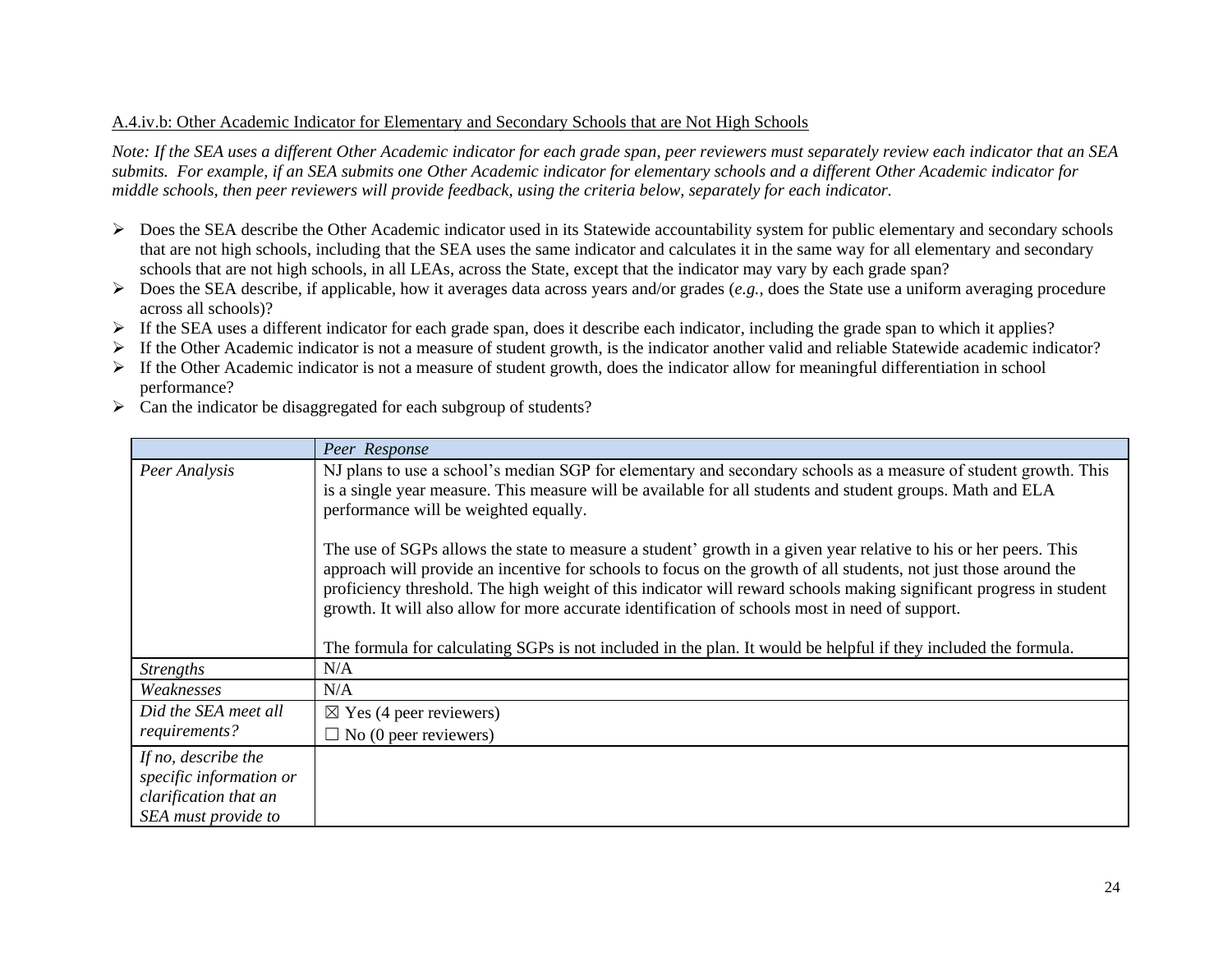| $\mathbf{z}$<br>meet this<br>tully |  |
|------------------------------------|--|
| reautrement                        |  |

#### A.4.iv.c: Graduation Rate

- $\triangleright$  Does the SEA describe the Graduation Rate indicator used in its Statewide accountability system for public high schools in the State, including that the SEA uses the same indicator across all LEAs in the State?
- $\triangleright$  Does the description include how the SEA calculates the indicator including: 1) that the calculation is consistent for all high schools, in all LEAs, across the State; 2), if applicable, whether the SEA chooses to lag adjusted cohort graduation rate data; and 3) if applicable, how the SEA averages data (*e.g.*, consistent with the provisions in ESEA section 8101(23) and (25), which permit averaging graduation rate data over three years for very small schools)?
- $\triangleright$  Is the indicator valid and reliable?
- $\triangleright$  Is the indicator based on the SEA's long-term goals?
- $\triangleright$  Is the indicator based on the four-year adjusted cohort graduation rate?
- $\triangleright$  If the State, at its discretion, also includes one or more extended-year adjusted cohort graduation rates, does the description include how the four-year adjusted cohort graduation rate is combined with that rate or rates within the indicator?
- > If applicable, does the SEA's description include how the State includes in its four-year adjusted cohort graduation rate and any extended-year adjusted cohort graduation rates students with the most significant cognitive disabilities assessed using an alternate assessment aligned to alternate academic achievement standards under ESEA section 1111(b)(2)(D) and awarded a State-defined alternate diploma under ESEA section 8101(23) and (25)?
- $\triangleright$  Can the indicator be disaggregated for each subgroup of students?

|                         | Peer Response                                                                                                          |
|-------------------------|------------------------------------------------------------------------------------------------------------------------|
| Peer Analysis           | The State's response was complete.                                                                                     |
|                         |                                                                                                                        |
|                         | The SEA might consider monitoring patterns in four and extended year graduation rates to ensure the weighting          |
|                         | does not dis-incentivize growth in the four year graduation rates.                                                     |
| <b>Strengths</b>        | The State's plan to calculate graduation rate includes alternative diploma students.                                   |
| Weaknesses              | The State's plan to weight four and extended year rates equally may not place as great of an incentive on the four     |
|                         | year goal. The plan describes a strategy for reassigning EL students' to cohorts other than the cohort of a student's  |
|                         | year first entered ninth grade in some circumstances. It is unclear whether this is legally permissible. However, this |
|                         | approach does reflect research.                                                                                        |
| Did the SEA meet all    | $\boxtimes$ Yes (4 peer reviewers)                                                                                     |
| requirements?           | $\Box$ No (0 peer reviewers)                                                                                           |
| If no, describe the     |                                                                                                                        |
| specific information or |                                                                                                                        |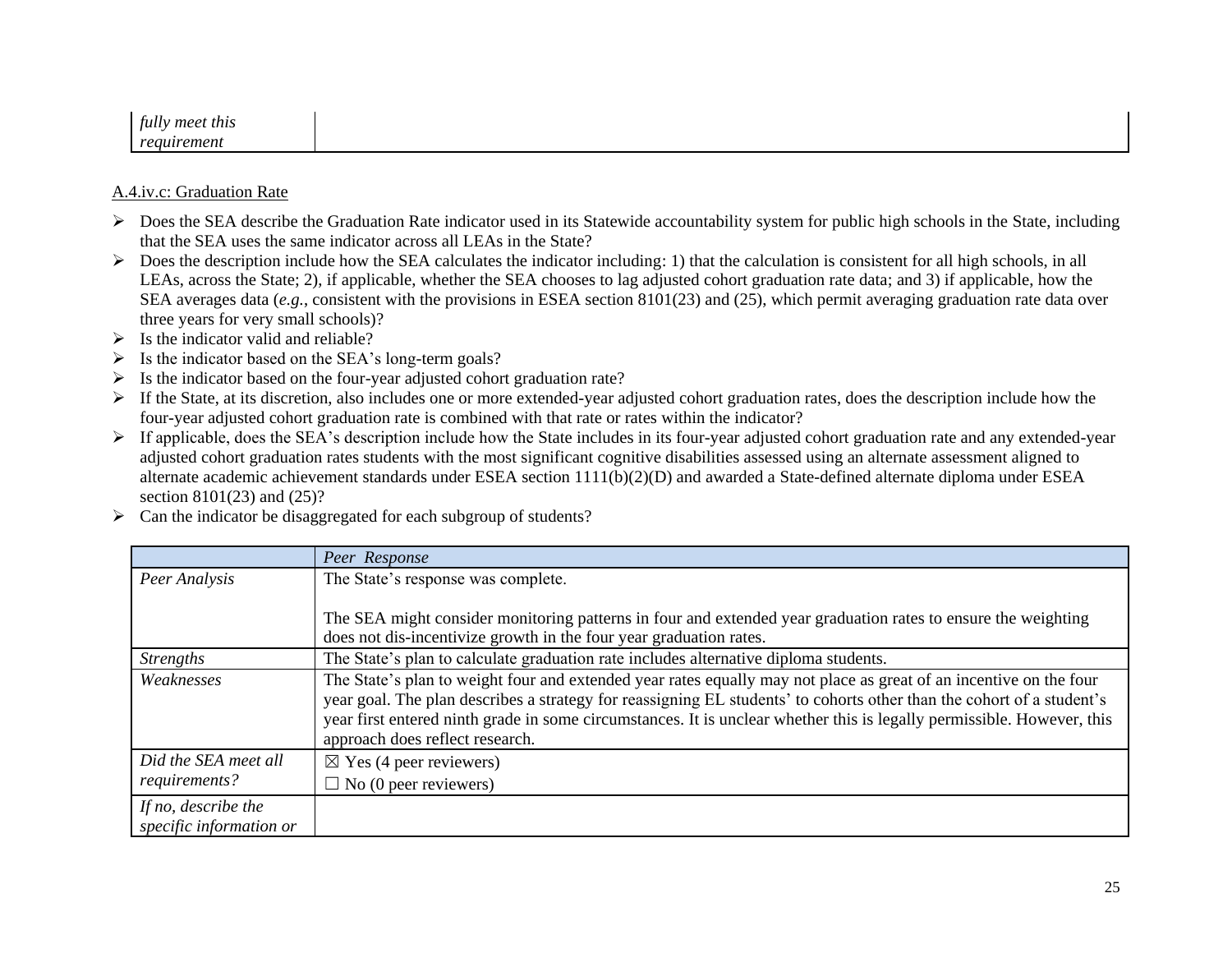| clarification that an |
|-----------------------|
| SEA must provide to   |
| fully meet this       |
| reguirement           |

A.4.iv.d: Progress in Achieving English Language Proficiency Indicator

- Does the SEA describe the Progress in Achieving English Language Proficiency indicator used in its Statewide accountability system, including that the SEA uses the same indicator across all LEAs in the State?
- $\triangleright$  Is the indicator valid and reliable?
- Is the Progress in Achieving English Language Proficiency indicator aligned with the State-determined timeline described in A.4.iii.c.1?
- $\triangleright$  Does the indicator consistently measure Statewide the progress of all English learners in each of grades 3 through 8 and in the grade for which such English learners are otherwise assessed under ESEA section 1111(b)(2)(B)(v)(I) during grades 9 through 12?
- Does the SEA's description include the State's definition of English language proficiency, based on the State English language proficiency assessment?

|                                                                                                                                  | Peer Response                                                                                                                                                                                |
|----------------------------------------------------------------------------------------------------------------------------------|----------------------------------------------------------------------------------------------------------------------------------------------------------------------------------------------|
| Peer Analysis                                                                                                                    | Indicator is included for all schools that meet EL counts. It uses data from ACCESS which is a valid and reliable<br>assessment. The indicator is based on achieving proficiency in 5 years. |
|                                                                                                                                  | The measure is ACCESS. There is not consensus on whether there is sufficient evidence to support the claim of<br>validity and reliability of this measure.                                   |
| <b>Strengths</b>                                                                                                                 | The indicator incorporates characteristics related to EL proficiency and aligns with definition of long term ELs.                                                                            |
| Weaknesses                                                                                                                       | There is not consensus on the description of the validity and reliability of the measure for this indicator.                                                                                 |
| Did the SEA meet all                                                                                                             | $\boxtimes$ Yes (3 peer reviewers)                                                                                                                                                           |
| requirements?                                                                                                                    | $\boxtimes$ No (1 peer reviewer)                                                                                                                                                             |
| If no, describe the<br>specific information or<br>clarification that an<br>SEA must provide to<br>fully meet this<br>requirement | The SEA must provide specific information on how the indicator will be valid.                                                                                                                |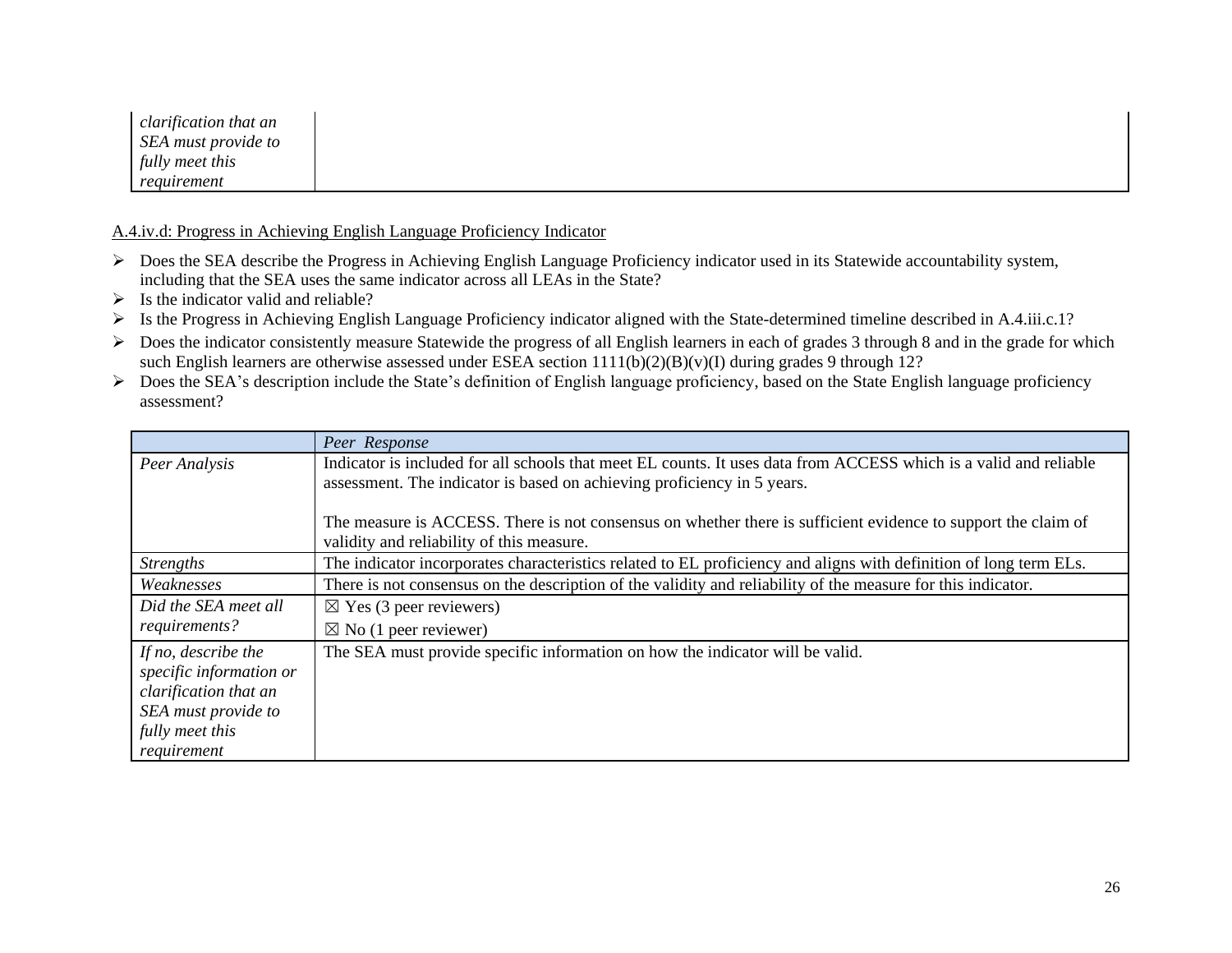#### A.4.iv.e: School Quality or Student Success Indicator(s)

*Note: Peer reviewers must separately review each School Quality or Student Success indicator that an SEA submits. For example, if an SEA submits one School Quality or Student Success indicator for high schools and a different School Quality or Student Success indicator for elementary and middle schools, then peer reviewers will provide feedback, using the criteria below, separately for each indicator. For any School Quality or Student Success indicator that does not apply to all grade spans, the SEA's description must include the grade spans to which it does apply.* (*ESEA section*  $1111(c)(4)(B)(v)$ )

- > Does the SEA describe each School Quality or Student Success indicator used in its Statewide accountability system for all public schools in the State?
- If the SEA uses a different indicator for each grade span, does it describe each indicator, including the grade span to which it applies?
- $\triangleright$  Does the indicator allow for meaningful differentiation in school performance?
- $\triangleright$  Is the indicator valid, reliable, comparable, used Statewide in all schools (for the grade span to which it applies), and calculated in a consistent way?
- $\triangleright$  Can the indicator be disaggregated for each subgroup of students?

|                         | Peer Response                                                                                                          |
|-------------------------|------------------------------------------------------------------------------------------------------------------------|
| Peer Analysis           | The State's response was complete.                                                                                     |
|                         |                                                                                                                        |
|                         | SEA provides clear rationale for choosing this metric. They gathered lots of feedback on this indicator and this       |
|                         | indicator had broad support. They also cite research supporting its validity and reliability. Plan indicates the State |
|                         | has a wide distribution of rates and can be disaggregated.                                                             |
| <b>Strengths</b>        | This is a metric that the State has reported since 2011-12. State will look for ways to continuously improve this      |
|                         | indicator. The plan outlines examples of why this metric is actionable and within the locus of control of schools.     |
|                         |                                                                                                                        |
|                         | The plan includes acknowledgement of high-interest for input on this indicator by stakeholders.                        |
| Weaknesses              | The plan links to reports that cite data. It would be helpful to include some in the plan.                             |
| Did the SEA meet all    | $\boxtimes$ Yes (4 peer reviewers)                                                                                     |
| requirements?           | $\Box$ No (0 peer reviewers)                                                                                           |
| If no, describe the     |                                                                                                                        |
| specific information or |                                                                                                                        |
| clarification that an   |                                                                                                                        |
| SEA must provide to     |                                                                                                                        |
| fully meet this         |                                                                                                                        |
| requirement             |                                                                                                                        |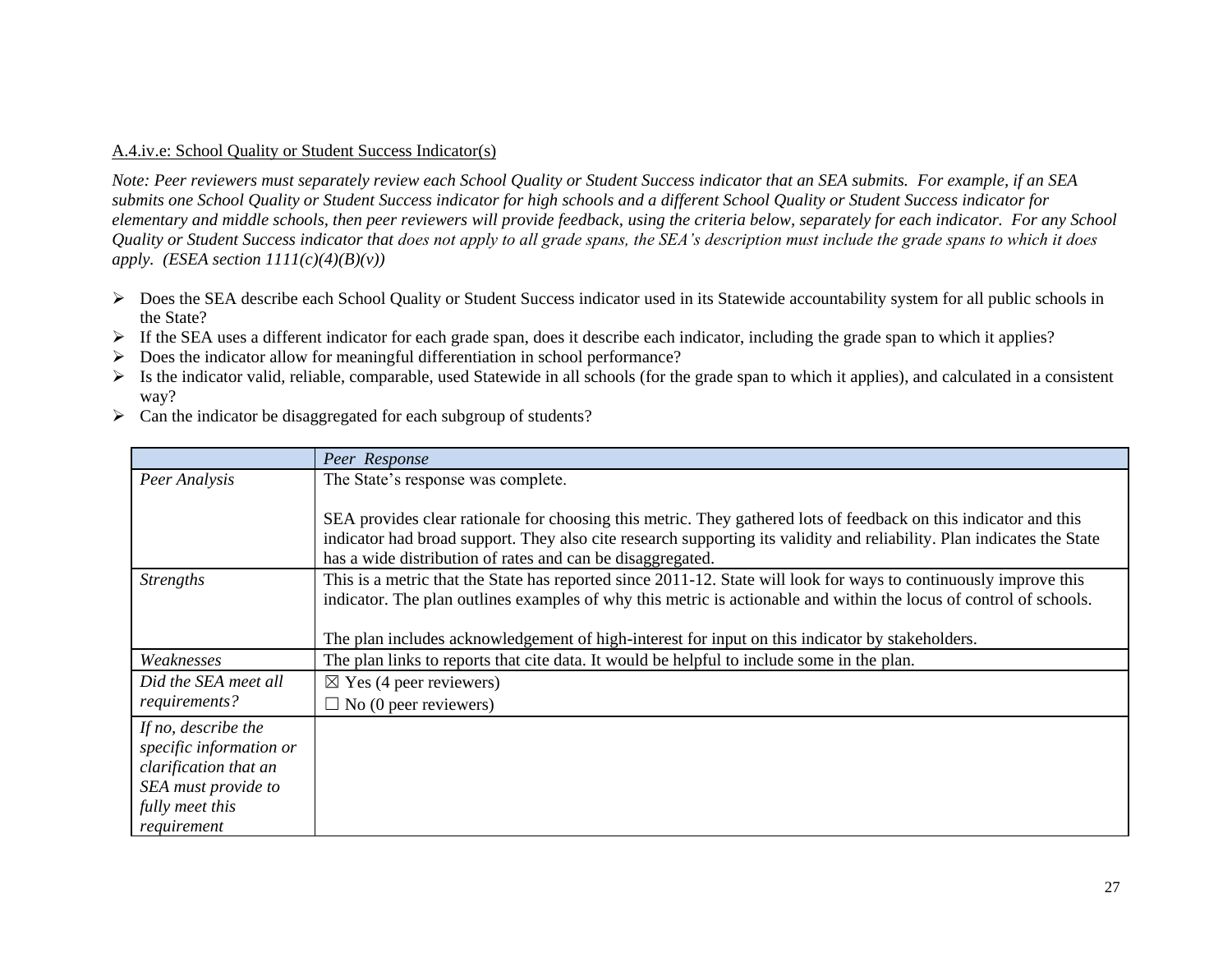## A.4.v: Annual Meaningful Differentiation (ESEA section 1111(c)(4)(C))

## A.4.v.a: State's System of Annual Meaningful Differentiation

- Does the SEA describe its system of meaningfully differentiating, on an annual basis, all public schools in the State?
- Is the State's system of annual meaningful differentiation based on all indicators in the State's accountability system?
- $\triangleright$  Does the State's system of annual meaningful differentiation include the performance of all students and each subgroup of students on each of the indicators in the State's accountability system?

|                                                                                                                                  | Peer Response                                                                                                                                                                                                                                                                                                                                                                                                                                                                                                                                                                                                                                                                                                  |
|----------------------------------------------------------------------------------------------------------------------------------|----------------------------------------------------------------------------------------------------------------------------------------------------------------------------------------------------------------------------------------------------------------------------------------------------------------------------------------------------------------------------------------------------------------------------------------------------------------------------------------------------------------------------------------------------------------------------------------------------------------------------------------------------------------------------------------------------------------|
| Peer Analysis                                                                                                                    | The State's response was complete.                                                                                                                                                                                                                                                                                                                                                                                                                                                                                                                                                                                                                                                                             |
| <i>Strengths</i>                                                                                                                 | System provides annual progress towards targets for all students/indicators and also one for each indicator and<br>subgroup combination.                                                                                                                                                                                                                                                                                                                                                                                                                                                                                                                                                                       |
| Weaknesses                                                                                                                       | The SEA is still developing the displays. It would be helpful to allow the user to drill into the percentile. Although<br>this does not need to be addressed in the plan, it will be useful for the State to think through the technical approach<br>to ties, rounding, and other technical aspects of using percentiles, including the definition of a percentile. It will also<br>be useful to provide help understanding the percentiles and how schools can drill down to find actionable data. For<br>example, a school could meet all targets but if all schools are meeting all targets they could still be at a low<br>percentile rank. Helping folks make sense of this is will be a large challenge. |
| Did the SEA meet all<br>requirements?                                                                                            | $\boxtimes$ Yes (4 peer reviewers)<br>$\Box$ No (0 peer reviewers)                                                                                                                                                                                                                                                                                                                                                                                                                                                                                                                                                                                                                                             |
| If no, describe the<br>specific information or<br>clarification that an<br>SEA must provide to<br>fully meet this<br>requirement |                                                                                                                                                                                                                                                                                                                                                                                                                                                                                                                                                                                                                                                                                                                |

#### A.4.v.b: Weighting of Indicators

- $\triangleright$  Does the SEA describe the weighting of each indicator in its system of annual meaningful differentiation, including how the weighting is adjusted for schools for which an indicator cannot be calculated due to the minimum number of students (*e.g.*, for the Progress in Achieving English Language Proficiency indicator)?
- $\triangleright$  Do the Academic Achievement, Other Academic, Graduation Rate, and Progress in Achieving English Language Proficiency indicators each receive substantial weight individually?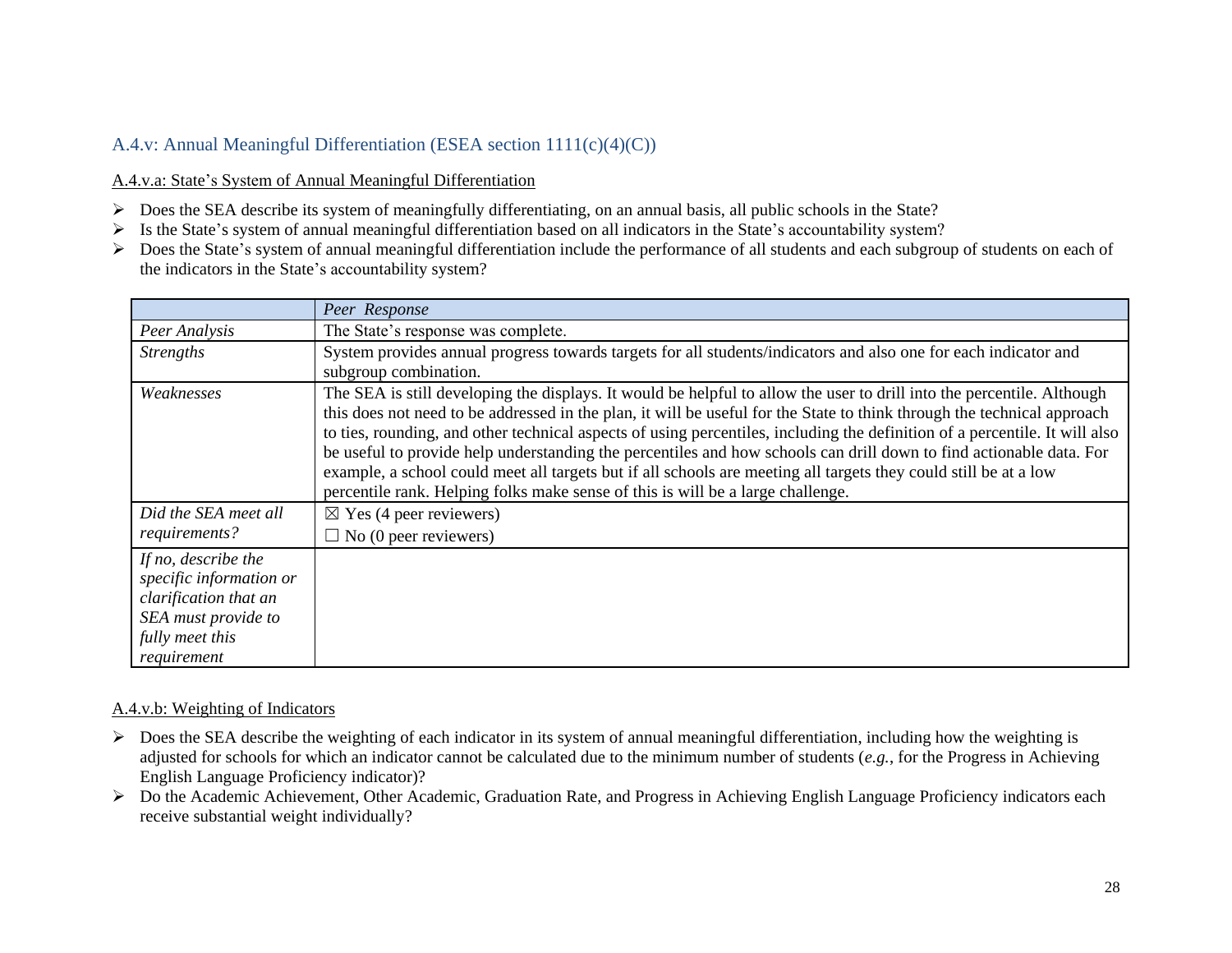Do the Academic Achievement, Other Academic, Graduation Rate, and Progress in Achieving English Language Proficiency indicators receive, in the aggregate, much greater weight than the School Quality or Student Success indicator(s), in the aggregate?

|                                                                                                                                  | Peer Response                                                                                                                                                                                                                                                 |
|----------------------------------------------------------------------------------------------------------------------------------|---------------------------------------------------------------------------------------------------------------------------------------------------------------------------------------------------------------------------------------------------------------|
| Peer Analysis                                                                                                                    | The State's response was complete.                                                                                                                                                                                                                            |
|                                                                                                                                  | Schools without ELPA redistribute the weight to the other indicators, with the most going towards grad rate or<br>progress. With the exception of ELPA, it is unclear where the weight goes if a subgroup has enough data for some<br>but not all indicators. |
| <b>Strengths</b>                                                                                                                 | The weighting is very transparent and easy to understand.                                                                                                                                                                                                     |
| Weaknesses                                                                                                                       | What happens if some but not all indicators are present for a student group? More clarity and detail would help.                                                                                                                                              |
| Did the SEA meet all                                                                                                             | $\boxtimes$ Yes (4 peer reviewers)                                                                                                                                                                                                                            |
| requirements?                                                                                                                    | $\Box$ No (0 peer reviewers)                                                                                                                                                                                                                                  |
| If no, describe the<br>specific information or<br>clarification that an<br>SEA must provide to<br>fully meet this<br>requirement |                                                                                                                                                                                                                                                               |

## A.4.v.c: If Applicable, Different Methodology for Annual Meaningful Differentiation

- If the SEA uses a different methodology or methodologies for annual meaningful differentiation than the one described in 4.v.a of the State's plan for schools for which an accountability determination cannot be made (*e.g.*, P-2 schools), does it describe the different methodology or methodologies, including how the methodology or methodologies will be used to identify schools for comprehensive or targeted support and improvement?
- $\triangleright$  Does the SEA's description of a different methodology indicate the type(s) of schools to which it applies?

|                      | Peer Response                                                                                                    |
|----------------------|------------------------------------------------------------------------------------------------------------------|
| Peer Analysis        | The State's response was complete.                                                                               |
| <b>Strengths</b>     | N/A                                                                                                              |
| Weaknesses           | The plan does not make it clear whether P-2 schools will receive only a summative rating of the school they feed |
|                      | into or whether they will receive subgroup ratings as well.                                                      |
| Did the SEA meet all | $\boxtimes$ Yes (4 peer reviewers)                                                                               |
| requirements?        | $\Box$ No (0 peer reviewers)                                                                                     |
| If no, describe the  |                                                                                                                  |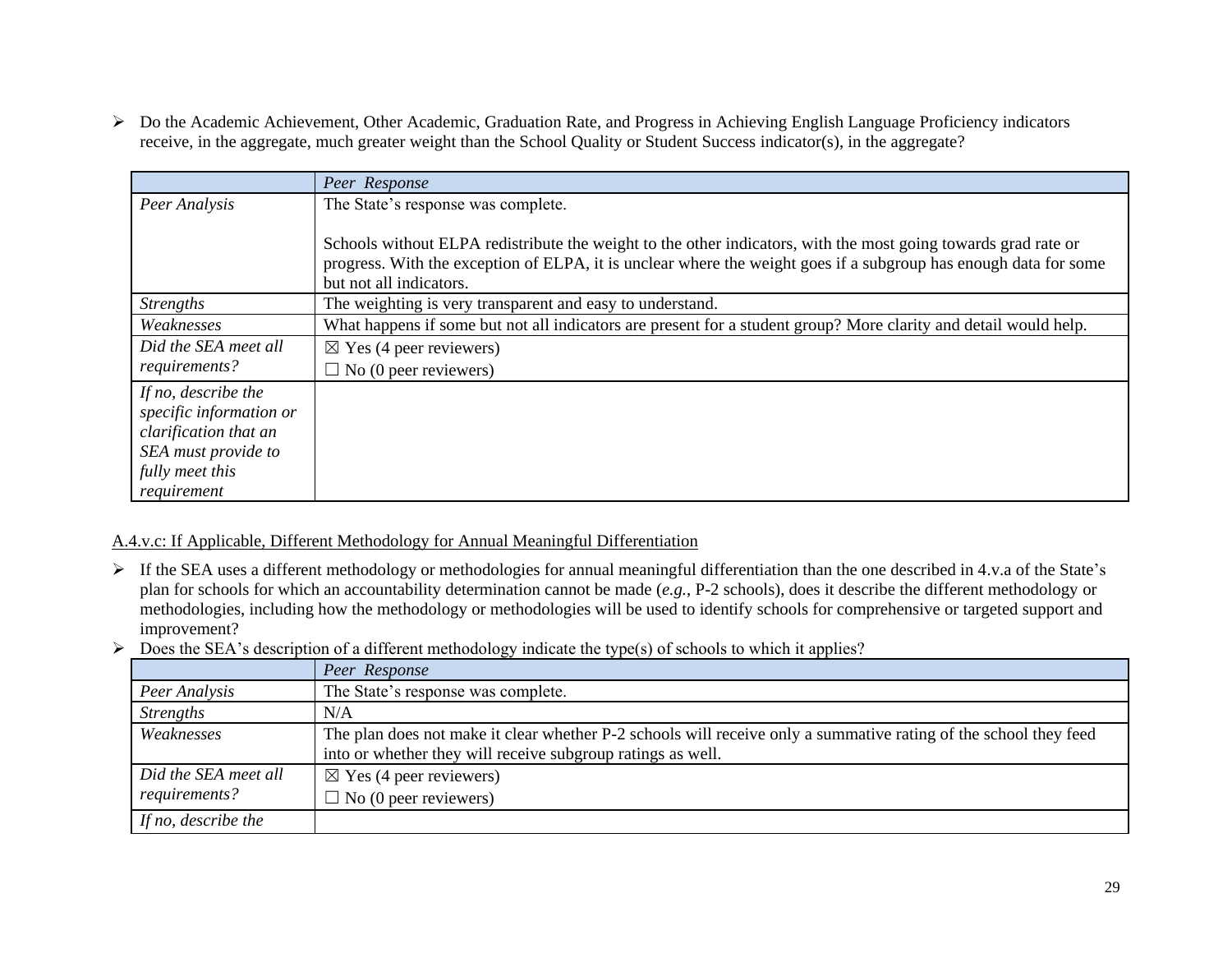|                 | specific information or |
|-----------------|-------------------------|
|                 | clarification that an   |
|                 | SEA must provide to     |
| fully meet this |                         |
| requirement     |                         |

## A.4.vi: Identification of Schools (ESEA section 1111(c)(4)(D), 1111(d)(2)(C)-(D))

A.4.vi.a Comprehensive Support and Improvement Schools—Lowest Performing

- Does the SEA describe its methodology to identify not less than the lowest-performing five percent of all schools receiving Title I, Part A funds in the State for comprehensive support and improvement including, if applicable, how it averages data (*e.g.*, does the State use a uniform averaging procedure across all schools)?
- Does the SEA's methodology result in the identification of not less than the lowest-performing five percent of all schools receiving Title I, Part A funds in the State for comprehensive support and improvement?
- $\triangleright$  Does the SEA include the year in which it will first identify these schools for comprehensive support and improvement (*i.e.*, does the timeline comply with the Department's guidance)?

|                         | Peer Response                                                                                                        |
|-------------------------|----------------------------------------------------------------------------------------------------------------------|
| Peer Analysis           | There is not consensus on whether or not the timeline for identification is an issue. It is not clear whether the    |
|                         | timeline is feasible. There are concerns about the time needed to measure and evaluate the data, and disagreements   |
|                         | about what is actually possible given the state of the ELPA assessment.                                              |
| <i>Strengths</i>        | The methodology used to identify the bottom 5% is based off of the percentiles used for summative ratings.           |
| Weaknesses              | The State uses only one year of data for this high stakes decision, which may result in more instability for         |
|                         | comprehensive support schools than desired.                                                                          |
|                         |                                                                                                                      |
|                         | The State might consider performing an analysis to see if any of the schools that meet this criteria have a median   |
|                         | SGP that indicates the school is on a growth trajectory that seems to suggest improvement.                           |
| Did the SEA meet all    | $\boxtimes$ Yes (3 peer reviewers)                                                                                   |
| requirements?           | $\boxtimes$ No (1 peer reviewer)                                                                                     |
| If no, describe the     | For the State to fully meet this requirement, it should provide specific information or clarification on the year in |
| specific information or | which it will first identify these schools, in compliance with Department guidance.                                  |
| clarification that an   |                                                                                                                      |
| SEA must provide to     |                                                                                                                      |
| fully meet this         |                                                                                                                      |
| requirement             |                                                                                                                      |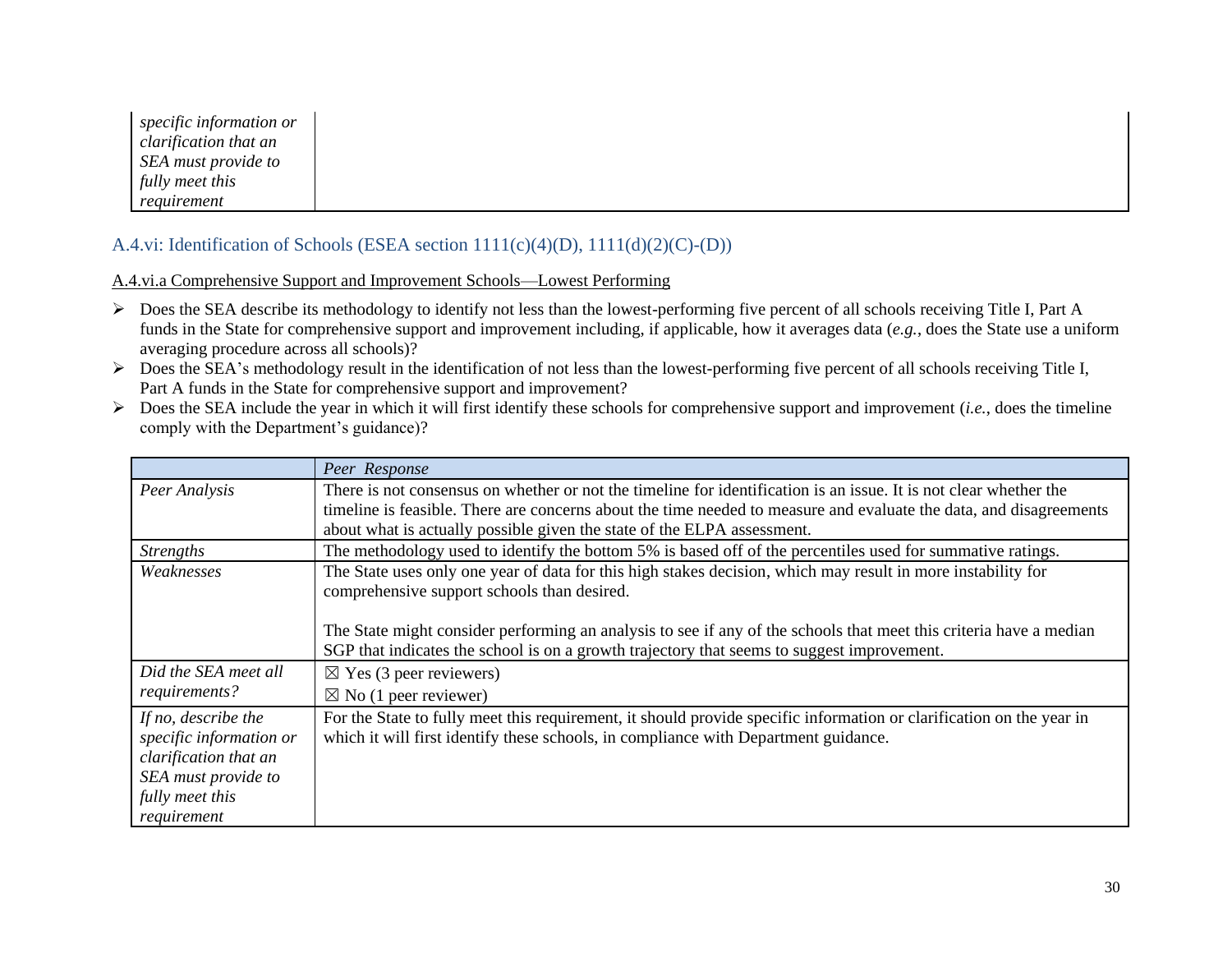#### A.4.vi.b: Comprehensive Support and Improvement Schools—Low Graduation Rates

- $\triangleright$  Does the SEA describe its methodology to identify all public high schools in the State failing to graduate one-third or more of their students for comprehensive support and improvement, including: 1) a description of whether the SEA uses one or more extended-year adjusted cohort graduation rates in addition to the four-year adjusted cohort graduation rate and 2) if applicable, how the SEA averages data (*e.g.*, does the State use a uniform averaging procedure across all schools)?
- Does the SEA's methodology result in the identification of all public high schools in the State failing to graduate one-third or more of their students for comprehensive support and improvement?
- Does the SEA include the year in which it will first identify these schools for comprehensive support and improvement (*i.e.*, does the timeline comply with the Department's guidance)?

|                                                                                                                                  | Peer Response                                                                                                                                                                                               |
|----------------------------------------------------------------------------------------------------------------------------------|-------------------------------------------------------------------------------------------------------------------------------------------------------------------------------------------------------------|
| Peer Analysis                                                                                                                    | The plan lacks clarity for the State's timeline for identification.                                                                                                                                         |
| <i>Strengths</i>                                                                                                                 | The focus on 4 year rates for this identification places increased emphasis on getting students through in a timely<br>manner, which matters.                                                               |
| Weaknesses                                                                                                                       | The year of identification of these schools is not compliant with Department guidance.                                                                                                                      |
| Did the SEA meet all<br>requirements?                                                                                            | $\boxtimes$ Yes (3 peer reviewers)<br>$\boxtimes$ No (1 peer reviewer)                                                                                                                                      |
| If no, describe the<br>specific information or<br>clarification that an<br>SEA must provide to<br>fully meet this<br>requirement | For the State to fully meet this requirement, it should provide specific information or clarification on the year in<br>which it will first identify these schools, in compliance with Department guidance. |

A.4.vi.c: Comprehensive Support and Improvement Schools—Additional Targeted Support Not Exiting Such Status

- ▶ Does the SEA describe its methodology to identify schools receiving Title I, Part A funds that have received additional targeted support under ESEA section 1111(d)(2)(C) (*i.e.*, based on identification as a school in which the performance of any subgroup of students, on its own, would lead to identification as one of the lowest-performing five percent) that have not satisfied the Statewide exit criteria for such schools within a State-determined number of years?
- $\triangleright$  Does the SEA's methodology result in the identification of such schools?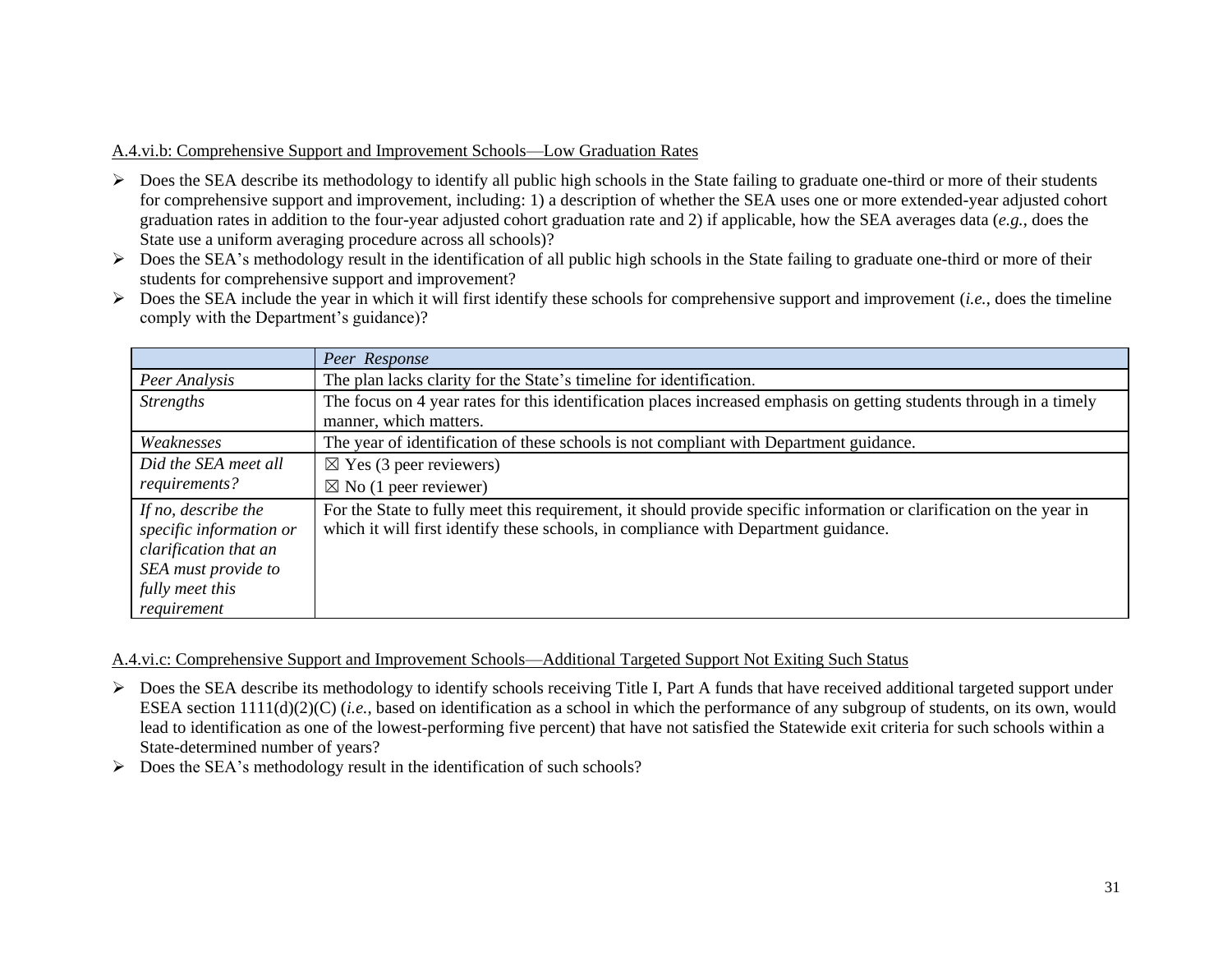Does the SEA include the year in which it will first identify these schools for comprehensive support and improvement (*i.e.*, does the timeline comply with the Department's guidance)?

|                                                                                                                                  | Peer Response                                                                                                                                                                                                                                                                                                                                                      |
|----------------------------------------------------------------------------------------------------------------------------------|--------------------------------------------------------------------------------------------------------------------------------------------------------------------------------------------------------------------------------------------------------------------------------------------------------------------------------------------------------------------|
| Peer Analysis                                                                                                                    | Title I schools that are identified as in need of targeted support for three or more years will be identified for<br>comprehensive support.                                                                                                                                                                                                                        |
|                                                                                                                                  | The State aims to identify the first set of Additional Targeted Support schools in January of 2018. Since the<br>methodology provided states that schools who do not exit Additional Targeted Support status within three years will<br>become Comprehensive Support schools it does not seem plausible to identify this type of Comprehensive Support<br>schools. |
| <b>Strengths</b>                                                                                                                 | N/A                                                                                                                                                                                                                                                                                                                                                                |
| Weaknesses                                                                                                                       | It is not entirely clear when the first identification of these schools will be made. Will it be based off of not exiting<br>within three years from the 2018 cohort or the 2019 cohort? It is not clear whether a school has to be identified for<br>three consecutive years for the same reason.                                                                 |
| Did the SEA meet all<br>requirements?                                                                                            | $\boxtimes$ Yes (3 peer reviewers)<br>$\boxtimes$ No (1 peer reviewer)                                                                                                                                                                                                                                                                                             |
| If no, describe the<br>specific information or<br>clarification that an<br>SEA must provide to<br>fully meet this<br>requirement | For the State to fully meet this requirement, it should provide specific information or clarification on the year in<br>which it will first identify these schools, in compliance with Department guidance.                                                                                                                                                        |

## A.4.vi.d: Frequency of Identification

- ▶ Does the SEA include the frequency with which the State will identify each type of school for comprehensive support and improvement after the first year of identification?
- Does the SEA's timeline result in identification of these schools at least once every three years?

|               | Peer Response                                                                                                                                                                                                                                   |
|---------------|-------------------------------------------------------------------------------------------------------------------------------------------------------------------------------------------------------------------------------------------------|
| Peer Analysis | The State's response was complete.                                                                                                                                                                                                              |
|               | It is not clear what will happen with interventions in schools that are near the bottom 5% in the preliminary list but<br>not identified and then enter the bottom 5% on the final list due to the inclusion of ELPA data. It is also not clear |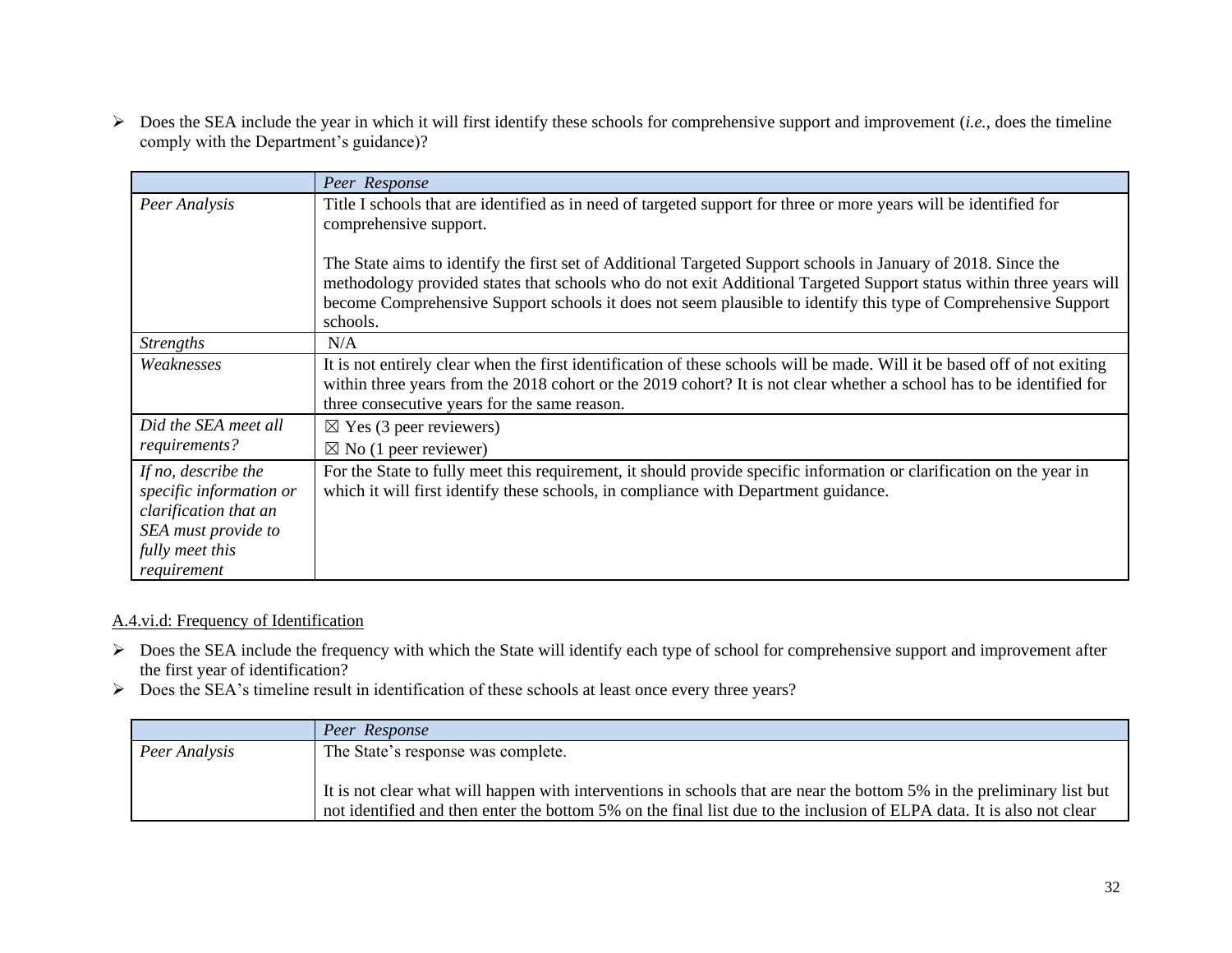|                                                                                                                                  | what options are available for these schools in this scenario.                                                                                                                                                                                                                                           |
|----------------------------------------------------------------------------------------------------------------------------------|----------------------------------------------------------------------------------------------------------------------------------------------------------------------------------------------------------------------------------------------------------------------------------------------------------|
|                                                                                                                                  | The descriptions here and in some other questions are not always clear enough to present the full picture for the<br>reviewers to evaluate.                                                                                                                                                              |
|                                                                                                                                  | It might be worth considering the use of Title II money for schools that come off the list or are close to being on the<br>list (the "cusp" schools). These would be schools that are close to being in the bottom 5% when the January 2018<br>list is run.                                              |
| <b>Strengths</b>                                                                                                                 | The frequency to identify the first two pathways is the same.                                                                                                                                                                                                                                            |
| Weaknesses                                                                                                                       | The identification of schools for comprehensive support in 2018 and then again in 2019 seems like it may be<br>confusing and lead to issues with interventions. How will the State ensure stability if there are a large number of<br>schools that exit in 2019 and new schools that come onto the list? |
| Did the SEA meet all<br>requirements?                                                                                            | $\boxtimes$ Yes (4 peer reviewers)<br>$\Box$ No (0 peer reviewers)                                                                                                                                                                                                                                       |
| If no, describe the<br>specific information or<br>clarification that an<br>SEA must provide to<br>fully meet this<br>requirement |                                                                                                                                                                                                                                                                                                          |

A.4.vi.e: Targeted Support and Improvement Schools—"Consistently Underperforming" Subgroups

- > Does the SEA describe its methodology to identify schools with one or more "consistently underperforming" subgroups of students, including its definition of "consistently underperforming"?
- Does the SEA's methodology result in the identification of any school with one or more "consistently underperforming" subgroups of students?
- $\triangleright$  Is the methodology based on all indicators in the Statewide system of annual meaningful differentiation?
- $\triangleright$  Does the SEA identify these schools annually?

|                  | Peer Response                                                                                                               |
|------------------|-----------------------------------------------------------------------------------------------------------------------------|
| Peer Analysis    | The State's response was complete.                                                                                          |
| <b>Strengths</b> | The method takes into account two years of data.                                                                            |
| Weaknesses       | It is not clear how the all students' criteria relates to a given subgroup of students. All indicators are used for the all |
|                  | students' criteria but not for the subgroups. The confidence interval used is fairly wide.                                  |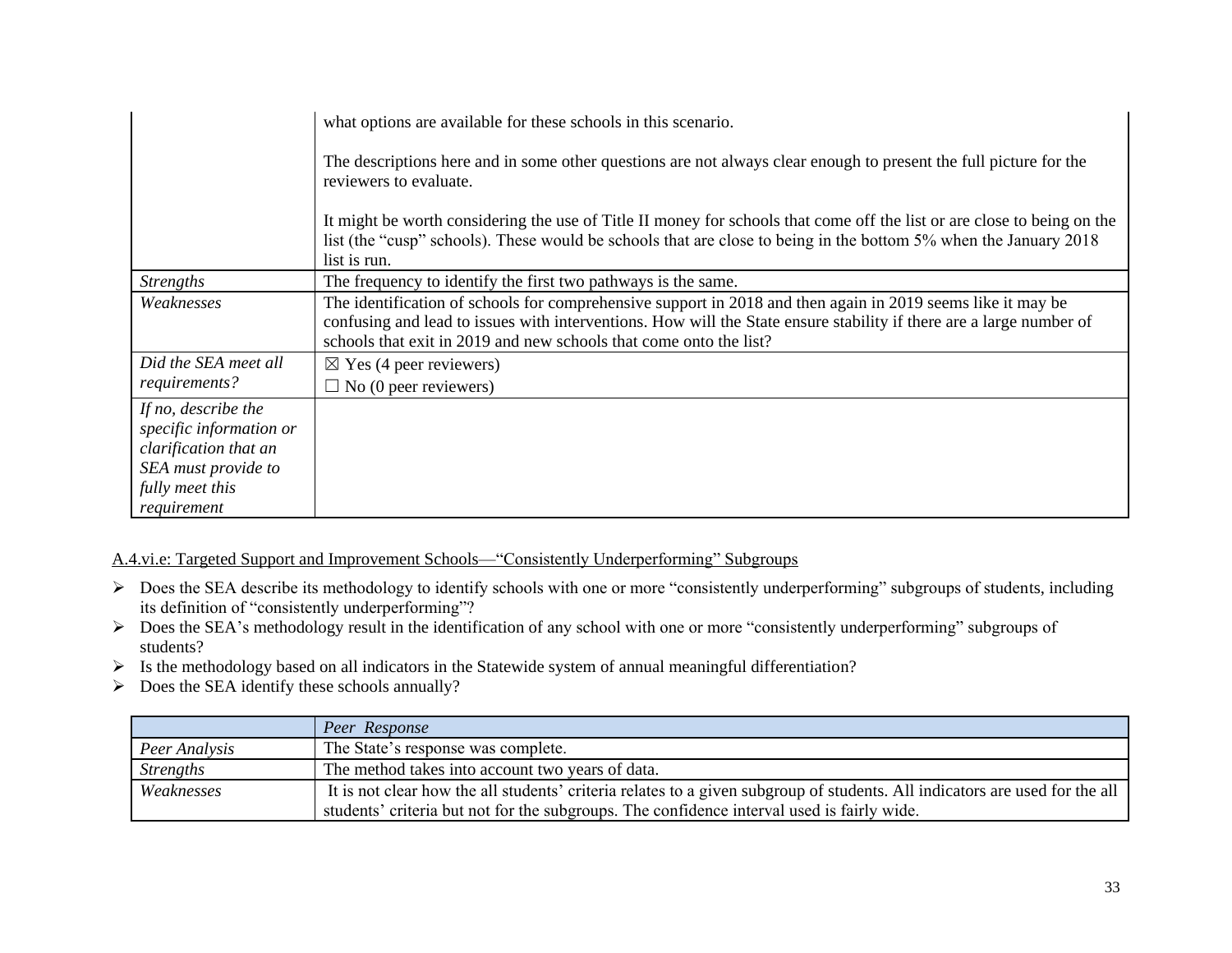| Did the SEA meet all    | $\boxtimes$ Yes (4 peer reviewers) |
|-------------------------|------------------------------------|
| requirements?           | $\Box$ No (0 peer reviewers)       |
| If no, describe the     |                                    |
| specific information or |                                    |
| clarification that an   |                                    |
| SEA must provide to     |                                    |
| fully meet this         |                                    |
| requirement             |                                    |

### A.4.vi.f: Targeted Support and Improvement Schools—Additional Targeted Support

- $\triangleright$  Does the SEA describe its methodology to identify schools in which the performance of any subgroup of students, on its own, would lead to identification under ESEA section 1111(c)(4)(D)(i)(I) using the State's methodology under ESEA section 1111(c)(4)(D) (*i.e.*, the methodology described above in A.4.vi.a), including: 1) whether the methodology identifies these schools from among all public schools in the State or from among only the schools identified as schools with one or more consistently underperforming subgroups and 2) if applicable, how the SEA averages data (*e.g.*, does the State use a uniform averaging procedure across all schools)?
- $\triangleright$  Does the SEA's methodology result in identification of such schools?
- Does the SEA include the year in which the State will first identify such schools (*i.e.*, does the timeline comply with the Department's guidance)?
- $\triangleright$  Does the SEA include the frequency with which the State will identify such schools after the first year of identification?

|                                                | Peer Response                                                                                                                                               |
|------------------------------------------------|-------------------------------------------------------------------------------------------------------------------------------------------------------------|
| Peer Analysis                                  | The State's response was complete.                                                                                                                          |
|                                                | It appears that NJ is identifying from the Title I schools the bottom 5% as well as the schools consistently having 1<br>or more underperforming subgroups. |
|                                                | Since scores are standardized, it seems this method is based on a relative rather than absolute standard. The relative                                      |
|                                                | approach is not a weakness. The relative nature of this approach is not obvious to a novice user.                                                           |
| <b>Strengths</b>                               | The State's plan includes an easy to digest method.                                                                                                         |
| Weaknesses                                     | The plan provides for the first identification of these schools in 2018.                                                                                    |
| Did the SEA meet all                           | $\boxtimes$ Yes (4 peer reviewers)                                                                                                                          |
| requirements?                                  | $\Box$ No (0 peer reviewers)                                                                                                                                |
| If no, describe the<br>specific information or |                                                                                                                                                             |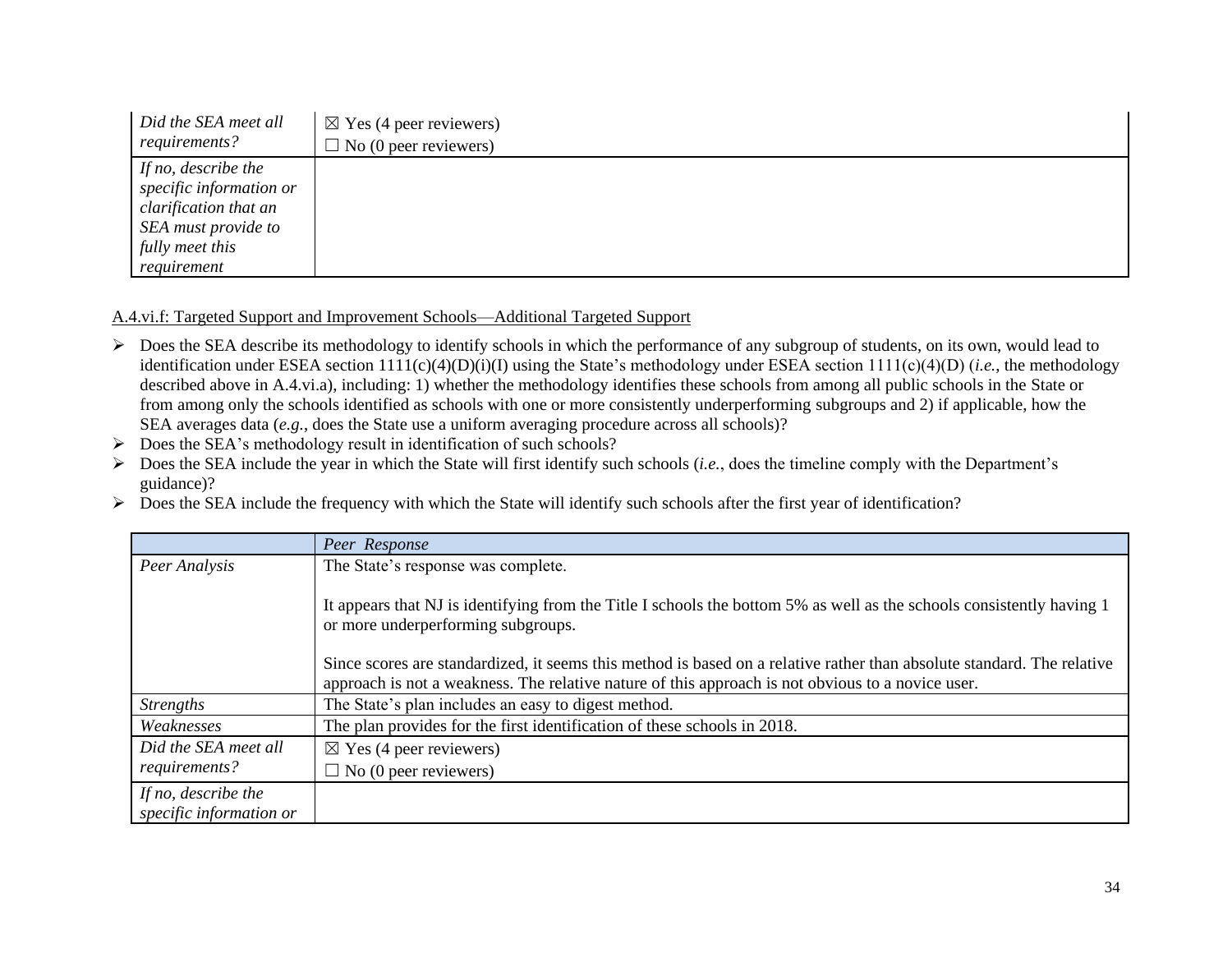| clarification that an |  |  |
|-----------------------|--|--|
| SEA must provide to   |  |  |
| fully meet this       |  |  |
| requirement           |  |  |

#### A.4.vi.g: If Applicable, Additional Statewide Categories of Schools

If the State chooses, at its discretion, to include additional Statewide categories of schools, does the SEA describe those categories?

|                         | Peer Response                 |
|-------------------------|-------------------------------|
| Peer Analysis           | N/A                           |
| <b>Strengths</b>        | N/A                           |
| Weaknesses              | N/A                           |
| Did the SEA meet all    | $\Box$ Yes (0 peer reviewers) |
| requirements?           | $\Box$ No (0 peer reviewers)  |
| If no, describe the     |                               |
| specific information or |                               |
| clarification that an   |                               |
| SEA must provide to     |                               |
| fully meet this         |                               |
| requirement             |                               |

## A.4.vii: Annual Measure of Achievement (ESEA section 1111(c)(4)(E)(iii))

- $\triangleright$  Does the SEA describe how it factors the requirement for 95 percent participation of all students and 95 percent of all students in each subgroup of students in Statewide mathematics and reading/language arts assessments into the Statewide accountability system?
- $\triangleright$  If applicable, does the SEA describe how the SEA differentiates its approach based on such factors as the number of subgroups in the school missing the participation rate requirement, the length of time over which the school has missed the requirement, or the degree to which the school missed the requirement (*e.g.*, 92 percent participation rate vs. 70 percent participation)?

|                  | Peer Response                                                                                                     |
|------------------|-------------------------------------------------------------------------------------------------------------------|
| Peer Analysis    | The State's response was complete.                                                                                |
| <b>Strengths</b> | The plan includes an easy to understand approach. The approach increases the penalty the further away a school is |
|                  | from the required participation rate.                                                                             |
| Weaknesses       | It is unclear whether this method provides an incentive that is large enough to get schools to test all students. |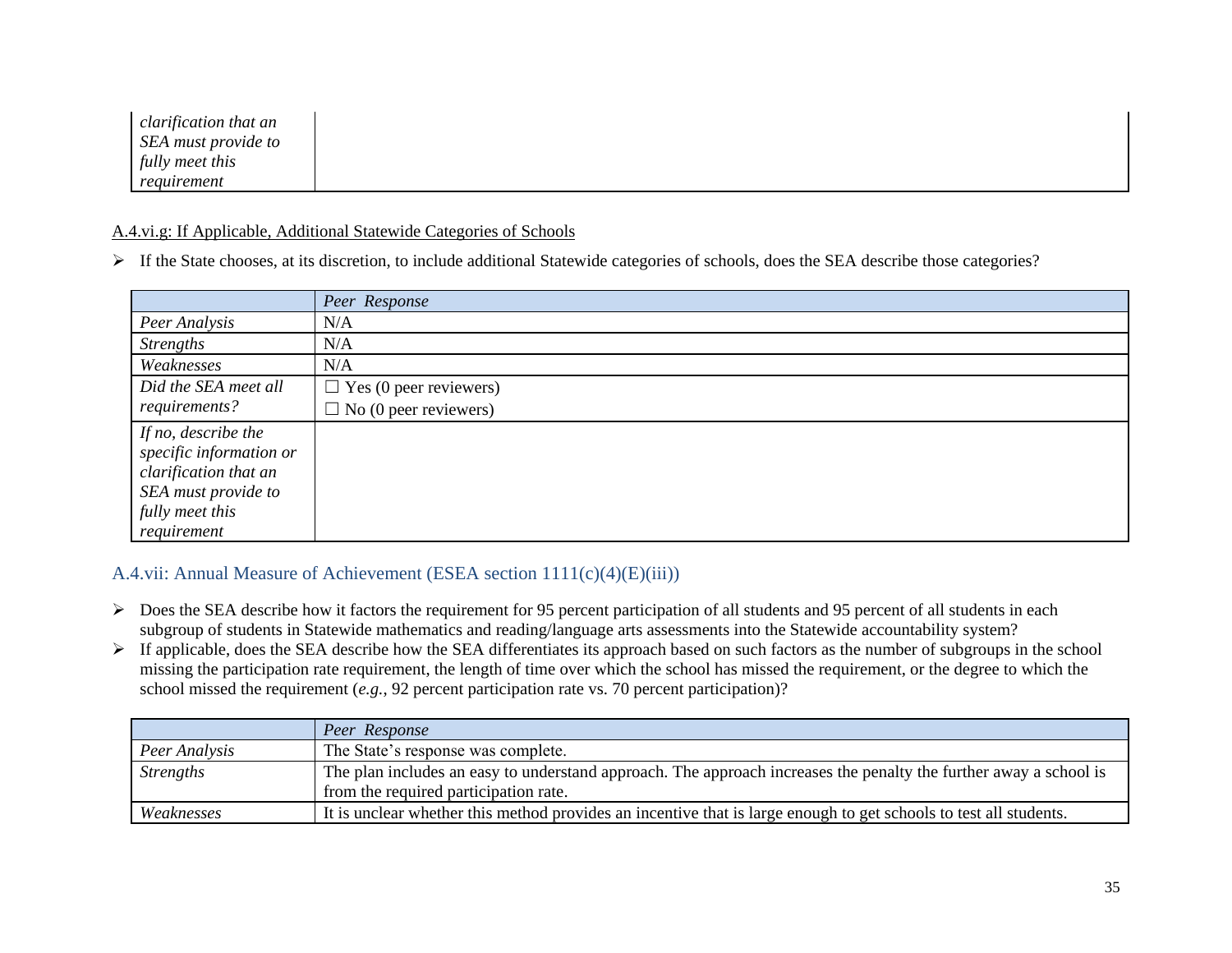| Did the SEA meet all    | $\boxtimes$ Yes (4 peer reviewers) |
|-------------------------|------------------------------------|
| requirements?           | $\Box$ No (0 peer reviewers)       |
| If no, describe the     |                                    |
| specific information or |                                    |
| clarification that an   |                                    |
| SEA must provide to     |                                    |
| fully meet this         |                                    |
| requirement             |                                    |

## A.4.viii: Continued Support for School and Local Educational Agency Improvement (ESEA Section 1111(d)(3)(A))

#### A.4.viii.a: Exit Criteria for Comprehensive Support and Improvement Schools (ESEA section 1111(d)(3)(A)(i)(I))

- ▶ Does the SEA describe its Statewide exit criteria for schools identified for comprehensive support and improvement, which may include how the exit criteria are aligned with the State's long-term goals and measurements of interim progress?
- Does the SEA's description include the number of years within which schools are expected to meet such criteria?
- $\triangleright$  Is the number of years no more than four years?
- Do the exit criteria ensure continued progress to improve student academic achievement and school success in the State (*e.g.*, do the exit criteria improve student outcomes and ensure that a school that exits no longer meets the criteria under which the school was identified)?

|                         | Peer Response                                                                                                    |
|-------------------------|------------------------------------------------------------------------------------------------------------------|
| Peer Analysis           | The State's plan was complete.                                                                                   |
|                         |                                                                                                                  |
|                         | This method is based on an assumption that the State as a whole will make progress over time. If this assumption |
|                         | does not hold true, this criteria would not ensure progress for student achievement in these schools.            |
| <i>Strengths</i>        | The criteria is aligned to how schools are identified.                                                           |
| Weaknesses              | "Successfully implemented" is not defined.                                                                       |
| Did the SEA meet all    | $\boxtimes$ Yes (4 peer reviewers)                                                                               |
| requirements?           | $\Box$ No (0 peer reviewers)                                                                                     |
| If no, describe the     |                                                                                                                  |
| specific information or |                                                                                                                  |
| clarification that an   |                                                                                                                  |
| SEA must provide to     |                                                                                                                  |
| fully meet this         |                                                                                                                  |
| requirement             |                                                                                                                  |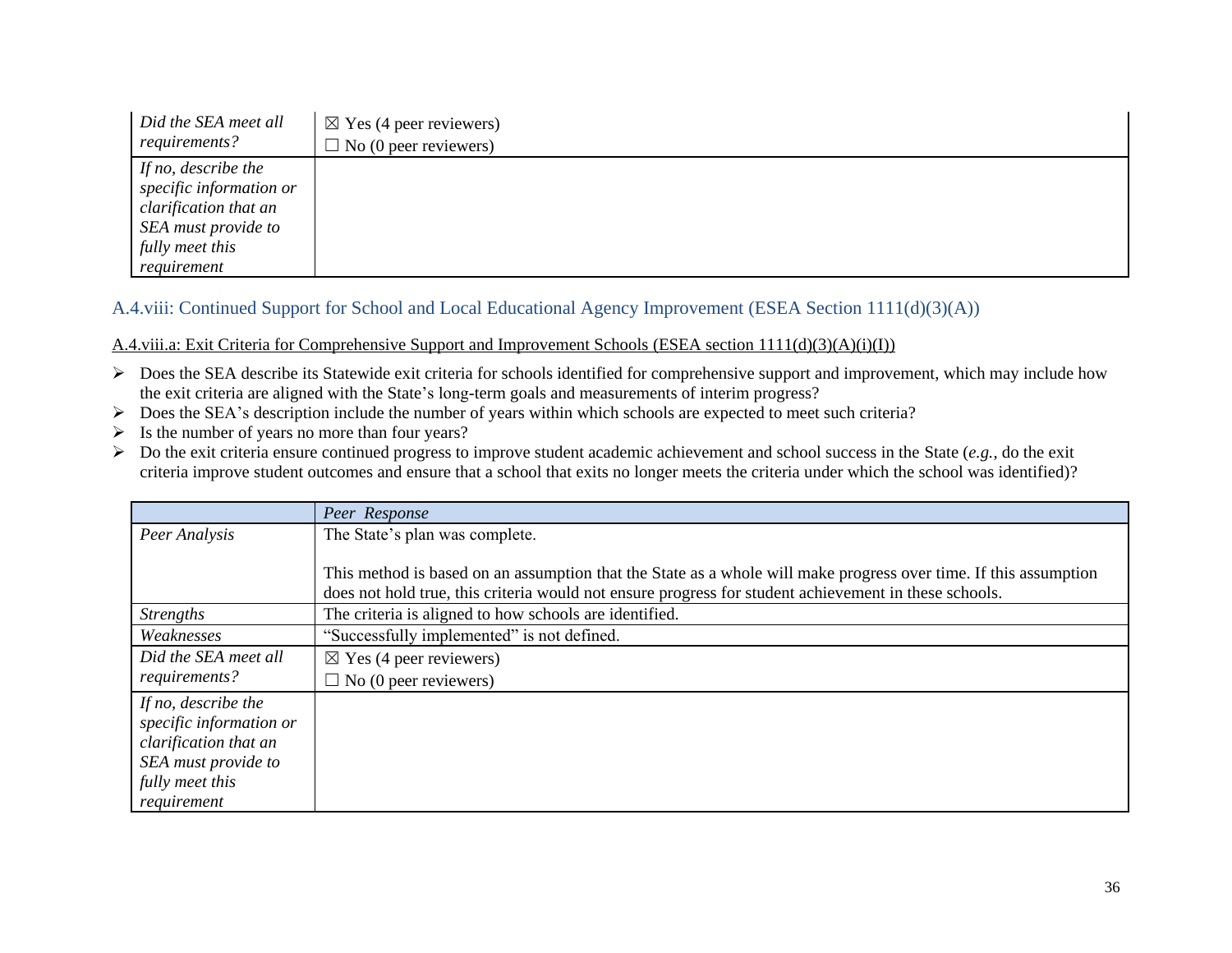## A.4.viii.b: Exit Criteria for Schools Receiving Additional Targeted Support (ESEA section 1111(d)(3)(A)(i)(II))

- $\triangleright$  Does the SEA describe its Statewide exit criteria for schools receiving additional targeted support under ESEA section 1111(d)(2)(C), which may include how the exit criteria align with the State's long-term goals and measurements of interim progress and the requirement that the goals and measurements of interim progress take into account the improvement necessary to close Statewide proficiency and graduation rate gaps?
- Does the SEA's description include the number of years within which schools are expected to meet such criteria?
- Do the exit criteria ensure continued progress to improve student academic achievement and school success in the State (*e.g.*, do the exit criteria improve student outcomes for the subgroup or subgroups that led to the school's identification and ensure that a school that exits no longer meets the criteria under which the school was identified)?

|                         | Peer Response                                                                                                             |
|-------------------------|---------------------------------------------------------------------------------------------------------------------------|
| Peer Analysis           | The State's response was complete.                                                                                        |
|                         |                                                                                                                           |
|                         | There is an assumption of continuous improvement, which might not be the case. This approach is all relative, so in       |
|                         | a scenario in which the State as a whole regresses (i.e., by 6%), a school that regresses could exit because it is not as |
|                         | bad as the other schools that are regressing (i.e., by 1%).                                                               |
| <b>Strengths</b>        | The criteria aligns with identification.                                                                                  |
|                         |                                                                                                                           |
|                         | Timelines in the tables included in this section aided the readers in locating needed information.                        |
| Weaknesses              | It is possible if the State as a whole is not progressing, that a school could exit not by improving but by regressing    |
|                         | less than other schools.                                                                                                  |
| Did the SEA meet all    | $\boxtimes$ Yes (4 peer reviewers)                                                                                        |
| requirements?           | $\Box$ No (0 peer reviewers)                                                                                              |
| If no, describe the     |                                                                                                                           |
| specific information or |                                                                                                                           |
| clarification that an   |                                                                                                                           |
| SEA must provide to     |                                                                                                                           |
| fully meet this         |                                                                                                                           |
| requirement             |                                                                                                                           |

## A.4.viii.c: More Rigorous Interventions (ESEA section 1111(d)(3)(A)(i)(I))

▶ Does the SEA describe the more rigorous State-determined action required for schools identified for comprehensive support and improvement that fail to meet the SEA's exit criteria within a State-determined number of years, which may include interventions that address school-level operations, such as changes in school staffing and budgeting or the school day and year?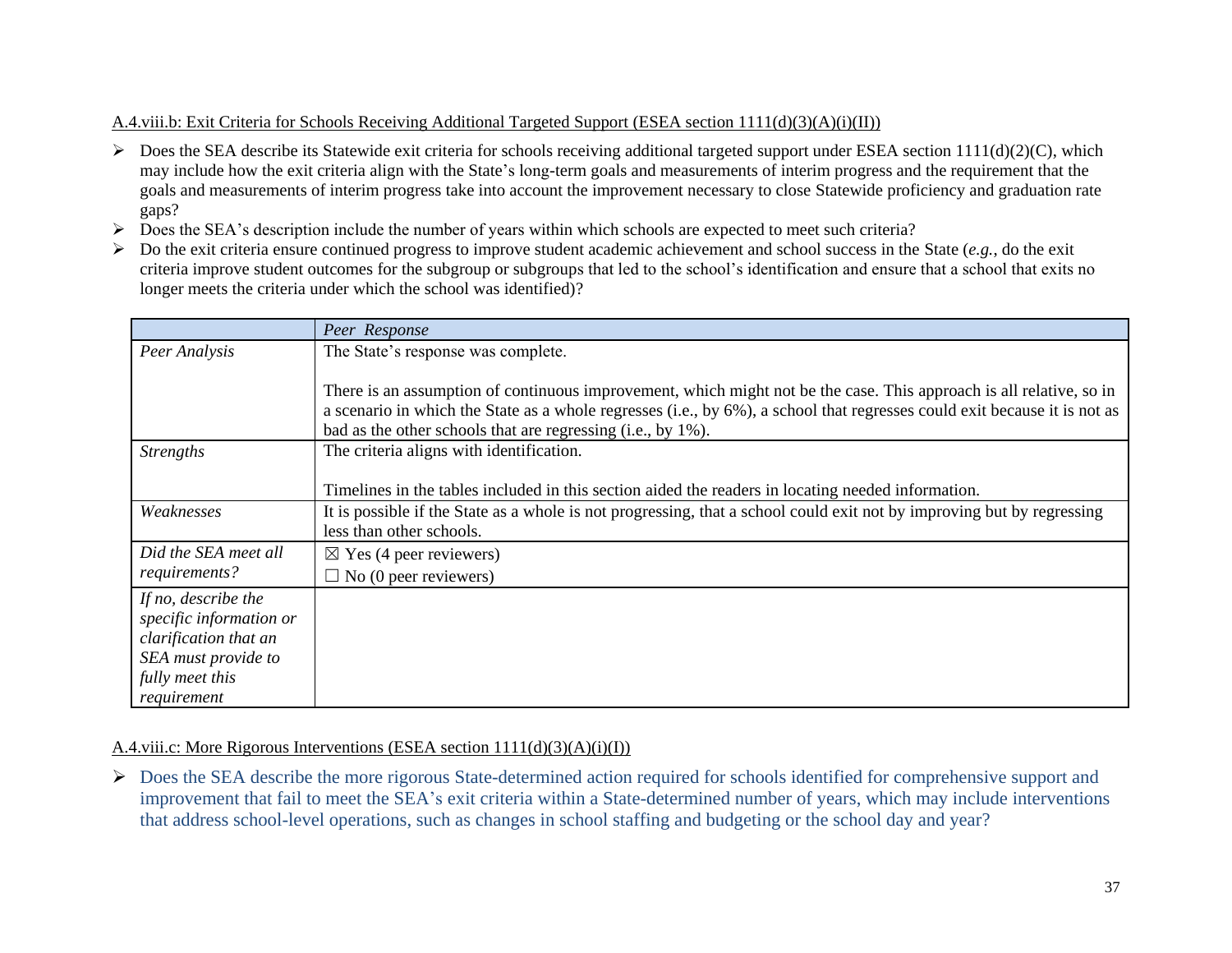|                         | Peer Response                                                                                                           |
|-------------------------|-------------------------------------------------------------------------------------------------------------------------|
| Peer Analysis           | The State's response was complete.                                                                                      |
| <i>Strengths</i>        | The State provides a list of options which will be used only after a data review. This will allow for appropriate       |
|                         | consideration of context.                                                                                               |
| Weaknesses              | Due to the array of options presented, the State does not outline strong external accountability pressure for these     |
|                         | schools if they do not improve. Again, this is good for providing differential supports but it does not provide a clear |
|                         | picture of the sanction.                                                                                                |
| Did the SEA meet all    | $\boxtimes$ Yes (4 peer reviewers)                                                                                      |
| requirements?           | $\Box$ No (0 peer reviewers)                                                                                            |
| If no, describe the     |                                                                                                                         |
| specific information or |                                                                                                                         |
| clarification that an   |                                                                                                                         |
| SEA must provide to     |                                                                                                                         |
| fully meet this         |                                                                                                                         |
| requirement             |                                                                                                                         |

A.4.viii.d: Resource Allocation Review (ESEA section 1111(d)(3)(A)(ii))

 Does the SEA describe how it will periodically review resource allocation to support school improvement in each LEA in the State serving a significant number or percentage of schools identified for comprehensive or targeted support and improvement?

|                      | Peer Response                                                                                                                                                                                                                                                                                                                                                                                                                                                                                                                                                 |
|----------------------|---------------------------------------------------------------------------------------------------------------------------------------------------------------------------------------------------------------------------------------------------------------------------------------------------------------------------------------------------------------------------------------------------------------------------------------------------------------------------------------------------------------------------------------------------------------|
| Peer Analysis        | The State's response was complete.                                                                                                                                                                                                                                                                                                                                                                                                                                                                                                                            |
|                      | The State will conduct internal and external annual reviews of resource allocation of LEAs annually in conjunction<br>with the districts to determine areas of inequity. Conducting this review annually allows the SEA to monitor and<br>evaluate the effectiveness of its state-lead interventions. The State produces a comparability report that examines<br>inequities in funding allocation. The State may weight school improvement funds according to LEA need. The<br>differential distribution of funds will prioritize the LEAs according to need. |
| <b>Strengths</b>     | Reviews will occur annually.                                                                                                                                                                                                                                                                                                                                                                                                                                                                                                                                  |
| Weaknesses           | N/A                                                                                                                                                                                                                                                                                                                                                                                                                                                                                                                                                           |
| Did the SEA meet all | $\boxtimes$ Yes (4 peer reviewers)                                                                                                                                                                                                                                                                                                                                                                                                                                                                                                                            |
| requirements?        | $\Box$ No (0 peer reviewers)                                                                                                                                                                                                                                                                                                                                                                                                                                                                                                                                  |
| If no, describe the  |                                                                                                                                                                                                                                                                                                                                                                                                                                                                                                                                                               |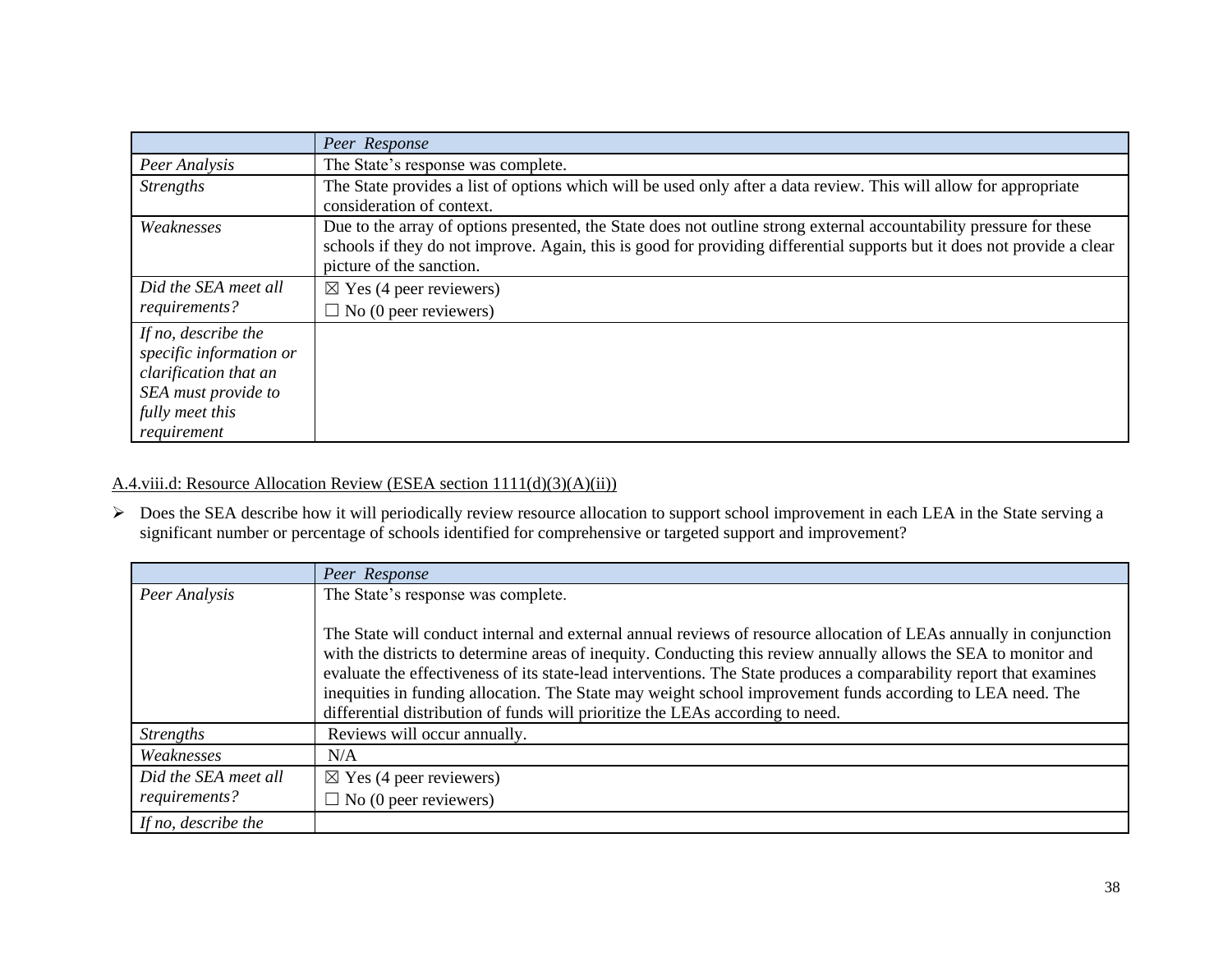| specific information or |
|-------------------------|
| clarification that an   |
| SEA must provide to     |
| fully meet this         |
| requirement             |

A.4.viii.e: Technical Assistance (ESEA section 1111(d)(3)(A)(iii))

- Does the SEA describe the technical assistance that it will provide to each LEA in the State serving a significant number or percentage of schools identified for comprehensive or targeted support and improvement?
- $\triangleright$  Is the technical assistance likely to improve student outcomes by, for example, 1) identifying State-approved evidence-based interventions; 2) supporting LEAs and schools in the development and implementation of support and improvement plans; and 3) differentiating the technical assistance?

|                                                                                                                                  | Peer Response                                                                                                                                                                                                                                                                                                                                 |
|----------------------------------------------------------------------------------------------------------------------------------|-----------------------------------------------------------------------------------------------------------------------------------------------------------------------------------------------------------------------------------------------------------------------------------------------------------------------------------------------|
| Peer Analysis                                                                                                                    | The State's response was complete.                                                                                                                                                                                                                                                                                                            |
| <i>Strengths</i>                                                                                                                 | The process described involves true collaboration with the LEA. The support of these LEAs falls into the theory of<br>LEA support by the State. The interventions will be based on the data from the LEA. This differential support will<br>be based on evidence.                                                                             |
| Weaknesses                                                                                                                       | Although it is not required, more information about the LEA accountability system would be helpful since it is<br>mentioned in the tiered supports. Are the LEAs with many targeted or comprehensive support schools also those<br>that are identified as needing improvement in district accountability? If not, why and what is the reason? |
| Did the SEA meet all<br>requirements?                                                                                            | $\boxtimes$ Yes (4 peer reviewers)<br>$\Box$ No (0 peer reviewers)                                                                                                                                                                                                                                                                            |
| If no, describe the<br>specific information or<br>clarification that an<br>SEA must provide to<br>fully meet this<br>requirement |                                                                                                                                                                                                                                                                                                                                               |

#### A.4.viii.f: If Applicable, Additional Optional Action

 $\triangleright$  If applicable, does the SEA describe the action that it will take to initiate additional improvement in any LEA with a significant number or percentage of schools that it consistently identifies for comprehensive support and improvement and are not meeting the State's exit criteria or in any LEA with a significant number or percentage of schools implementing targeted support and improvement plans?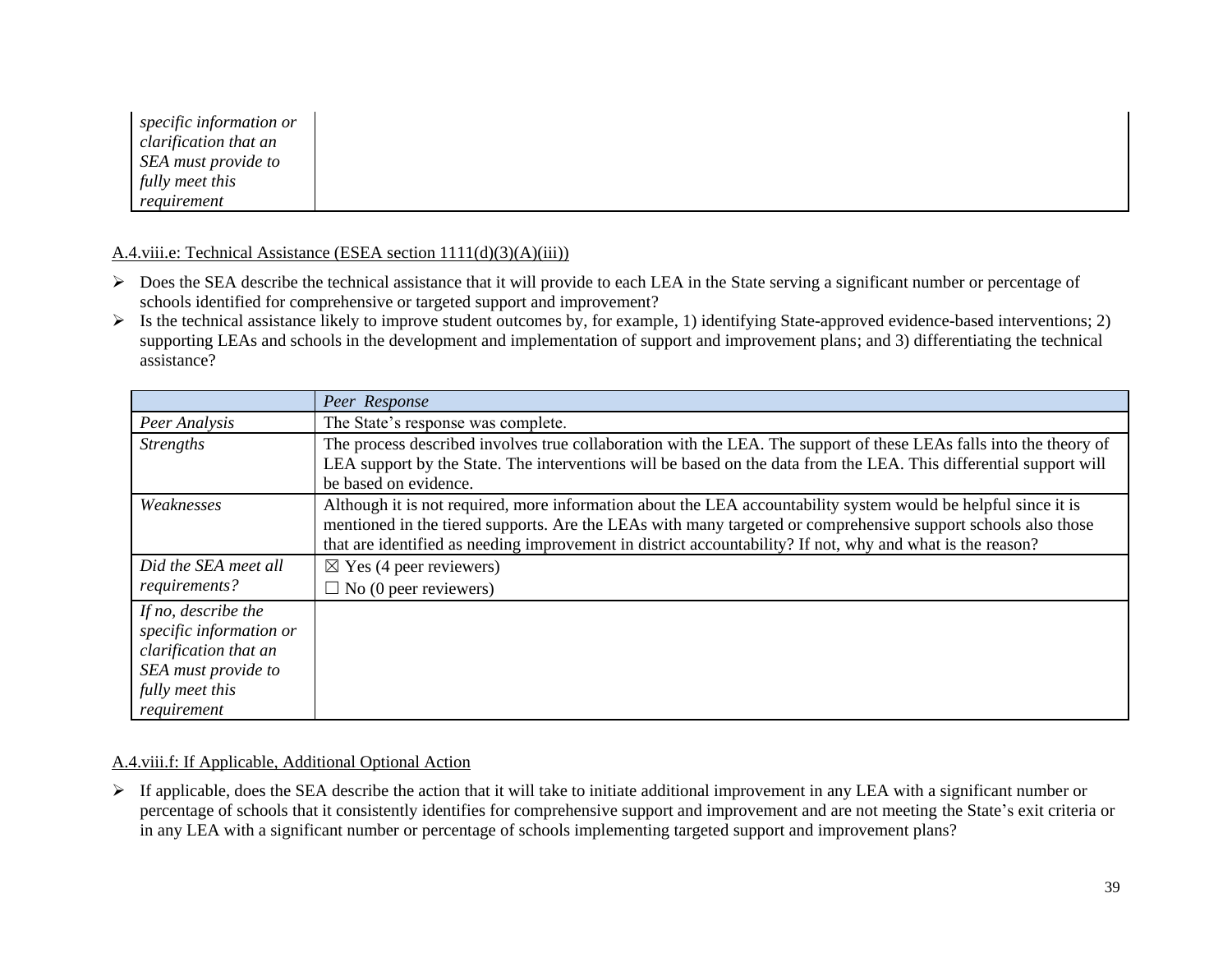|                                                  | Peer Response                 |
|--------------------------------------------------|-------------------------------|
| Peer Analysis                                    | N/A                           |
| <b>Strengths</b>                                 | N/A                           |
| Weaknesses                                       | N/A                           |
| Did the SEA meet all                             | $\Box$ Yes (0 peer reviewers) |
| requirements?                                    | $\Box$ No (0 peer reviewers)  |
| If no, describe the                              |                               |
| specific information or<br>clarification that an |                               |
| SEA must provide to                              |                               |
| fully meet this                                  |                               |
| requirement                                      |                               |

## **A.5: Disproportionate Rates of Access to Educators (ESEA section 1111(g)(1)(B))**

 $\overline{a}$ 

- Does the SEA describe the extent, if any, that low-income children enrolled in schools assisted under Title I, Part A are served at disproportionate rates by ineffective, out-of-field, or inexperienced teachers, which may include the State definition of ineffective, out-of-field, and inexperienced teachers?
- $\triangleright$  Does the SEA describe the extent, if any, that minority children enrolled in schools assisted under Title I, Part A are served at disproportionate rates by ineffective, out-of-field, or inexperienced teachers, which may include the State definition of ineffective, out-of-field, and inexperienced teachers?
- $\triangleright$  Does the SEA describe the measures (*e.g.*, data used to calculate the disproportionate rates) that it will use to evaluate and publicly report its progress with respect to how low-income and minority children are not served at disproportionate rates by ineffective, out-of-field, and inexperienced teachers?<sup>4</sup>

| $\nu_{ee}$<br><b>Response</b><br>$R$ or |
|-----------------------------------------|
|-----------------------------------------|

 $4$  Consistent with ESEA section 1111(g)(1)(B), this description should not be construed as requiring a State to develop or implement a teacher, principal or other school leader evaluation system.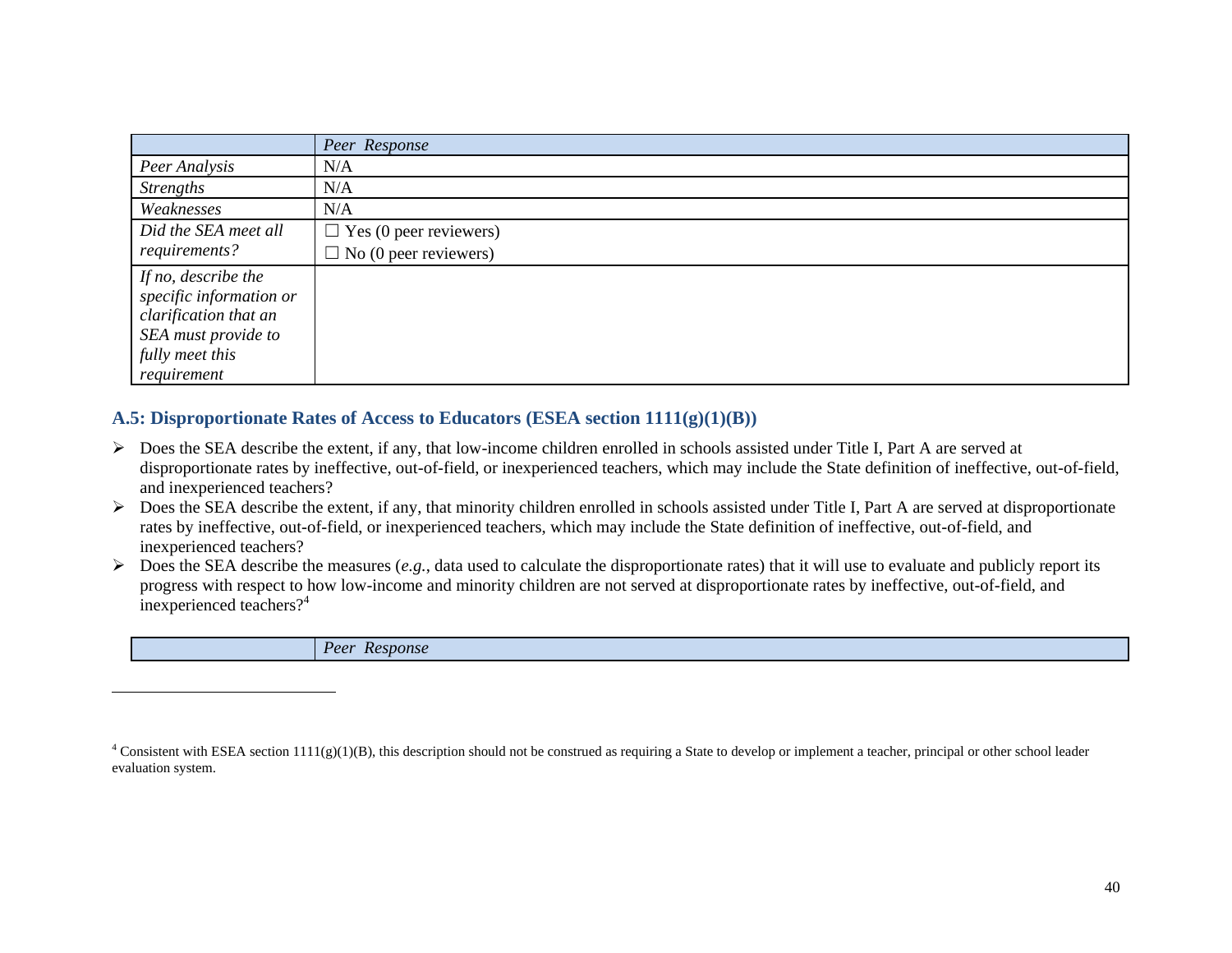| Peer Analysis                                                                                                                    | The response was partially complete.                                                                                                                                                                                                                                                                                                                     |
|----------------------------------------------------------------------------------------------------------------------------------|----------------------------------------------------------------------------------------------------------------------------------------------------------------------------------------------------------------------------------------------------------------------------------------------------------------------------------------------------------|
|                                                                                                                                  | Effective teacher and out-of-field access gaps exist between low-income and minority students and their peers. All<br>students are served in high rates by inexperienced teachers. Data is provided in appendix.                                                                                                                                         |
| <b>Strengths</b>                                                                                                                 | Strategies and root causes provided. The strategies and root causes appear to be comprehensive. The State reports<br>this data on a website for the public.                                                                                                                                                                                              |
| Weaknesses                                                                                                                       | The definition for inexperienced teacher takes into account a teacher's LEA experience. One reviewer couldn't find<br>a citation for this decision.                                                                                                                                                                                                      |
|                                                                                                                                  | The root causes include several explanations for between school disparities but do not address within school<br>inequitable access. In other words, the causes all assume a lack of supply in certain schools rather than an issue with<br>assignment. It is possible that this is suggested by the data but the data provided does not make that clear. |
|                                                                                                                                  | Plan does not include raw data or descriptive information on presented percentages, which would be helpful in<br>understanding the percentages.                                                                                                                                                                                                          |
| Did the SEA meet all<br>requirements?                                                                                            | $\boxtimes$ Yes (3 peer reviewers)                                                                                                                                                                                                                                                                                                                       |
|                                                                                                                                  | $\boxtimes$ No (1 peer reviewer)                                                                                                                                                                                                                                                                                                                         |
| If no, describe the<br>specific information or<br>clarification that an<br>SEA must provide to<br>fully meet this<br>requirement | The SEA needs to provide specific information that describes the measures that it will use to evaluate and publicly<br>report its progress. The raw data would be helpful in order to understand the percentages. The relationship of the<br>data to the measurements is unclear. (1 reviewer)                                                           |

## **A.6: School Conditions (ESEA Section 1111(g)(1)(C))**

- ▶ Does the SEA describe how it will support LEAs receiving assistance under Title I, Part A to improve school conditions for student learning?
- Does the SEA's description include how it will support LEAs to reduce incidences of bullying and harassment?
- $\triangleright$  Does the SEA's description include how it will support LEAs to reduce the overuse of discipline practices that remove students from the classroom?
- Does the SEA's description include how it will support LEAs to reduce the use of aversive behavioral interventions that compromise student health and safety?

|               | Peer Response                                                                                                    |
|---------------|------------------------------------------------------------------------------------------------------------------|
| Peer Analysis | The use of LEAs to reduce aversive behaviors is not described. More depth of description is necessary. It is not |
|               | clear what mechanisms are in place regarding seclusion and restraint.                                            |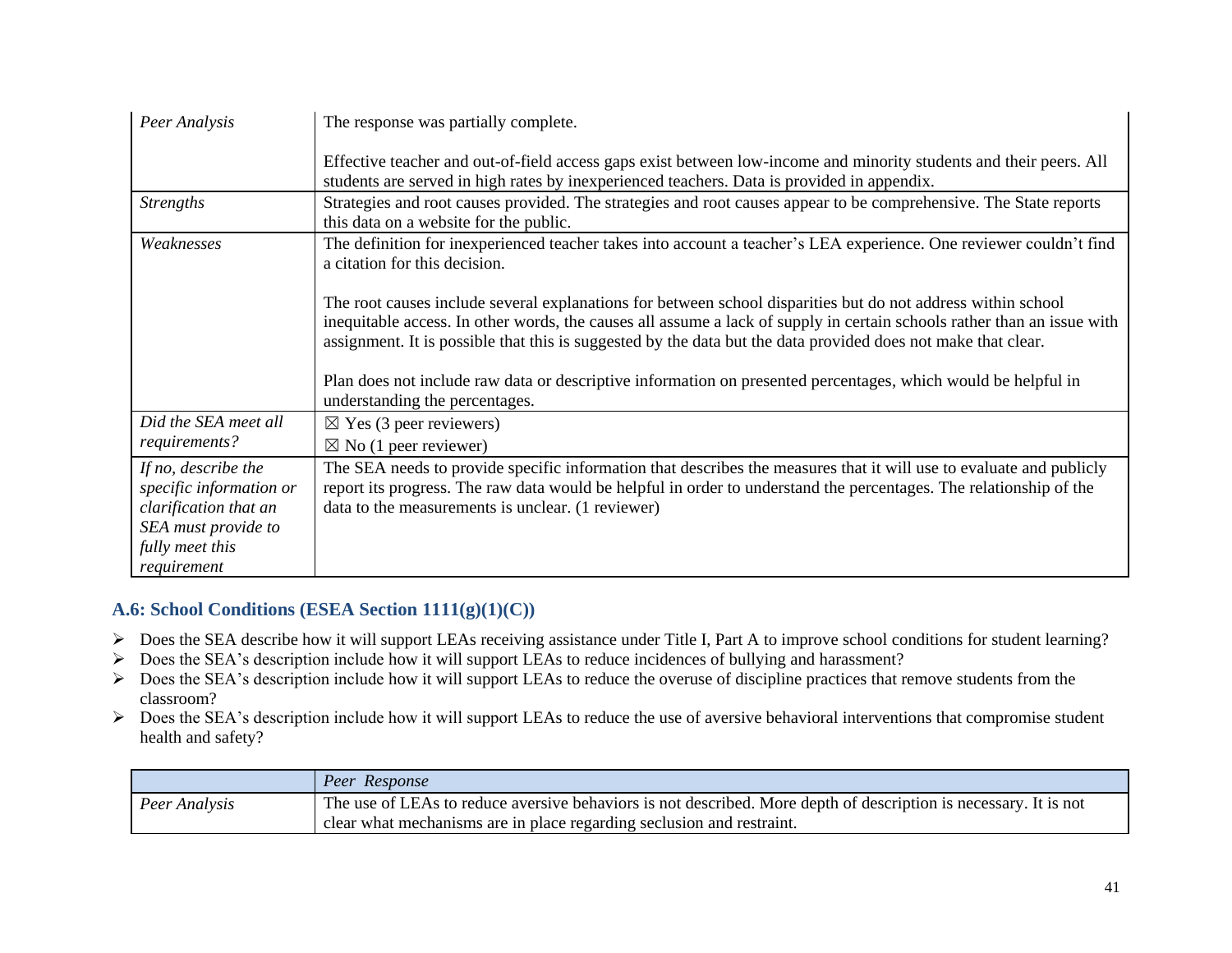|                                                                                                                                  | The "training" usually addresses response to bullying behavior rather than reduction of bullying in the first place,<br>which deals with symptoms rather than causes. It would be helpful to address the root causes of bullying, or the<br>bullying may reoccur.<br>With the numbers of students in NJ, it seems likely that the State has a robust policy for bullying, but this is not<br>described.                                                                                                                                |
|----------------------------------------------------------------------------------------------------------------------------------|----------------------------------------------------------------------------------------------------------------------------------------------------------------------------------------------------------------------------------------------------------------------------------------------------------------------------------------------------------------------------------------------------------------------------------------------------------------------------------------------------------------------------------------|
| <b>Strengths</b>                                                                                                                 | Plan builds off of the State's current work. The work the State has engaged in has led to reduced referrals and<br>discipline actions.<br>The plan includes referenced evidence based practices and a tiered system of supports.                                                                                                                                                                                                                                                                                                       |
| Weaknesses                                                                                                                       | Explicit actions on the part of the State for identifying root causes of bullying were not included.                                                                                                                                                                                                                                                                                                                                                                                                                                   |
|                                                                                                                                  | Improved school conditions for student learning, and the overuse of negative discipline practices, e.g., restraint and<br>seclusion practices, are not addressed.                                                                                                                                                                                                                                                                                                                                                                      |
| Did the SEA meet all                                                                                                             | $\boxtimes$ Yes (2 peer reviewers)                                                                                                                                                                                                                                                                                                                                                                                                                                                                                                     |
| requirements?                                                                                                                    | $\boxtimes$ No (2 peer reviewers)                                                                                                                                                                                                                                                                                                                                                                                                                                                                                                      |
| If no, describe the<br>specific information or<br>clarification that an<br>SEA must provide to<br>fully meet this<br>requirement | There is a concern that the only mention of bullying was on page 123, where it is stated "LEAs are able to use Title<br>IA funds  to address issues such as bullying" The State must include in the narrative the measures the State<br>will take to support LEAs in the reduction of bullying practices specifically. Although PBSIS addresses a variety of<br>discipline issues, it doesn't always get to the root cause for bullying in order to ameliorate the situation for the<br>student that is causing the bullying behavior. |
|                                                                                                                                  | The State must provide greater clarity and description on the reduction of aversive behaviors, including seclusion<br>and restraint.                                                                                                                                                                                                                                                                                                                                                                                                   |

## **A.7: School Transitions (ESEA 1111(g)(1)(D))**

- Does the SEA describe how it will support LEAs receiving assistance under Title I, Part A in meeting the needs of students at all levels of schooling (particularly students in the middle grades and high school)?
- $\triangleright$  Does the SEA's description include how it will work with LEAs to provide effective transitions of students to middle grades and high school to decrease the risk of students dropping out?

|                   | <i>Response</i><br>Peer                                                              |
|-------------------|--------------------------------------------------------------------------------------|
| Peer<br>Analysis: | The State's response was not complete.                                               |
| <i>Strengths</i>  | The plan goes into detail about the State's approach to early childhood transitions. |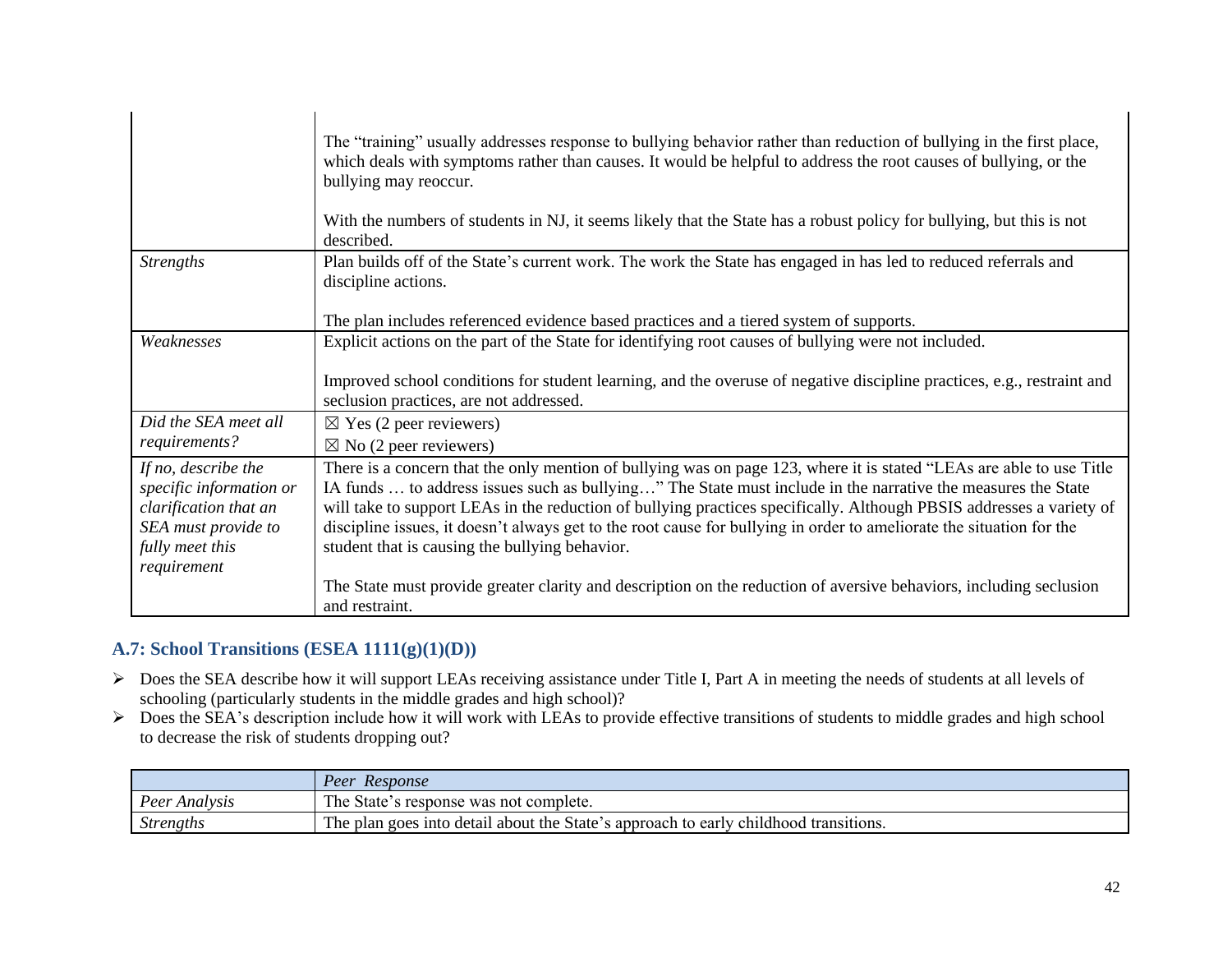|                                                                         | Transition processes/activities for preschool to kindergarten was articulated in a detailed manner.<br>Plan provides strategies for effective transitions in early childhood to elementary school.                        |
|-------------------------------------------------------------------------|---------------------------------------------------------------------------------------------------------------------------------------------------------------------------------------------------------------------------|
| Weaknesses                                                              | Although the strategies will deal with middle to high school grade transitions the State does not explicitly address<br>this transition.                                                                                  |
|                                                                         | The State did not include a description of transition activities for elementary-middle and middle-high school. No<br>differentiation in the support provided for LEAs for their Title vs. non-Title schools was included. |
| Did the SEA meet all                                                    | $\Box$ Yes (0 peer reviewers)                                                                                                                                                                                             |
| requirements?                                                           | $\boxtimes$ No (4 peer reviewers)                                                                                                                                                                                         |
| If no, describe the<br>specific information or<br>clarification that an | A description of transition activities from elementary to middle, as well as middle to high school, is needed, as well<br>as information about how LEAs are supported differently for their Title I schools.              |
| SEA must provide to<br>fully meet this<br>requirement                   | The SEA description must include how it will work with LEAs to provide effective transitions of students to middle<br>grades and high school to decrease the risk of students dropping out.                               |

# **SECTION E: TITLE III, PART A, SUBPART 1: ENGLISH LANGUAGE ACQUISITION AND ENHANCEMENT**

## **E.1: Entrance and Exit Procedures (ESEA section 3113(b)(2))**

- $\triangleright$  Does the SEA describe how it will establish and implement, with timely and meaningful consultation with LEAs representing the geographic diversity of the State, standardized Statewide entrance and exit procedures for English learners, including a description of how, if applicable, a State will ensure that local input included in the exit procedures, such as teacher input or a portfolio, will be applied Statewide?
- Does the SEA's description include an assurance that all students who may be English learners are assessed for such status within 30 days of enrollment in a school in the State?

|               | Peer Response                                                                                                         |
|---------------|-----------------------------------------------------------------------------------------------------------------------|
| Peer Analysis | The State's response was not complete.                                                                                |
|               | It appears there is a plan, but it does not seem to include consultation with LEAs representing geographic diversity. |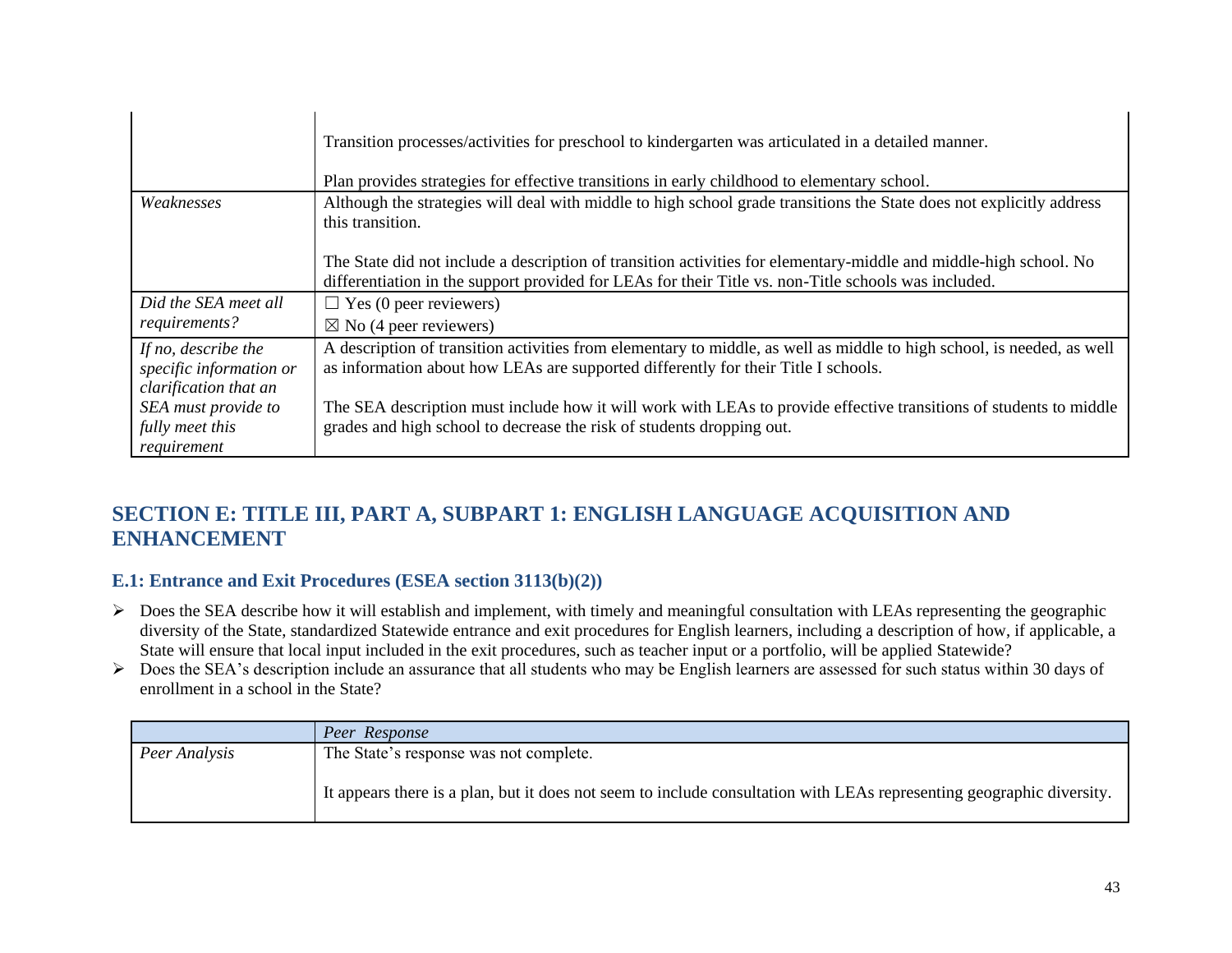|                                                                         | The plan says that home language is assessed within 30 days of enrollment, but it is not clear whether the<br>appropriateness of EL services is determined within 30 days of enrollment. |
|-------------------------------------------------------------------------|------------------------------------------------------------------------------------------------------------------------------------------------------------------------------------------|
| <b>Strengths</b>                                                        | The process of entrance and exit is clear. Some guidance is provided in the appendix.                                                                                                    |
| Weaknesses                                                              | Plan does not include 30 day assurance.                                                                                                                                                  |
| Did the SEA meet all                                                    | $\Box$ Yes (0 peer reviewers)                                                                                                                                                            |
| requirements?                                                           | $\boxtimes$ No (4 peer reviewers)                                                                                                                                                        |
| If no, describe the<br>specific information or<br>clarification that an | The State must include an assurance that all students who may be English learners are assessed for such status<br>within 30 days of enrollment in a school in the State.                 |
| SEA must provide to                                                     | The plan must provide specific information or clarification on meaningful consultation with LEAs and local input.                                                                        |
| fully meet this                                                         |                                                                                                                                                                                          |
| requirement                                                             |                                                                                                                                                                                          |

## **E.2: SEA Support for English Learner Progress (ESEA section 3113(b)(6))**

- Does the SEA describe how it will assist eligible entities in meeting the State-designed long-term goal for English language proficiency established under ESEA section 1111(c)(4)(A)(ii), including measurements of interim progress towards meeting such goal, based on the State's English language proficiency assessment under ESEA section 1111(b)(2)(G)?
- Does the SEA describe how it will assist eligible entities in helping to ensure that English learners meet challenging State academic standards?

|                                                                                                | Peer Response                                                                                                                                                                                                                                                                                                                                                                                      |
|------------------------------------------------------------------------------------------------|----------------------------------------------------------------------------------------------------------------------------------------------------------------------------------------------------------------------------------------------------------------------------------------------------------------------------------------------------------------------------------------------------|
| Peer Analysis                                                                                  | The State response was complete.                                                                                                                                                                                                                                                                                                                                                                   |
|                                                                                                | NJ will collaborate with stakeholders to identify best practices and to provide LEAs assistance in meeting learning<br>goals. The State will support ELs through PD aligned with measurements. The State provides a variety of delivery<br>platforms to support districts. This variety will allow all districts to interact with the opportunities provided<br>regardless of geographic location. |
| <i>Strengths</i>                                                                               | N/A                                                                                                                                                                                                                                                                                                                                                                                                |
| Weaknesses                                                                                     | N/A                                                                                                                                                                                                                                                                                                                                                                                                |
| Did the SEA meet all<br>requirements?                                                          | $\boxtimes$ Yes (4 peer reviewers)                                                                                                                                                                                                                                                                                                                                                                 |
|                                                                                                | $\Box$ No (0 peer reviewers)                                                                                                                                                                                                                                                                                                                                                                       |
| If no, describe the<br>specific information or<br>clarification that an<br>SEA must provide to |                                                                                                                                                                                                                                                                                                                                                                                                    |